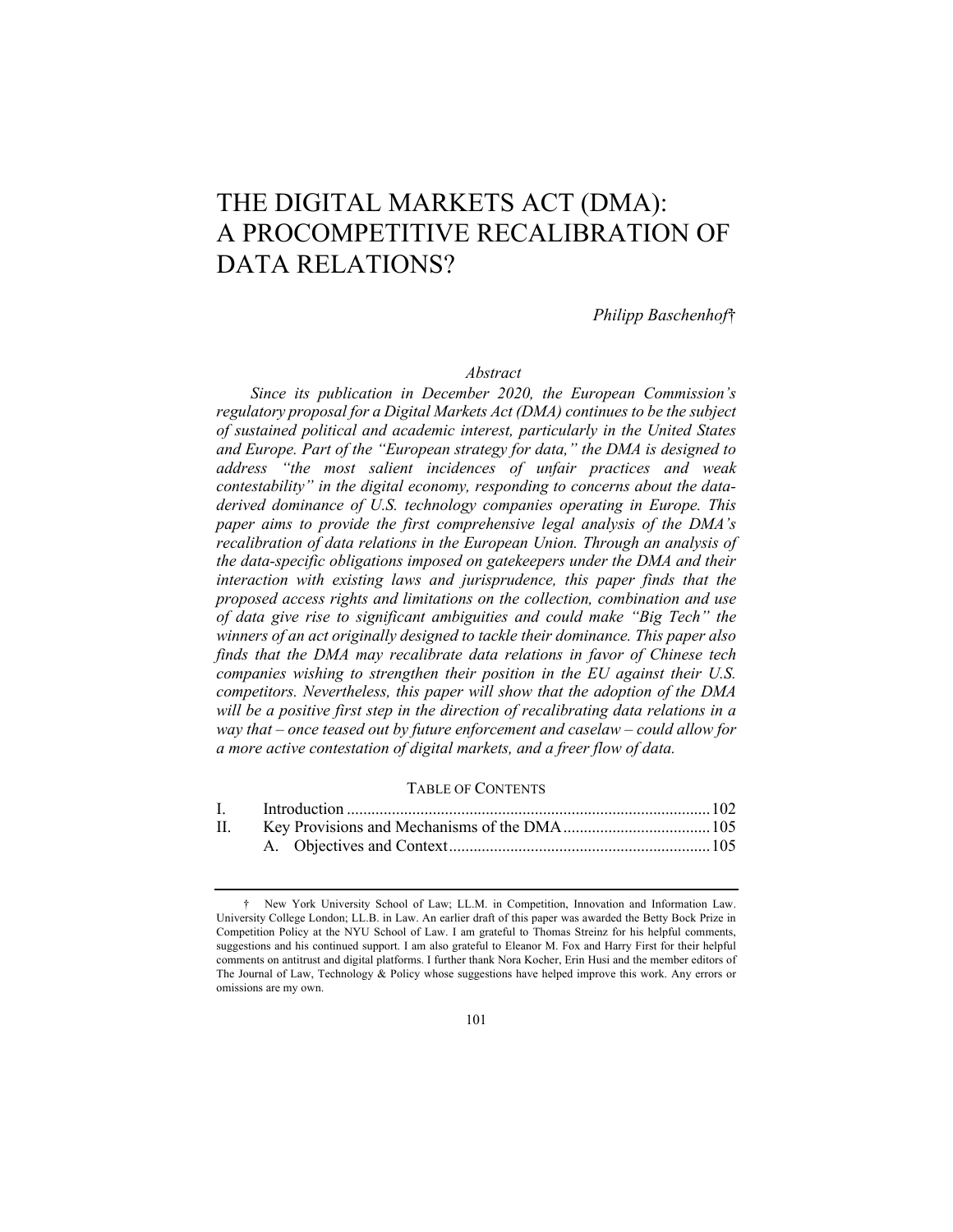|     | B.             |                                                                            |
|-----|----------------|----------------------------------------------------------------------------|
|     |                | $1_{-}$                                                                    |
|     |                |                                                                            |
|     |                | 3. Data Access, Sharing and Portability Obligations113                     |
|     |                | Facilitate Data Portability by End Users 113<br>a.                         |
|     |                | Provide Access to Engagement Data to Business Users. 117<br>$\mathbf{b}$ . |
|     |                | Provide Search Data to Competing Search Engines118<br>$\mathbf{c}$ .       |
|     |                | 4.                                                                         |
|     |                | Refrain from Using Non-Public Data in Competition<br>a.                    |
|     |                |                                                                            |
|     |                | Refrain from Combining Personal Data from different<br>$\mathbf{b}$ .      |
|     |                |                                                                            |
|     |                | Compliance Obligations of Gatekeepers  126<br>5.                           |
|     |                | Data-Related Obligations in Relation to the<br>a.                          |
|     |                |                                                                            |
|     |                | b.                                                                         |
|     |                | 6. Consequences of Gatekeepers' Non-Compliance with                        |
|     |                |                                                                            |
| HL. |                | Follow the Data: How the DMA Recalibrates Data Relations                   |
|     |                |                                                                            |
|     | A.             | Recalibration Against the Background of the P2B Regulation  129            |
|     | $\mathbf{B}$ . | Recalibration vis-à-vis the European Commission and                        |
|     |                |                                                                            |
|     | $C_{\cdot}$    | Recalibration Against the Background of the GDPR  136                      |
|     | D.             | Recalibration Against the Background of Recent Developments                |
|     |                |                                                                            |
|     |                | Tenth Amendment of the German Act Against Restraints<br>1.                 |
|     |                |                                                                            |
|     |                | 2.                                                                         |
| IV. |                | Recalibration of Data Relations Between Gatekeepers - The True             |
|     |                |                                                                            |
| V.  |                |                                                                            |

102 JOURNAL OF LAW, TECHNOLOGY & POLICY [Vol. 2022

# I. INTRODUCTION

For years, competition enforcers on both sides of the Atlantic have been trying to reduce concentration in digital markets and to tackle data-fueled anticompetitive and unfair conduct.<sup>1</sup> With the spotlight of public attention now placed on the data-derived dominance of Big Tech, policymakers have also started to act.

<sup>1.</sup> Mikolaj Barczentewicz, *Privacy and Security Risks of Interoperability and Sideloading Mandates*, TRUTH ON THE MKT., (Feb. 3, 2022), https://truthonthemarket.com ("There has been a wave of legislative proposals on both sides of the Atlantic that purport to improve consumer choice and the competitiveness of digital markets.").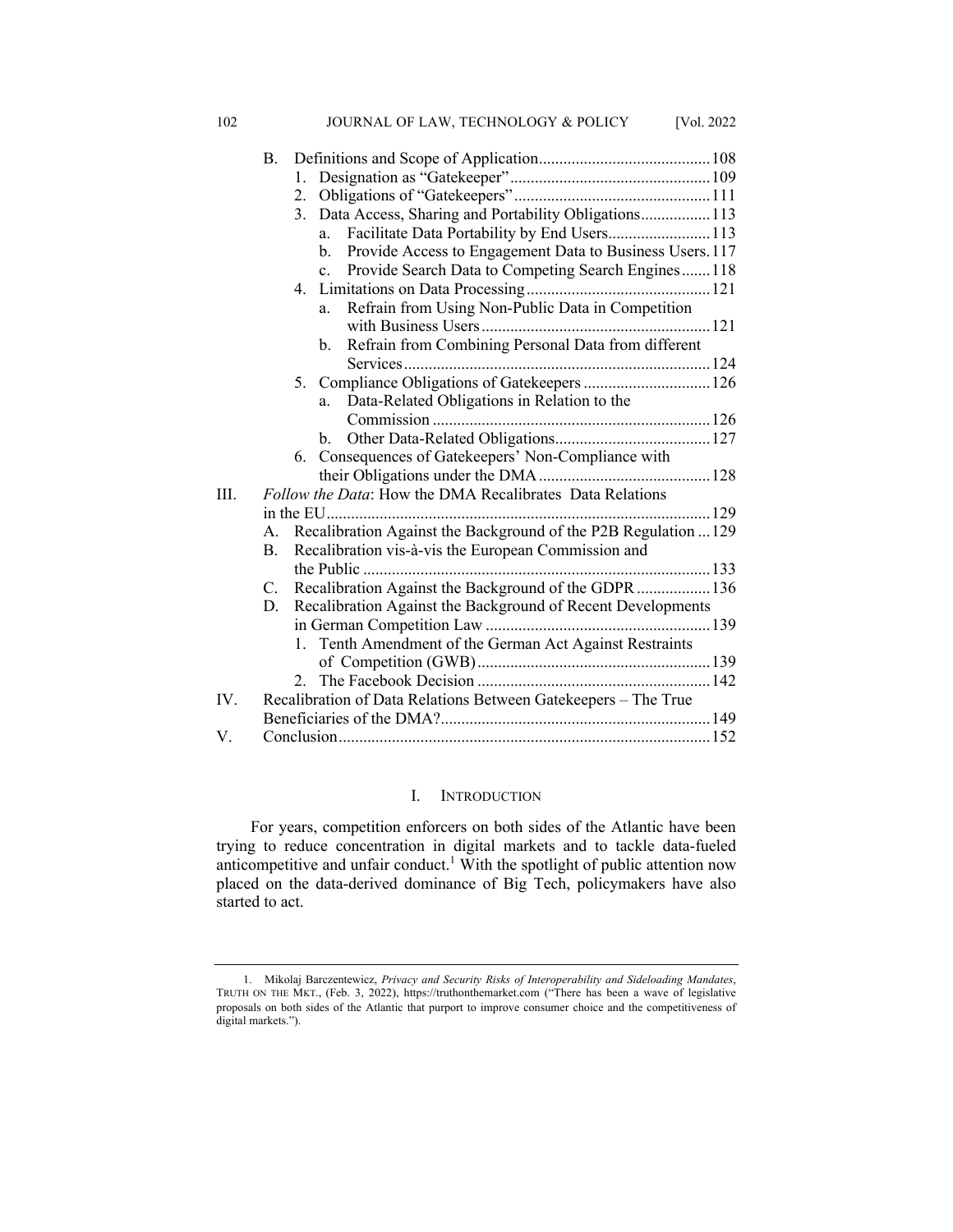In June 2021, the U.S. House Judiciary Committee approved a bipartisan package of six bills aimed directly at strengthening antitrust enforcement against "Big Tech."<sup>2</sup> During the same month, Professor Lina Khan, a vocal critic of Big Tech's anticompetitive business models,<sup>3</sup> was sworn in as FTC Commissioner, following her nomination by President Biden. Furthermore, on July 9, 2021, President Biden issued an *Executive Order on Promoting Competition in the American Economy*, in which he declared that it was "the policy of [his] Administration to enforce the antitrust laws to meet the challenges posed by ... the rise of the dominant Internet platforms, especially as they stem from … the aggregation of data, … the surveillance of users, and the presence of network effects."4 Among other things, the Order encourages the FTC "to exercise [its] statutory rulemaking authority" in the areas of "unfair data collection and surveillance practices that may damage competition, consumer autonomy, and consumer privacy" and "unfair competition in major Internet marketplaces."5

In Europe, there has been growing pressure on the European Commission to regulate digital markets. In particular, the Commission has been called upon to address the dominance of *gatekeepers* who provide digital intermediation and platform services and can abuse their power vis-à-vis business users and consumers as regards data collected and derived from their use of such platforms.<sup>6</sup> To address these issues, in February 2020, the European Commission presented a "Digital Strategy" and a "European Strategy for Data" which is meant to rely on a legal framework of "data protection, fundamental rights, safety and cybersecurity" as well as strong competition on the EU Single Market to make the EU "a leading role model for a society empowered by data" to the benefit of "every European," "businesses," and "the planet."7

One of the European Commission's latest regulatory proposals forming part of the Digital Strategy is the Digital Markets Act (DMA) published on December 15<sup>th</sup>, 2020.<sup>8</sup> Some high-quality reports and academic opinions about the significance of the DMA for the wider theoretical and conceptual frameworks in EU competition law (for example within the context of the debate

<sup>2.</sup> Ending Platform Monopolies Act, H.R. 3825, 117th Cong. (2021); Platform Competition and Opportunity Act of 2021, H.R. 3826, 117th Cong. (2021); Augmenting Compatibility and Competition by Enabling Service Switching Act of 2021, H.R. 3849, 117th Cong. (2021); Merger Filing Fee Modernization Act of 2021, H.R. 3843, 117th Cong. (2021); American Choice and Innovation Online Act, H.R. 3816, 117th Cong. (2021); State Antitrust Enforcement Venue Act of 2021, H.R. 3460, 117th Cong. (2021).

<sup>3.</sup> Cecilia Kang, *Biden Nominates Lina Khan, a Vocal Critic of Big Tech, to the F.T.C.*, N.Y. TIMES (Mar. 22, 2021), https://www.nytimes.com/2021/03/22/business/lina-khan-ftc.html.

<sup>4.</sup> Exec. Order No. 14036, 86 Fed. Reg. 36987 (July 9, 2021).

<sup>5</sup>*. Id.* at §§ 5(h)(i-iv).

<sup>6</sup>*.* Proposal for a Regulation of the European Parliament and of the Council on Contestable and Fair Markets in the Digital Sector (Digital Markets Act), COM (2020) 842 final (Dec. 15, 2020) [hereinafter DMA].

<sup>7</sup>*. Communication from the Commission to the European Parliament, the Council, the European Economic and Social Committee and the Committee of the Regions: A European Strategy for Data*, at 1, COM (2020) 66 final (Feb. 19, 2020); *see also Shaping Europe's Digital Future*, EUR. COMM'N, https://ec.europa.eu/digital-single-market/en/content/european-digital-strategy (explaining the European digital strategy) (last updated Sept. 15, 2021).

<sup>8.</sup> DMA *supra* note 6, at 1.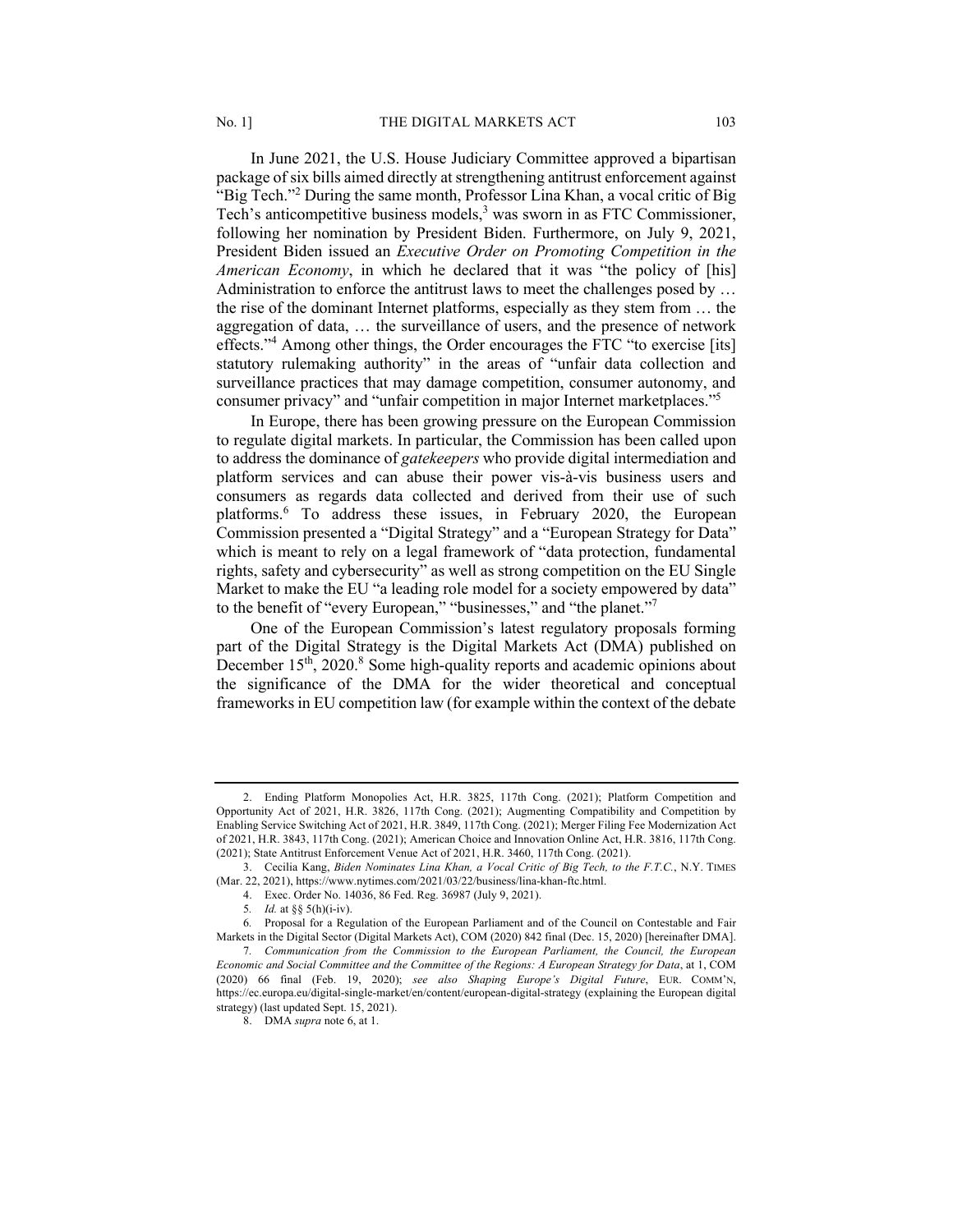around the creation of a "New Competition Tool" (NCT)), as well as the distinction between competition law and regulation have since been published.<sup>9</sup>

However, this paper differs from existing contributions. Through an analysis of the data-specific access and sharing obligations in the DMA and a subsequent comparison with existing regulations on the collection, processing and sharing of data in the EU, as well as recent legislative and jurisprudential developments in the area of competition law, this paper considers whether the DMA creates ambiguous, overlapping or duplicative obligations and, if so, whether this may undermine legal certainty and diminish the DMA's practical effects in improving the contestability of digital markets. In doing so, this paper "follows the data" to understand which parties have access to what types of data under what conditions, how the DMA will change the status quo, and what effects this may have on competition in digital markets, including for U.S. technological companies. In particular, this paper focuses on the six (out of eighteen) *gatekeeper* obligations in the DMA that are specific to data. It will find that these obligations fall into one of two broad categories: obligations to *grant access* to data and obligations to *limit* the collection, combination, and use of data.

This paper will show that the obligations in the DMA may fail to "revolutionize" the data-dependent platform economy and that it is conceivable that *gatekeepers*, rather than business users and consumers will be the largest beneficiaries of the obligations imposed on other gatekeepers under the DMA. Nevertheless, it will find that the adoption of the DMA will be a move in the right direction of recalibrating data relations in a way that—once teased out by future enforcement and caselaw—could allow for a more active contestation of digital markets, and a freer flow of data across the EU.

This paper proceeds in four parts. Part II analyses the DMA's key provisions, objectives, and obligations imposed on *gatekeepers*. Part III "follows the data" to understand how the DMA will recalibrate<sup>10</sup> data relations in the EU and beyond against the background of existing regulations, Commission competences and Member State competition law. Part IV identifies and analyses the risk of gatekeepers rather than their SME competitors, business users and consumers becoming the true beneficiaries of the DMA. It also considers what

<sup>9</sup>*. See, e.g.*, *infra* notes 37, 71, 124, and 246.

<sup>10.</sup> For the purposes of this paper, "(re)calibration" means the precise (re)adjustment for a particular function. *Calibrate*, Merriam-Webster.com Dictionary, MERRIAM-WEBSTER, https://www.merriamwebster.com/dictionary/calibrate (last visited Feb 12, 2022). In the case of the DMA, the function to be served by the readjustment of data relations through regulation is the transformation of digital markets in the EU to meet the objectives defined by the European Commission, including but not limited to increasing the contestability of digital markets and reducing data-based unfair practices. *See* DMA *supra* note 6, at 2–3. In light of this paper's approach of "following the data", the concept of "recalibration" is particularly useful in assessing the solutions the DMA aims to present to the problems of data-fueled anticompetitive and unfair conduct. This is because the data relations that will be recalibrated by the DMA (e.g., between gatekeepers and business users, between different gatekeepers, and between gatekeepers and consumers) already exist. Thus, rather than merely creating new data relations where there were none, the DMA primarily aims to change how the benefits of the existing data relations in digital markets are distributed "to allow end users and business users alike to reap the full benefits of the platform economy." *See* DMA *supra* note 6, at 2–3.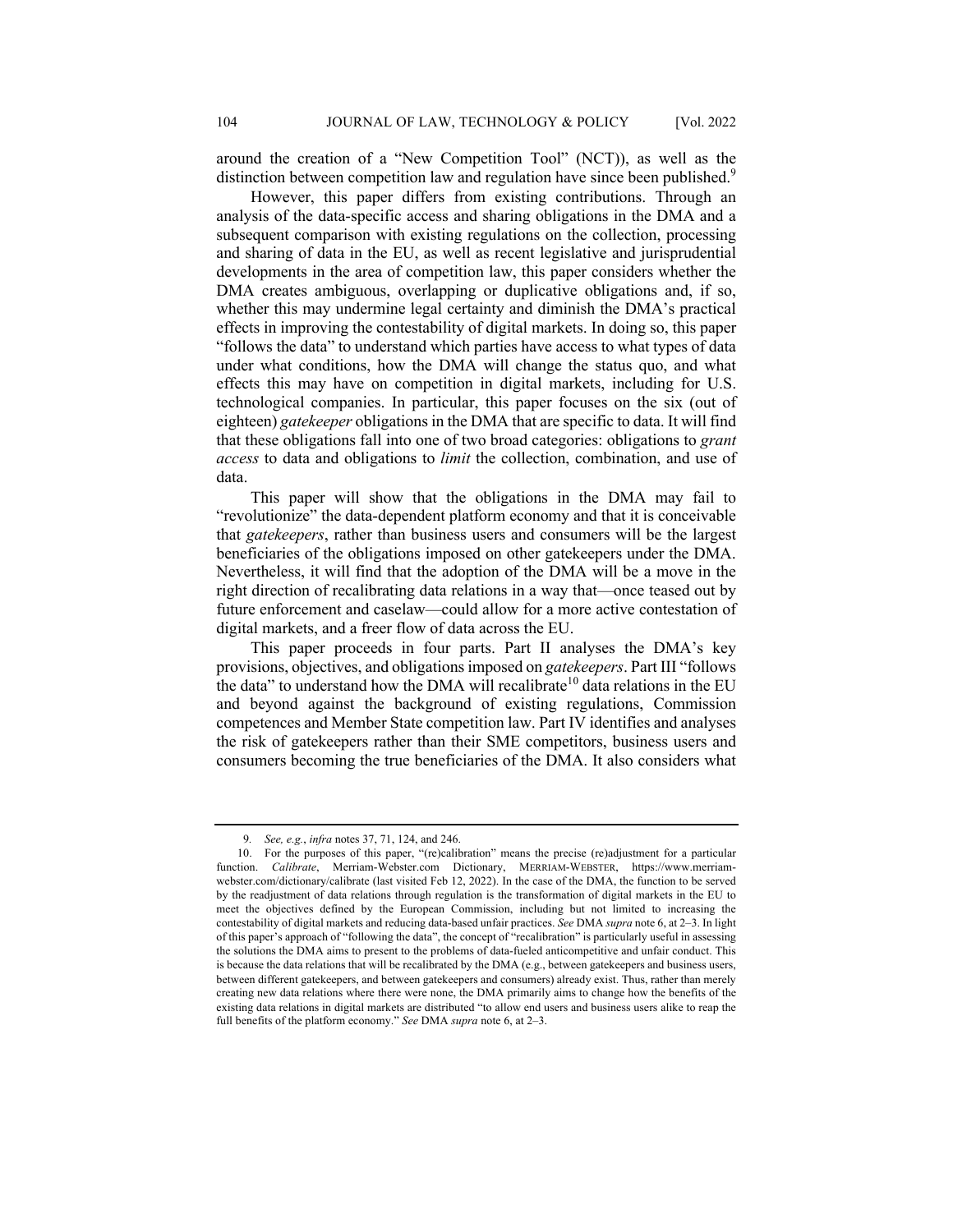this may mean for the competition between U.S. and Chinese "Big Tech" companies in European digital markets. Part V concludes the findings.

#### II. KEY PROVISIONS AND MECHANISMS OF THE DMA

## *A. Objectives and Context*

On December 15<sup>th</sup>, 2020, the European Commission published a "Proposal for a Regulation of the European Parliament and of the Council on contestable and fair markets in the digital sector," also known as the *Digital Markets Act*  $(DMA)$ <sup>11</sup>. The stated general objective of the DMA is "to allow platforms to unlock their full potential by addressing at EU level the most salient incidences of unfair practices and weak contestability so as to allow end users and business users alike to reap the full benefits of the platform economy and […] digital economy [...] in a contestable and fair environment."<sup>12</sup> The Commission has pointed to a number of challenges which the DMA is meant to address.<sup>13</sup> However, it is submitted that all of these challenges fall into at least one of the following three categories: First, competition and contestability of digital markets; second, and relatedly, the creation of a non-fragmented European Single Digital Market; third, data and consumer protection.

Firstly, the DMA is meant to address issues of competition and the contestability in digital markets which are not sufficiently addressed by EU competition law in its current scope.<sup>14</sup> For instance, recent proposals by academics and the Commission to create a New Competition Tool (NCT) in the EU which would stand "between competition law and economic regulation"15 and would address market failures which fall outside the scope of existing EU competition law for lack of anticompetitive conduct or due to specific market characteristics, reflects these concerns.<sup>16</sup> This is especially the case in digital markets, which are categorized by strong network effects that, together with data-related market characteristics, allow large platform operators to build "platform ecosystems" to which they can control the access.<sup>17</sup> This turns large digital platform operators into *gatekeepers* of their respective "platform ecosystems" which intermediate a multitude of "transactions between end users and business users," making the latter dependent on *gatekeepers* and their services.<sup>18</sup> As a result, *gatekeepers* are able to entrench their dominance in

<sup>11.</sup> DMA, *supra* note 6.

<sup>12.</sup> *See id.*, at 2–3.

<sup>13</sup>*. Id.*

<sup>14</sup>*. See id.*, at 2 ("The identified . . . problems are currently not (or not effectively) addressed by existing EU legislation.").

<sup>15.</sup> Heike Schweitzer, *The New Competition Tool: Its Institutional Set Up and Procedural Design*, EUR. COMM'N (2020), https://ec.europa.eu/competition/consultations/2020\_new\_comp\_tool/kd0420574enn.pdf.

<sup>16</sup>*.* Massimo Motta & Martin Peitz, *Intervention Triggers and Underlying Theories of Harm*, at 5 (2020), https://op.europa.eu/en/publication-detail/-/publication/0165f92c-14dd-11eb-b57e-01aa75ed71a1/language-en.

<sup>17.</sup> Kimmo Karhu & Paavo Ritala, *Slicing the Cake Without Baking it: Opportunistic Platform Entry Strategies in Digital Markets*, 54 LONG RANGE PLANNING, 1, 2 (Oct. 2021) (explaining that organizations must be able to control the platform to have success).

<sup>18.</sup> DMA, *supra* note 6, at 1.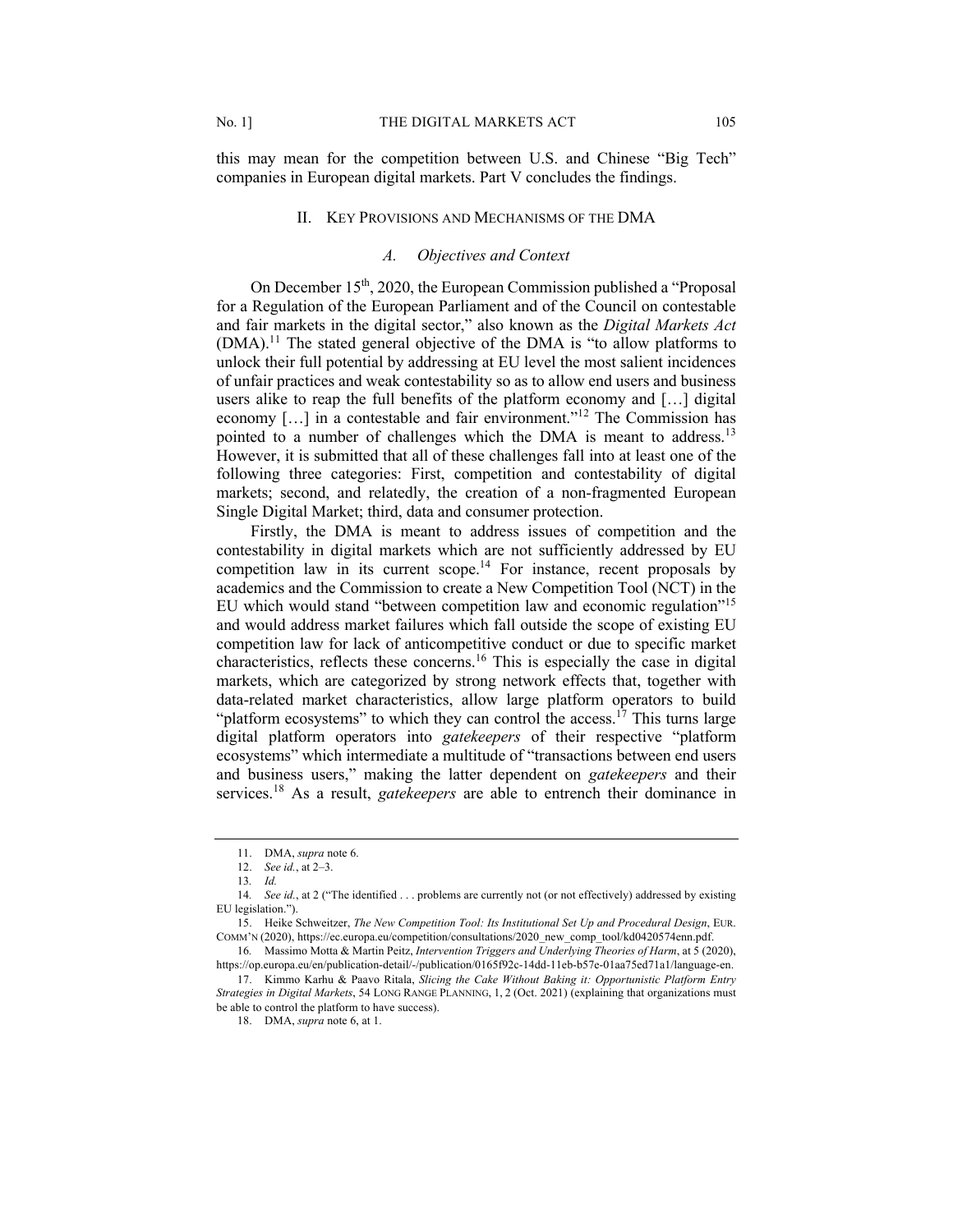existing markets, but also to leverage their existing dominance to gain strong market positions in adjoining markets. Gatekeepers' status in relation to their *platform ecosystems* also gives them a superior bargaining position in establishing and maintaining contractual relations with other businesses and through their terms of service—with consumers.<sup>19</sup> In this regard, the DMA is meant to prevent gatekeepers' anticompetitive or unfair conduct in relation to businesses and consumers by imposing obligations on *gatekeepers* to, on the one hand, refrain from the imposition of certain types of contractual clauses and, on the other hand, provide competing businesses with access to data needed for effective competition.<sup>20</sup> In some respects, the DMA also limits the unfair and anticompetitive uses which *gatekeepers* can make of any data they collect as a result of the intermediation between businesses and consumers offered on their platforms.<sup>21</sup>

Secondly, the DMA aims to prevent a fragmentation of the EU Single Market in relation to the laws governing the processing and transfer of personal and non-personal data. This aim is arguably necessitated by recent regulation and enforcement actions in a number of EU Member States—most notably Germany—aimed at establishing fair and contestable digital markets, as well as consumer and data protection against the background of the challenges posed by large digital platforms.<sup>22</sup> The risk of such national law measures is that they can lead to a complex patchwork of laws and regulations inhibiting the processing and transfer of data across the Single Market, thereby undermining legal certainty and contestability, and potentially inhibiting economic growth.<sup>2</sup>

Thirdly, the DMA picks up the aim of protecting consumers and their privacy in relation to data collected by *gatekeepers* as a result of consumers' use of their products.<sup>24</sup> It should be noted, however, that the DMA is *not* primarily a data protection statute. In fact, the DMA's economic goals in relation to the coherency and contestability of digital markets and its underlying conceptualization of data as an *economic resource* may be seen to be *in tension* with data protection, which has a *fundamental rights* dimension in the EU and its Member States.<sup>25</sup> As will be explained in this paper, some of the DMA's data sharing requirements may even seem entirely antithetical to data protection.<sup>26</sup>

<sup>19</sup>*. See* Jorge Padilla et al., *Self-preferencing by Gatekeeper Platforms: Implications for Digital Regulation*, VOX E.U. (Oct. 22, 2020), https://voxeu.org/article/self-preferencing-gatekeeper-platformsimplications-digital-regulation ("[F]irms with large bases of loyal customers that can determine how and whether third parties can access these customers.").

<sup>20</sup>*. See* DMA, *supra* note 6, recital 43 ("To prevent gatekeepers from unfairly benefiting . . . it should be ensured that they refrain from using any aggregated or non-aggregated data . . . not publicly available.").

<sup>21</sup>*. Id.*

<sup>22.</sup> Dr. Jürgen Beninca et al., *Germany Adopts New Competition Rules for Tech Platforms*, JONES DAY (Jan. 2021), https://www.jonesday.com/en/insights/2021/01/germany-adopts-new-competition-rules.

<sup>23</sup>*. See* Oscar Borgogno & Giuseppe Colangelo, *Data Sharing and Interoperability: Fostering Innovation and Competition Through APIs,* 35 COMPUT. L. & SEC. REV. 1 (2019) (explaining the link between data sharing, the free flow of data and economic growth); *see also* Michal S. Gal & Daniel L. Rubinfeld, *Data Standardization,* 94 N.Y.U. L. REV. 94, 737–770 (2019).

<sup>24</sup>*. See* DMA, *supra* note 6, recital 61 ("The data protection and privacy interests of end users are relevant").

<sup>25</sup>*. See* discussion *infra*, Sections III.B-C. (citing Streinz, *infra* note 270).

<sup>26</sup>*. See* discussion *infra*, Sections III.B-C.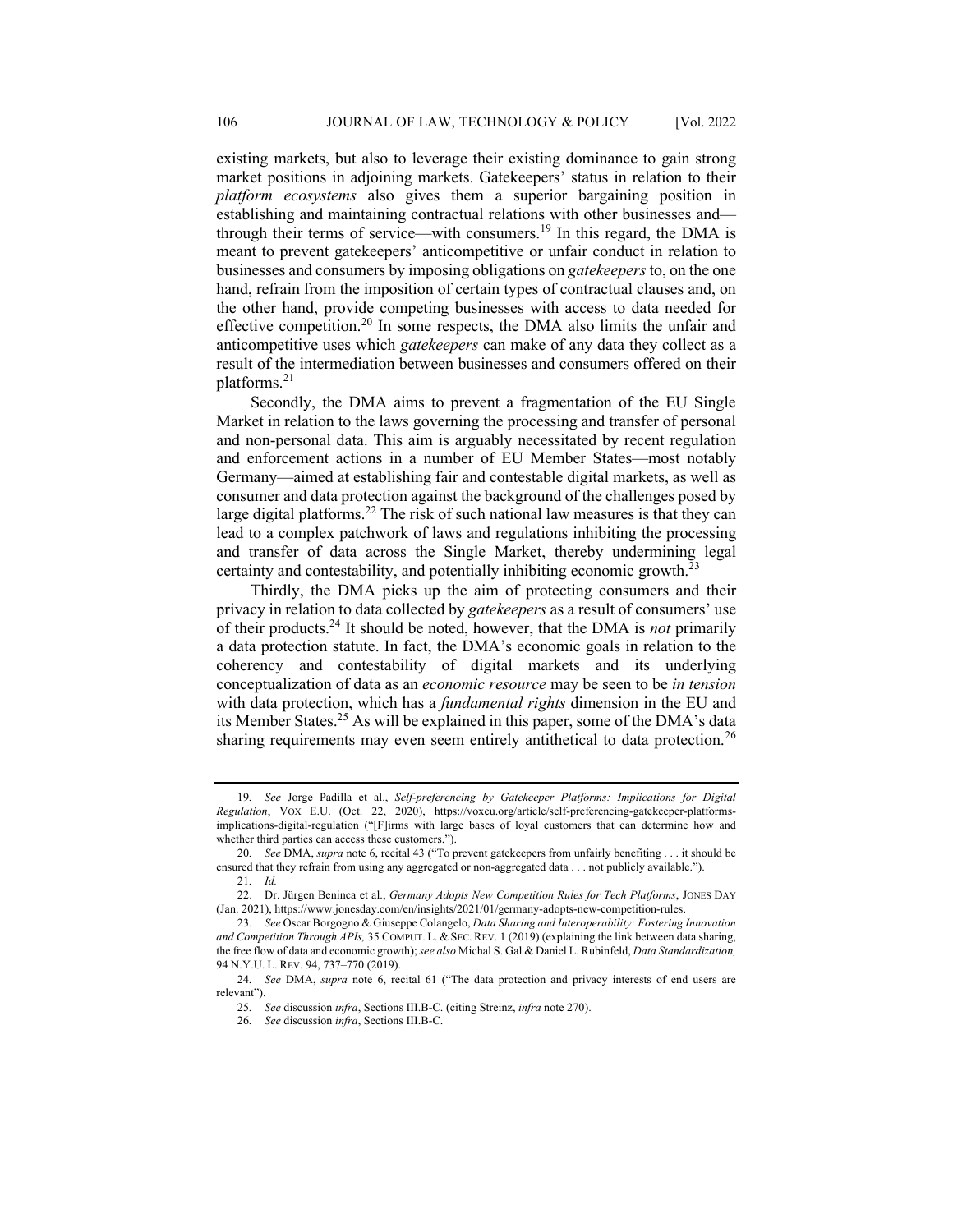The aim of data protection in the DMA should therefore primarily be seen as a *constraint* on data sharing and access to data where the latter would conflict with consumers' rights to data protection, $27$  for example under the GDPR or the Directive on Privacy and Electronic Communications or would give rise to an abuse of dominance through the imposition of unfair contractual conditions on the collection and processing (including through a combination across different services) of personal data.<sup>28</sup>

In considering the effects of the DMA on the status quo of data relations in the EU, it should therefore be kept in mind that some of the obligations imposed by the DMA on *gatekeepers* only serve *one* of the three objectives, while others serve two or all three overlapping objectives.

It should also be pointed out that the DMA is not meant to single-handedly address *all* of the challenges arising in digital markets, but rather forms part of a wider framework of EU regulatory initiatives creating a "Digital Strategy for Data", which, for example, also includes the Digital Services Act  $(DSA)^{29}$  and the Data Governance Act (DGA).<sup>30</sup> While this paper's analysis and arguments will focus specifically on the DMA, it is helpful to keep in mind that both the DSA and the DMA proposals originate from the "Digital Services Act package" and align with the objectives articulated by the European Commission in its February 2020 communication *Shaping Europe's digital future* and the 2015 *Digital Single Market Strategy for Europe* (DSM).31 For instance, the DSM called for a "fit for purpose regulatory environment for platforms and intermediaries" against the background of fragmented digital markets characterized by the presence of powerful platforms and diverging national practices on the removal of illegal content transmitted, stored or hosted by internet intermediary service providers.<sup>32</sup> Five years later, the Commission's *Shaping Europe's digital future* communication announced more specifically that there would be two work strands to reform the current legal framework.<sup>33</sup> The first strand of the reform would build upon core aspects of the E-Commerce

<sup>27.</sup> Meredith Broadbent, *The Digital Services Act, the Digital Markets Act, and the New Competition Tool*, CTR. FOR STRATEGIC INT'L STUD., (Nov.10 2020), https://www.csis.org/analysis/digital-services-actdigital-markets-act-and-new-competition-tool (explaining that if the commission mandates data sharing, it risks creating conflicts with the GDPR).

<sup>28</sup>*. See* discussion of the German Facebook case, and the DMA's prohibition on the combination of user data in the absence of opt-in consent *infra* Section II.D.ii.

<sup>29</sup>*. Proposal for a Regulation of the European Parliament and of the Council on a Single Market For Digital Services (Digital Services Act) and amending Directive*, 2000/31/EC, COM (2020) 825 final (Dec. 15, 2020) [hereinafter DSA].

<sup>30</sup>*. Proposal for a Regulation of the European Parliament and of the Council on European Data Governance (Data Governance Act)*, COM (2020) 767 final (Nov. 25, 2020).

<sup>31</sup>*. Communication from the Commission to the European Parliament, the Council, the European Economic and Social Committee and the Committee of the Regions 'Shaping Europe's Digital Future'*, COM (2020) 67 final (Feb. 19, 2020); *Communication from the Commission to the European Parliament, the Council, the European Economic and Social Committee and the Committee of the Regions 'A Digital Single Market Strategy for Europe'*, COM (2015) 192 final (May 6, 2015) [hereinafter DSM].

<sup>32</sup>*. See id*., at 11 (discussing a fit for purpose regulatory environment for platforms and intermediaries).

<sup>33</sup>*. See* Motta & Peitz, *supra* note 16, at 49.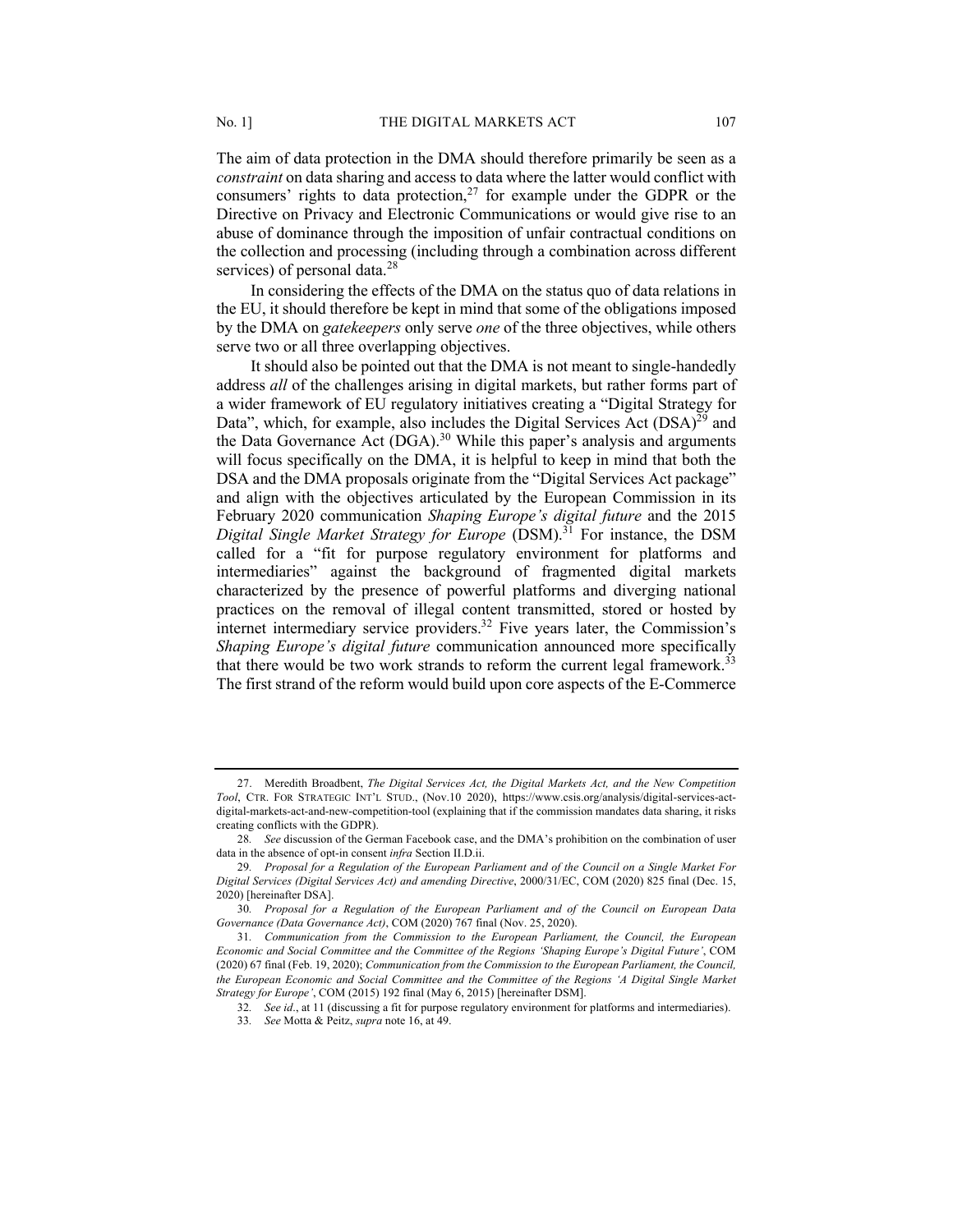Directive<sup>34</sup> to harmonize "the responsibilities of online platforms and information service providers and reinforce the oversight over platforms' content policies in the EU."35 The second strand would be aimed at achieving contestability and fairness in digital markets "characterized by large platforms with significant network effects acting as gate-keepers" through the introduction of novel *ex ante* rules for gatekeepers.36 In December 2020, the two work strands of the *Digital Services Act package* resulted in two separate regulation proposals—The first strand resulting in the proposed DSA, and the second strand in the proposed DMA.<sup>37</sup>

Before discussing the effects of the DMA on data relations, it is useful to gain an overview of the DMA's key provisions and mechanisms.

# *B. Definitions and Scope of Application*

The DMA defines "data" as "any digital representation of acts, facts or information and any compilation of such acts, facts or information, including in the form of sound, visual or audiovisual recording."38 Based on the definition of "personal data" in Article 4(1) GDPR, the DMA distinguishes between two categories of data: "personal data" and "non-personal data," defining the latter as "data other than personal data."<sup>39</sup> The DMA's scope of application is limited to "core platform services provided or offered by *gatekeepers* to business users established in the Union or end users established or located in the Union, irrespective of the place of establishment or residence of the gatekeepers and irrespective of the law otherwise applicable to the provision of service."40 As such, the DMA—unlike other data regulations in the EU—is an *asymmetric*

<sup>34</sup>*.* Directive 2000/31/EC, of the European Parliament and of the Council of 8 June 2000 on Certain Legal Aspects of Information Society Services, in Particular Electronic Commerce, in the Internal Market, 2000 O.J. (L 178).

<sup>35</sup>*.* See Communication from the Commission to the European Parliament, the Council, the European Economic and Social Committee and the Committee of the Regions: Shaping Europe's Digital Future, at 10–12 COM (2020) 67 final (Feb. 19, 2020); *see also* European Commission Press release IP/20/962, Commission launches consultation to seek views on Digital Services Act Package (June 2, 2020).

<sup>36</sup>*.* Communication from the Commission to the European Parliament, the Council, the European Economic and Social Committee and the Committee of the Regions: Shaping Europe's Digital Future, at 7–10 COM (2020) 67 final (Feb. 19, 2020).

<sup>37</sup>*. Id.*; *see also* European Commission, Inception Impact Assessment, (June 4, 2020), https://eurlex.europa.eu/legal-content/EN/TXT/?uri=pi\_com%3AAres%282020%292877647. For an overview of the DSA's relation to the DMA and the E-Commerce Directive, *see* Andrej Savin, *The EU Digital Services Act: Towards a More Responsible Internet*, 1 (Copenhagen Business School, CBS LAW Research Paper No. 21-04, 2021).

<sup>38.</sup> DMA, *supra* note 6, art. 2(19).

<sup>39</sup>*. Id.* art. 2(21); *see also* Regulation (EU) 2016/679 of the European Parliament and of the Council of 27 April 2016 on the Protection of Natural Persons with Regard to the Processing of Personal Data and on the Free Movement of such data, and Repealing Directive 95/46/EC (General Data Protection Regulation) 2016 O.J. (L 119) 1, 33 [hereinafter GDPR] ("'[P]ersonal data' means any information relating to an identified or identifiable natural person ('data subject'); an identifiable natural person is one who can be identified, directly or indirectly, in particular by reference to an identifier such as a name, an identification number, location data, an online identifier or to one or more factors specific to the physical, physiological, genetic, mental, economic, cultural or social identity of that natural person.").

<sup>40.</sup> DMA, *supra* note 6, art. 1(2) (emphasis added).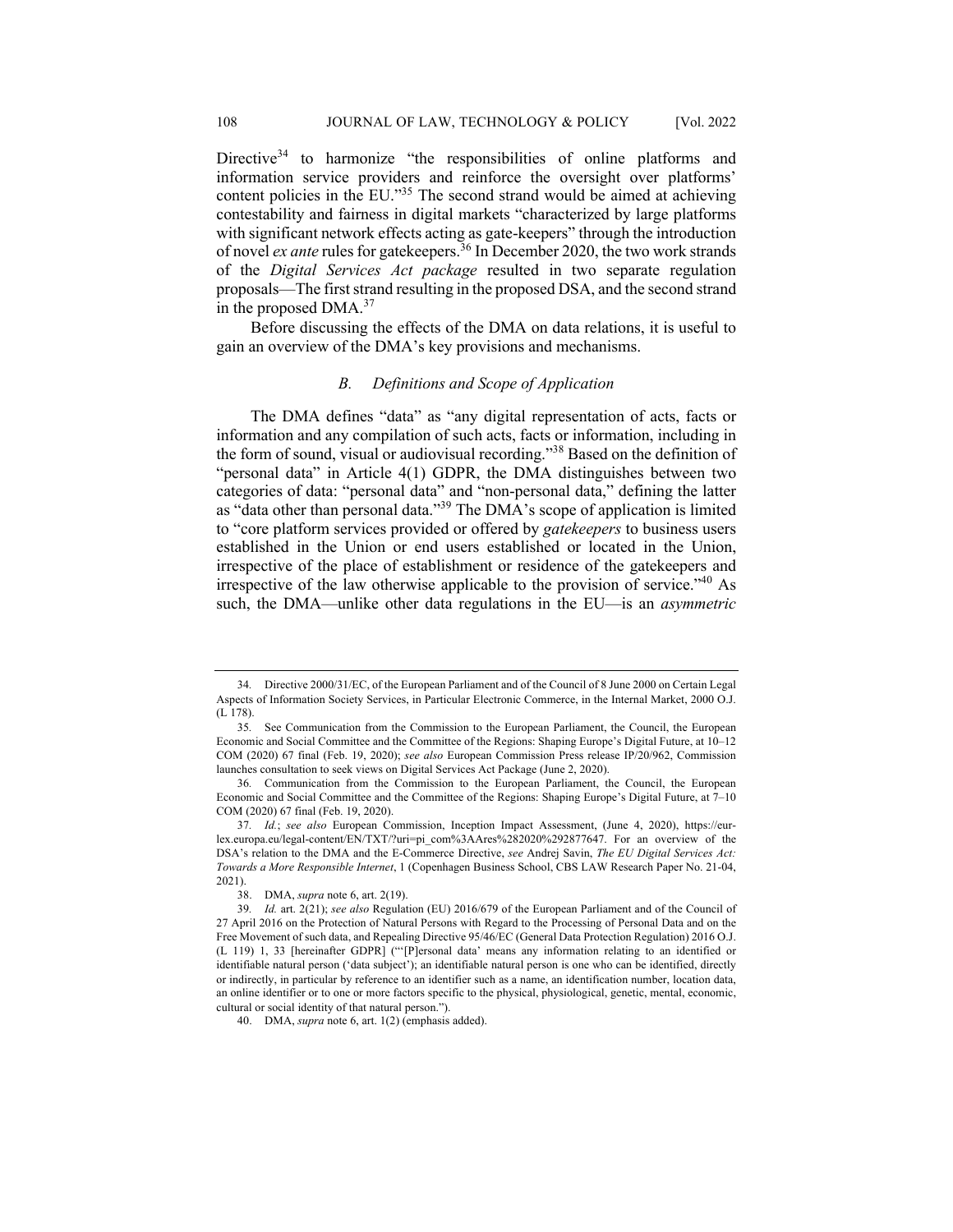regulation, in the sense that "different firms in the same industry are subjected to different levels of regulatory restraint."<sup>41</sup>

## *1. Designation as "Gatekeeper"*

To come within the scope of the DMA, a company must be designated as a "gatekeeper" by the European Commission.<sup>42</sup> Article  $2(1)$  of the DMA defines "gatekeeper" as "a provider of core platform services designated pursuant to Article 3."<sup>43</sup> Thus, to be designated as a *gatekeeper,* a company must both, provide a core platform service *and* meet the requirements in Article 3.44

The DMA recognizes eight different *core platform services* the providers of which are capable of being designated as gatekeepers: Online intermediation services,<sup>45</sup> online search engines,<sup>46</sup> online social networking services,<sup>47</sup> videosharing platform services, number-independent interpersonal communication services,<sup>48</sup> operating systems,<sup>49</sup> cloud computing services,<sup>50</sup> and advertising services offered by the providers of any such services.<sup>51</sup>

As for the second limb of the designation—meeting "the requirements in Article 3"—the DMA states that a provider of a *core platform service* must meet three requirements: <sup>52</sup> Firstly, it must have "a significant impact on the internal market," secondly, it must "operate a core platform service which serves as an important gateway for business users to reach end users," and thirdly, it must "enjoy an entrenched and durable position in its operations or it [must be] foreseeable that it will enjoy such a position in the near future."<sup>53</sup> The DMA lists a number of circumstances which will give rise to rebuttable *presumptions* of satisfaction of these three requirements.<sup>54</sup>

For instance, the "significant impact on the internal market" requirement will be presumed to be met where the provider in question has had an annual turnover in the European Economic Area ("EEA") of EUR 6.5 billion or more in the last three financial years, or where it provides a core platform service in at least three Member States and its average market capitalization or equivalent

51*. Id.* art. 2(2)(h).

<sup>41.</sup> Thomas P. Lyon & Haizou Huang, *Asymmetric Regulation and Incentives for Innovation,* 4 INDUST. CORP. CHANGE 769 (1995).

<sup>42</sup>*. See* DMA, *supra* note 6, art.3 (explaining what providers of core platform services shall be designated as gatekeeper).

<sup>43</sup>*. Id.* art. 2(1).

<sup>44</sup>*. Id.* arts. 2(2) and 3.

<sup>45</sup>*. Id.* art. 2(2)(a).

<sup>46</sup>*. Id.* art. 2(2)(b).

<sup>47</sup>*. Id.* art. 2(2)(c).

<sup>48</sup>*. Id.* art. 2(2)(e).

<sup>49</sup>*. Id.* art. 2(2)(f).

<sup>50</sup>*. Id.* art. 2(2)(g).

<sup>52</sup>*. Id.* art. 3(1).

<sup>53</sup>*. Id.* Note the significant difference between the designation thresholds for "gatekeepers" under the DMA and "very large online platforms" under the DSA. The latter merely requires an online platform to have an average of 45 million or more active monthly recipients of its service in the EU (with the number being adjusted by the Commission through delegated acts in the future to correspond to 10% of the EU's population, so as to reflect population change). *See* DSA, *supra* note 29, arts. 25(1)-(2).

<sup>54.</sup> DMA, *supra* note 6, art. 3(2).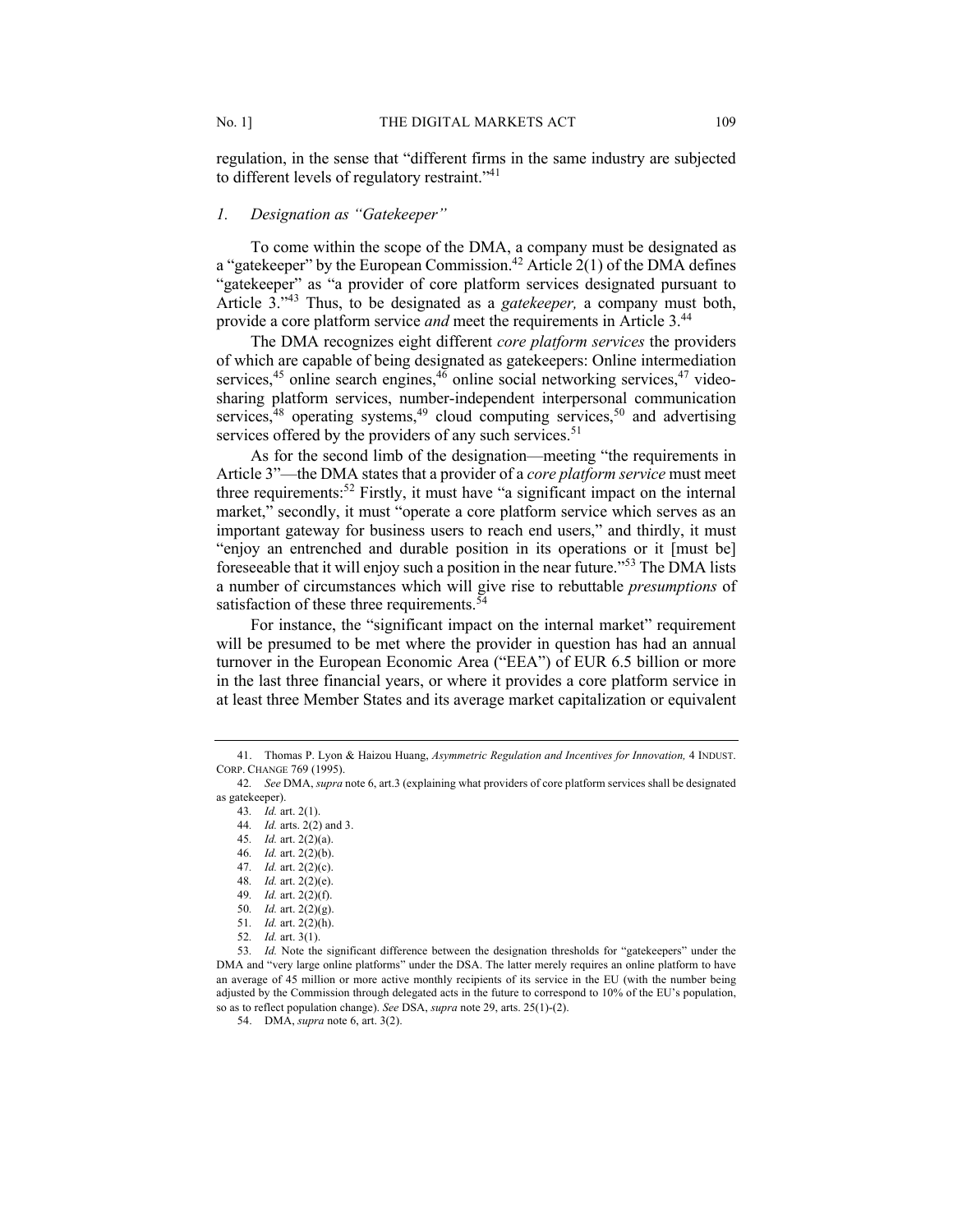fair market value in the last financial year amounts to EUR 65 billion or more.<sup>55</sup> Similarly, the operation of "a core platform service which serves as an important gateway for business users to reach end users" requirement will be presumed to be met where a provider provides a core platform service to more than 45 million monthly active end users and more than 10,000 yearly active business users in the EU.<sup>56</sup> Where this presumption is met for the last three financial years, there will, at the same time, also be a presumption as to the third requirement of an "entrenched and durable position."<sup>57</sup>

Of note, a provider that meets all three presumption thresholds is placed under an obligation to inform and provide relevant information to the European Commission within three months after it meets such thresholds, facilitating the Commission's *gatekeeper* designation process.<sup>58</sup> However, it is important to keep in mind that the three presumptions are *rebuttable* in the sense that providers of core platform services can avoid a designation as a *gatekeeper* if they present—together with their notification—"sufficiently substantiated arguments" demonstrating that they do not satisfy the three requirements of Article 3, taking into account the list of six market analysis "elements" set out in Article  $3(6)$ .<sup>59</sup> These six elements are: the size (turnover, market capitalization, operations and position) of a provider,  $60$  the number of business users dependent on its core platform services to reach end users and the number of end users,<sup>61</sup> barriers to entry from network effects and data driven advantages (i.e., in relation to a provider's access to and control of data or analytics capabilities),  $62$  scale and scope effects which benefit a provider (including as regards data), <sup>63</sup> lock-in effects in relation to business and end users, and "other structural market characteristics."64 The six elements are also important where a provider does *not* satisfy the thresholds giving rise to presumptions of meeting the three requirements of Article 3(1) DMA, but the Commission *nevertheless* wishes to designate it as a gatekeeper on the basis of a *market analysis*. In such cases, the Commission must "take into account" the six elements of Article 3(6) in conducting its market analysis before it can designate a provider as a *gatekeeper*. 65

Where a provider has been designated as a *gatekeeper*, its status must be reviewed by the European Commission at least biennially by verifying, among other things, whether the *gatekeeper* in question continues to meet the three

<sup>55</sup>*. Id.* art.3(2)(a).

<sup>56</sup>*. Id.* art. 3(2)(b).

<sup>57</sup>*. Id.* art. 3(2)(c).

<sup>58</sup>*. Id.* art. 3(3). Note that a provider's failure to notify the Commission does not bar the latter from designating such provider a *gatekeeper*. In this sense, the notification requirement in art. 3(3) DMA should primarily be seen as *facilitating* the designation process, rather than serving as a prerequisite to designation.

<sup>59</sup>*. Id.* at 37–38.

<sup>60</sup>*. Id.* art. 3(6)(a).

<sup>61</sup>*. Id.* art. 3(6)(b).

<sup>62</sup>*. Id.* art. 3(6)(c).

<sup>63</sup>*. Id.* art. 3(6)(d).

<sup>64</sup>*. Id.* arts. 3(6)(e)-(f).

<sup>65</sup>*. See also* DMA, *supra* note 6, art. 15. (setting out the procedure for gatekeeper designation through market investigation).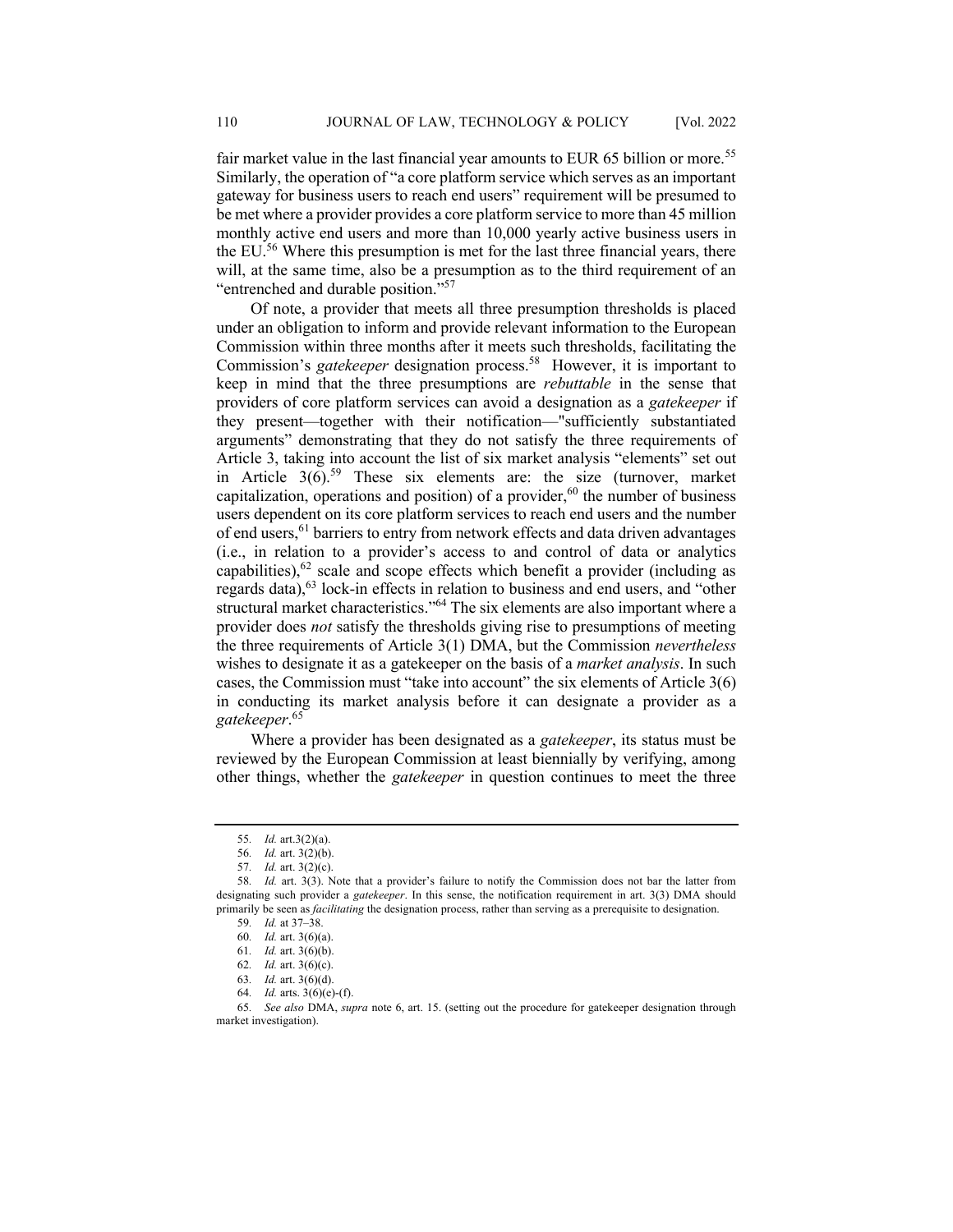requirements in Article  $3(1)$ DMA.<sup>66</sup> If the facts which served as a basis for the designation of the provider in question as a *gatekeeper* have ceased to apply, the Commission must account for such change in a corresponding decision, and, if appropriate, lift the *gatekeeper* designation.67 It should also be noted that the Commission is granted extensive investigative and enforcement powers under the DMA, including in relation to data held by private companies.<sup>68</sup> For instance, for the purpose of monitoring, implementing and enforcing the DMA, the Commission may "request access to data bases and algorithms" of private companies and "request explanations" about them by way of a "simple request or  $[\ldots]$  decision."<sup>69</sup>

## *2. Obligations of "Gatekeepers"*

The European Commission's designation of a provider as a "gatekeeper" triggers eighteen different obligations in relation to each of the gatekeeper's core platform services.70 By imposing obligations on *gatekeepers* once they are designated as such, the DMA takes an *ex ante* approach to the regulation of their conduct in digital markets.<sup>71</sup> Of these eighteen obligations in the DMA, eleven are "susceptible of being further specified."<sup>72</sup> All of the obligations in the DMA address at least one of the three categories of objectives of the DMA.73 However, the majority of obligations relate to issues of competition and the contestability of digital markets, in particular, through the creation of data access rights for businesses for the purpose of analysis for the sale or advertising to end consumers, as well as through specific limitations on the collection, processing,

69. DMA, *supra* note 6, art. 19(1).

70. To some extent, this mechanism is reminiscent of the notion of "special responsibility of dominant undertakings" in EU competition law under Art. 102 TFEU and CJEU caselaw, whereby dominant companies have "a special responsibility not to allow [their] conduct to impair genuine undistorted competition on the [internal] market". See Case 322/81 NV Nederlandsche Banden Industrie Michelin v Commission, EU:C:1983:313, at para. 57; See also Case C-209/10 Post Danmark A/S v Konkurrencerådet, EU:C:2012:172, at para. 23; Case T-228/97 Irish Sugar v Commission, EU:T:1999:246, at para. 112; Case C-457/10 P AstraZeneca v Commission, EU:C:2012:770, at para. 134.

71. It is submitted that the distinction between ex ante regulation and ex post competition law is frequently overstated in the policy debates surrounding the regulation of "Big Tech." For instance, as Pierre Larouche and Alexandre de Streel have pointed out, "[m]uch of EU competition law is really *ex ante*, from merger control to the use of guidelines, notices, block exemptions, etc., up to and including many Article 102 TFEU cases, which are decided before the impugned conduct has fully produced its actual effects . . . . [I]t is not so much the timing of the analysis and the remedy—as the *ex ante* versus *ex post* distinction suggests—that really disqualifies competition law enforcement in the eyes of the Commission; rather, the duration of competition law procedures is what makes it seem as if competition law is always running behind market developments." *See* Pierre Larouche & Alexandre de Streel, *The European Digital Markets Act: A Revolution Grounded on Traditions,* J. EUR. COMPETITION L. & PRACTICE, 2021, 12(7), 542-560, 7-8, https://ssrn.com/abstract=3911361; Heike Schweitzer, *The Art to Make Gatekeeper Positions Contestable and the Challenge to Know What Is Fair: A Discussion of the Digital Markets Act Proposal*, *forthcoming in* Zeitschrift für Europäisches Privatrecht 2021, Issue 3, n.111 ("both, competition rules and the rules foreseen in the DMA are ex ante rules. The difference lies in the degree of specification ex ante.").

<sup>66</sup>*. Id.* art. 4(2).

<sup>67</sup>*. Id.*

<sup>68</sup>*. See* DMA, *supra* note 6, ch. 5 (listing the investigative, enforcement and monitoring powers of the Commission).

<sup>72.</sup> DMA, *supra* note 6, art. 6.

<sup>73.</sup> *Id.* at 39–41; *supra* Section II(A).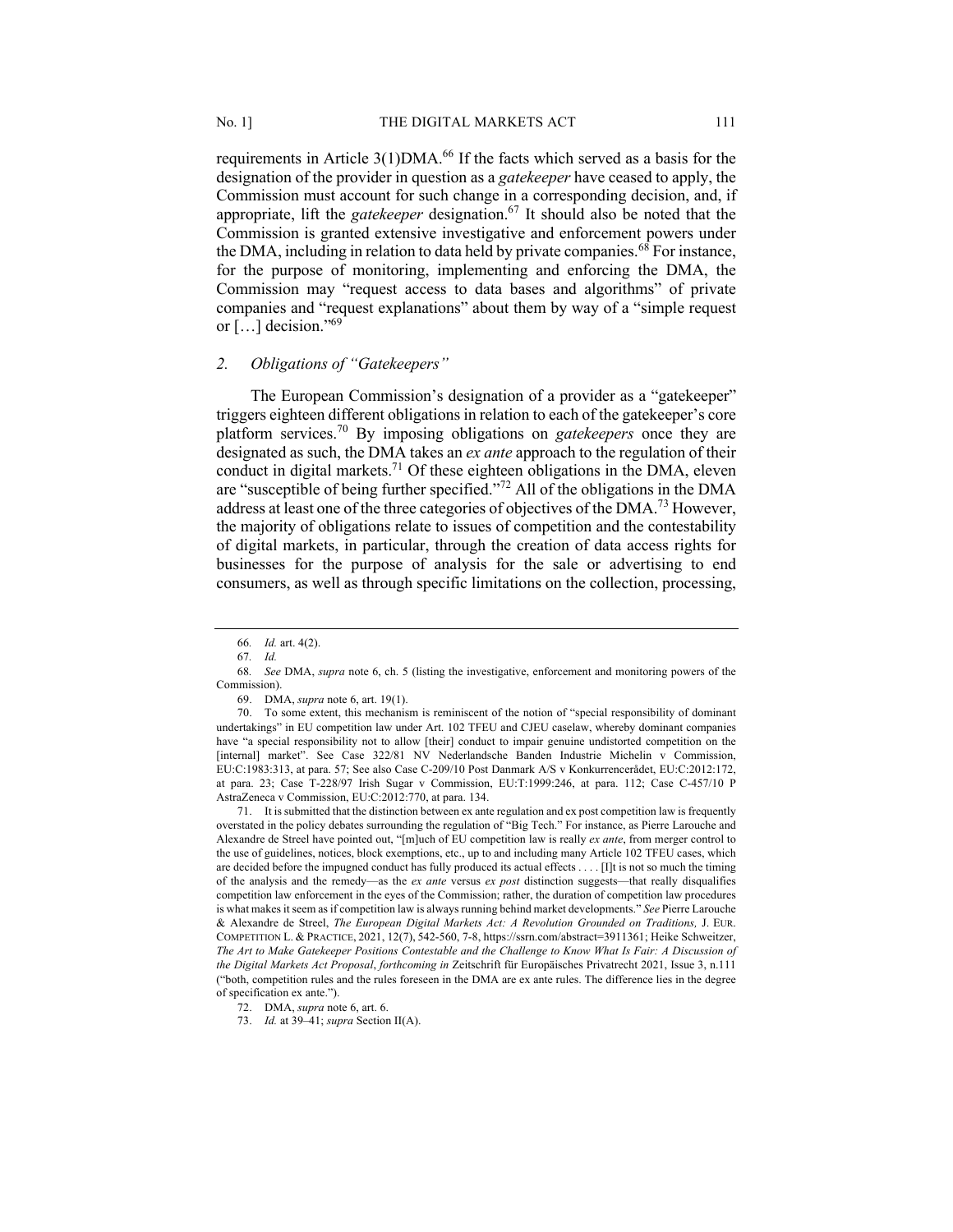sharing, and use of data collected in relation to businesses and end consumers by the *gatekeepers*.

For the purposes of this paper, it should be noted that not all of the DMA's obligations imposed on *gatekeepers* make explicit reference to the collection, processing, combination, sharing, or access to data.<sup>74</sup> For example, *gatekeepers* are placed under the obligations to refrain from self-preferencing<sup>75</sup> and from imposing technical restrictions on end users' ability "to switch between […] different software applications and services to be accessed using the operating system of the gatekeeper".<sup>76</sup> Equally, *gatekeepers* must allow end-users to uninstall "pre-installed software applications on its core platform service" that are not essential to the functioning of the OS or device or cannot be offered independently by third parties.<sup>77</sup>

This paper will focus on the six *gatekeeper* obligations in the DMA that are specific to *data*. It is submitted that these six obligations fall into one of two broad categories: Firstly, obligations to *grant access* to data (including for the purposes of data sharing and portability), and, secondly, obligations to *limit* the collection, combination and use of data. As the below six subsections will show, the obligations imposed by the DMA contain ambiguities in relation to key terms or requirements which risk undermining legal certainty for *gatekeepers* and other market actors, thereby potentially limiting the DMA's efforts to improve the contestability of digital markets and to fuel innovation by providing more data inputs to non-gatekeepers.

Some may assume that gatekeepers—when in doubt—will err on the side of caution and resolve the ambiguities described in this paper in favor of *overcompliance.* <sup>78</sup> However, this view neglects *gatekeepers'* business models and the economic reality to which gatekeepers as *for-profit* commercial entities are subject.<sup>79</sup> For instance, while the fines imposed under the DMA may seem significant, their damage to gatekeepers may be overshadowed by the competitive advantages and profits these companies can derive from their exclusive access to certain sets of data.<sup>80</sup> It may therefore be naïve to think that gatekeepers will resort to overcompliance just so as to avoid closer scrutiny of

<sup>74.</sup> *See, e.g.*, DMA, *supra* note 6, art. 5(d) (obligating gatekeepers to avoid discouraging business users from raising issues with public authorities).

<sup>75</sup>*. Id.* art. 6(1)(d) ("treating more favourably in ranking services and products offered by the gatekeeper itself or by any third party belonging to the same undertaking compared to similar services or products of third party and apply fair and non-discriminatory conditions to such ranking . . . .").

<sup>76</sup>*. Id.* art. 6(1)(e).

<sup>77</sup>*. Id.* art. 6(1)(b).

<sup>78</sup>*. See, e.g.*, House of Lords Select Committee on Communications and Digital, *Uncorrected Oral Evidence: Freedom of Expression Online* (Mar. 9, 2021) – Evidence Session No. 16, Questions 139–146, at 11- 12 https://committees.parliament.uk/oralevidence/1869/pdf/ (discussing an assumption of overcompliance by platform operators if statutory liability is imposed on them for third party action).

<sup>79</sup>*. See id.* (assuming overcompliance by platform operators if statutory liability is imposed on them for third party action).

<sup>80.</sup> DMA, *supra* note 6, at 50–51; *see also* Andrei Hagiu & Julian Wright, *When Data Creates Competitive Advantage*, HARV. BUS. REV. (Jan.–Feb. 2020), https://hbr.org/2020/01/when-data-createscompetitive-advantage (discussing competitive advantages to companies with data access).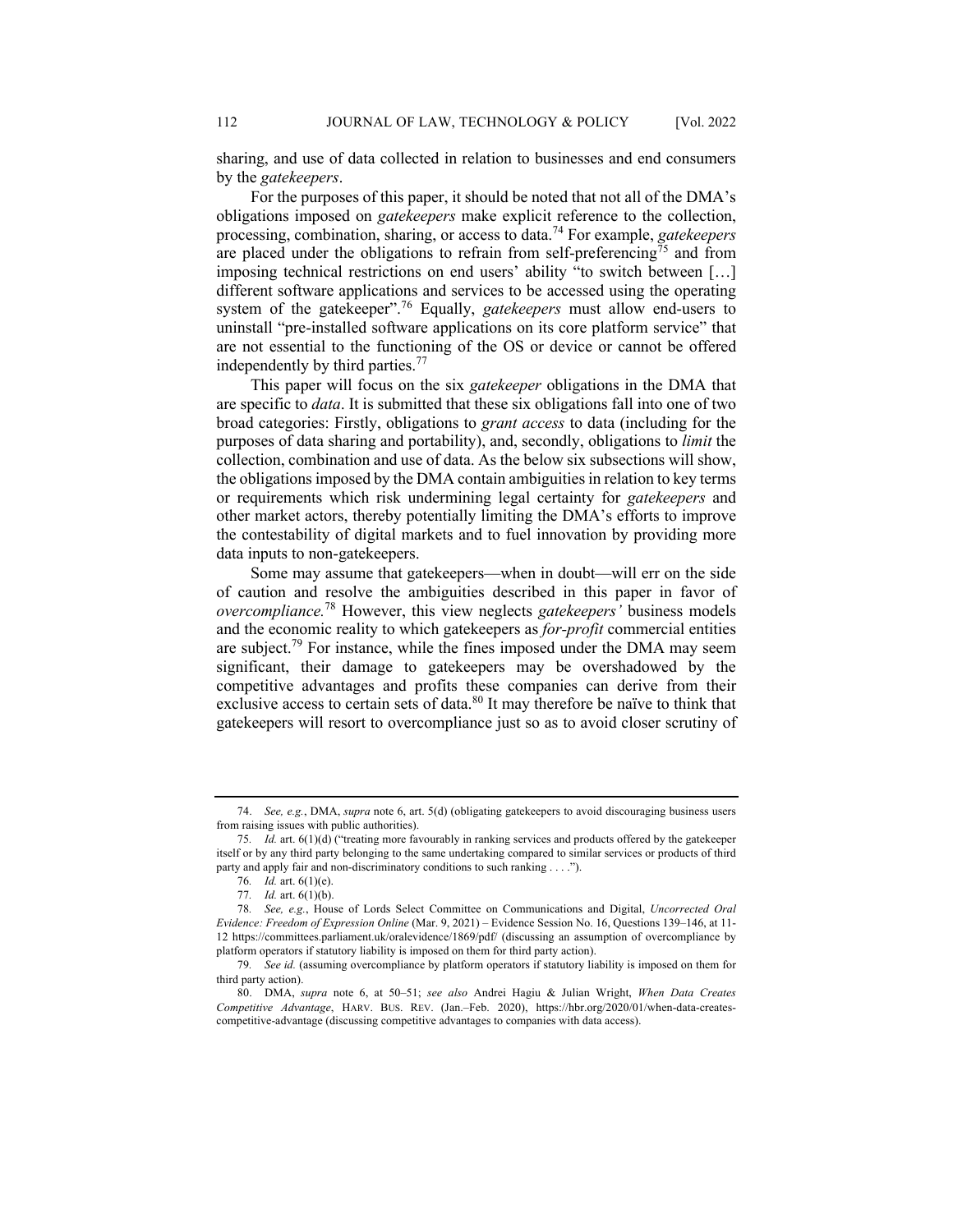their practices by the Commission under the  $DMA<sup>81</sup>$  It is arguably more likely that gatekeepers will try to use ambiguous terms in the DMA as loopholes to avoid sharing data with their competitors and business users.<sup>82</sup>

It should also be noted that the DMA contains a limitation on the imposition of measures in relation to *gatekeepers* in *Member State law* that have "the purpose of ensuring contestable and fair markets" and exceed the obligations set by the DMA.<sup>83</sup> Thus, under the DMA, Member States will be precluded from "impos[ing] on gatekeepers further obligations by way of laws, regulations or administrative action for the purpose of ensuring contestable and fair markets."<sup>84</sup> The DMA also provides that "[n]ational authorities shall not take decisions which would run counter to a decision adopted by the Commission under [the DMA]."<sup>85</sup> Whether or not these provisions are likely to limit the fragmentation of the regulatory landscape across EU Member States will be discussed in Part III.D. of this paper.<sup>86</sup> Of note, Article 1(6) DMA provides a broad and explicit carve-out for EU *and* national (Member State) *competition law*. For example, the DMA is without prejudice to articles 101 and 102 of the Treaty on the Functioning of the European Union ("TFEU") and their national equivalents "prohibiting anticompetitive agreements, decisions by associations of undertakings, concerted practices and abuses of dominant positions."87 The DMA is also without prejudice to "national competition rules prohibiting other forms of unilateral conduct insofar as they are applied to undertakings other than gatekeepers or amount to imposing additional obligations on gatekeepers" to those imposed by the DMA.<sup>88</sup> With that in mind, the below subsections will discuss the DMA's six data-related obligations imposed on *gatekeepers* and the ambiguities they may give rise to.

# *3. Data Access, Sharing and Portability Obligations*

# a. Facilitate Data Portability by End Users

Per Article 6(1)(h) DMA, *gatekeepers* must "provide effective portability of data generated through the activity of a business user or end user and shall, in particular, provide tools for end users to facilitate the exercise of data portability, in line with […the GDPR], including by the provision of continuous and realtime access."89 In the words of the DMA, this is to facilitate "switching or multi-

<sup>81</sup>*. See* Borgogno & Colangelo, *supra* note 23, at 13 (recognizing the strong commercial incentives to share as few data as possible with third parties and the strong risk that gatekeepers could design systems subtly designed to prevent full interoperability with competitors' interfaces).

<sup>82</sup>*. Id.*

<sup>83.</sup> DMA, *supra* note 6, art 1(5).

<sup>84</sup>*. Id.*

<sup>85</sup>*. Id.* art. 1(7).

<sup>86</sup>*. See infra* Part III.D.

<sup>87.</sup> DMA, *supra* note 6, art. 1(6).

<sup>88</sup>*. Id.*

<sup>89</sup>*. Id.* art. 6(1)(h).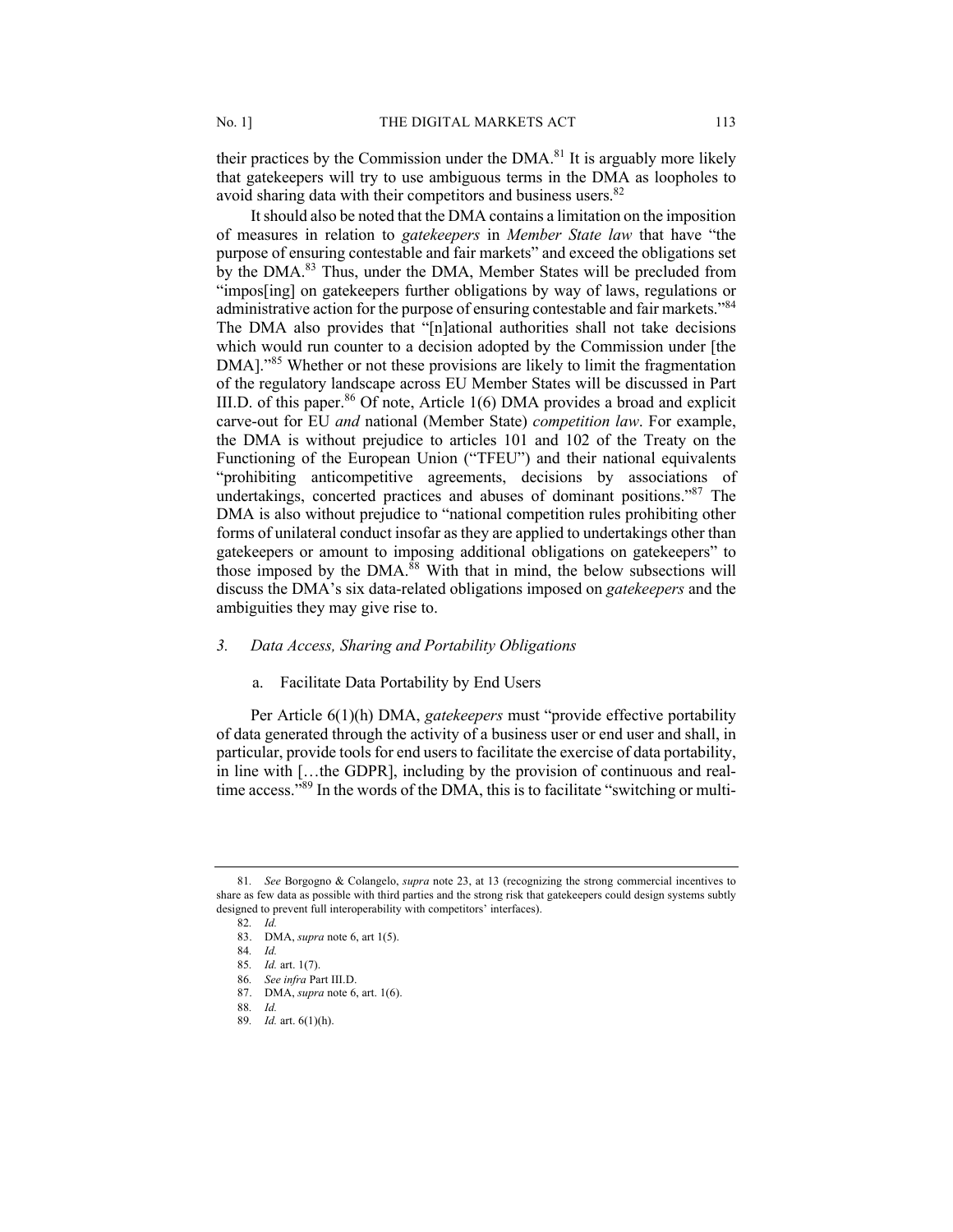homing" which, in turn, could "lead [...] to an increased choice for [...] users and an incentive for gatekeepers and business users to innovate."<sup>90</sup>

The reference to the GDPR is instructive. The right to data portability is explicitly recognized in Article 20 GDPR, which gives data subjects "the right to receive the personal data concerning [them…], which [they…have] provided to a controller, in a structured, commonly used and machine-readable format and [...] to transmit those data to another controller without hindrance,"<sup>91</sup> where the processing of such data was based on the data subject's consent<sup>92</sup> or was necessary for performance under a contract to which the data subject is a party.<sup>93</sup> Thus, the DMA does not *create* the right to data portability in EU law. Rather, the DMA makes two key additions to the right of data portability in EU law.<sup>94</sup> It widens this right to cover the data of business users and closes a gap which the GDPR left open, namely, *how* access to data for the purposes of portability should be provided.<sup>95</sup>

As regards the widening of the right to data portability, the DMA now provides for a portability of data generated through the activities of both end users and *business* users, whereas the right to data portability in the GDPR was limited to personal data of private persons, by virtue of the scope of "data subjects" in the GDPR.<sup>96</sup> Furthermore, the *right to data portability* in the GDPR was limited to data which the data subjects "provided to a controller," whereas the DMA gives a right to portability of data "generated through the activity of  $\left[ \ldots \right]$  user $\left[ s \right]$ ."<sup>97</sup> This becomes apparent in recital 54 DMA, which lists both data which users "provided *or* generated in the context of their use of" the gatekeeper's service, requiring that users be given "effective and immediate access" to *both* types of data.<sup>98</sup> This distinction is important because the "generated" data definition arguably encompasses data which was not provided by users to the platform (i.e., their data "input"), but also includes data which the *gatekeeper* was able to generate by way of *inference or contextualization* of such user inputs.<sup>99</sup> This broadens the concept of data portability beyond the mere facilitation of users' ability to smoothly port a copy of "their" data, which they would potentially be capable of replicating an infinite number of times by

99*. Id.* ("data [users] provided or generated in the context of their use of the relevant core platform services of the gatekeeper . . . .").

<sup>90</sup>*. Id.* recital 54.

<sup>91</sup>*. See also* GDPR, *supra* note 39, recital 68 (addressing the right to data portability).

<sup>92</sup>*. Id.* arts. 6(1)(a);9(2)(a).

<sup>93</sup>*. Id.* art. 6(1)(b).

<sup>94</sup>*. See* Borgogno & Colangelo, *supra* note 23, at 6 (pointing out albeit in relation to data *portability* under Art.20(1) GDPR rather than pure access that the GDPR merely requires the data to be transmitted in a "structured, commonly used and machine readable" format, but does *not* "mandate the adoption of interoperable standards." For example, they observe that the simple "encouragement" in Recital 68 GDPR to adopt interoperable standards is not binding. Overall, the authors observe that this lack of standardization "is likely to raise serious concerns on effectiveness and legal certainty," potentially rendering the portability rights at issue ineffective in practice).

<sup>95</sup>*. Id.*

<sup>96</sup>*. Compare* GDPR, *supra* note 39, arts. 12–23 ("Rights of the data subject"), *with* DMA, *supra* note 6, art. 6(1)(h) (obligating gatekeepers to "provide effective portability of data generated through the activity of a business user or end user").

<sup>97.</sup> GDPR, *supra* note 39, recital 68; DMA, *supra* note 6, at 40.

DMA, *supra* note 6, at 27 (emphasis added).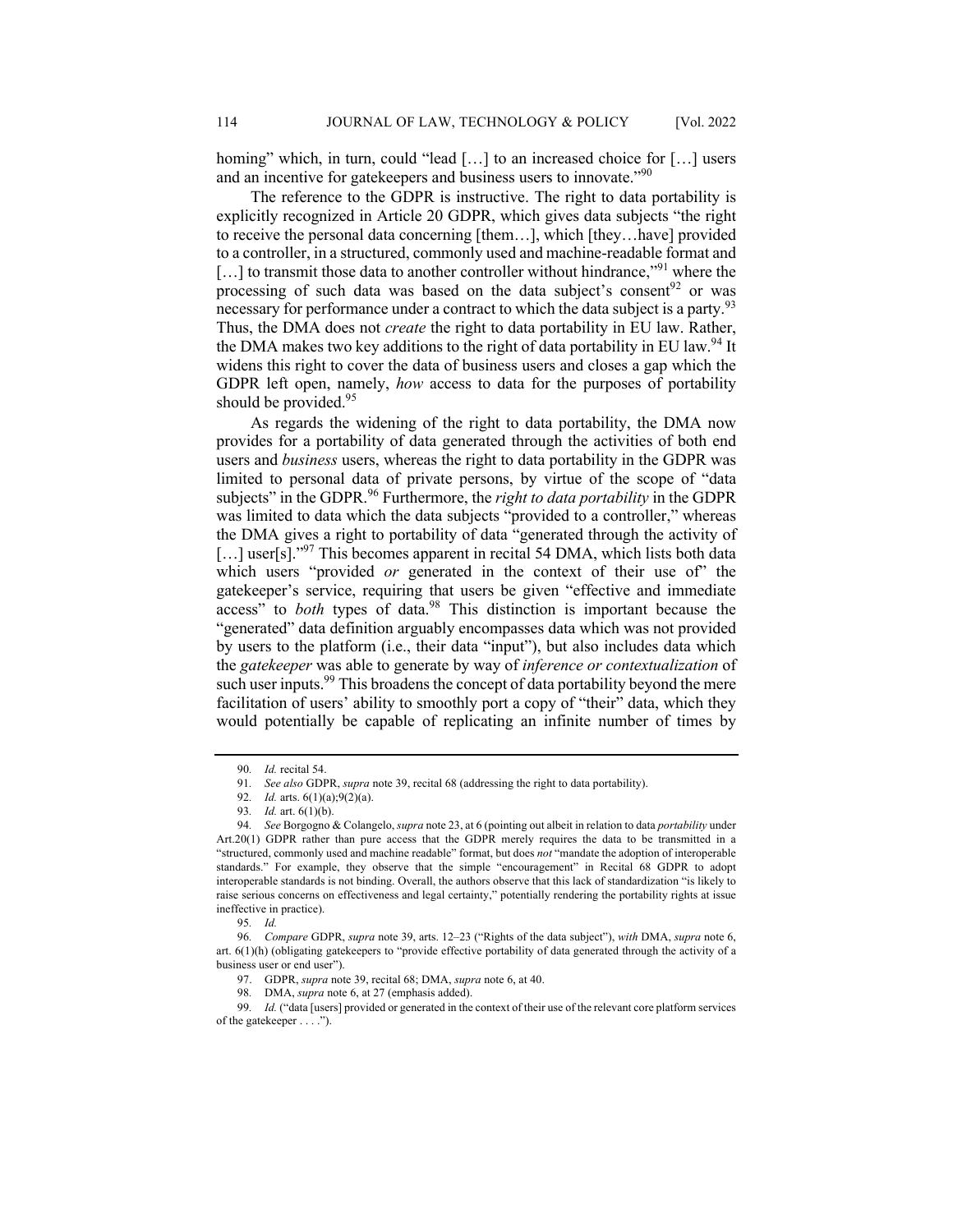providing the same inputs to a *gatekeeper's* competitors, to now also include the portability of data which users *cannot* themselves replicate and provide to other companies, since such data has been generated using the input data provided by the users as a basis, but differing from it. $100$ 

This recognition is important because even some specialized competition courts in Europe, such as for example the Cartel Senate of the Düsseldorf Higher Regional Court hearing an appeal against the German Cartel Office's *Facebook* decision, <sup>101</sup> have refused to accept enforcers' data-related theories of harm on the basis that consumers could provide their data for an unlimited number of times to any third-party social network operator, including to a gatekeeper's competitors<sup>102</sup>—neglecting the fact that gatekeepers can derive competitive advantages from *inferred* data which consumers *cannot* replicate.103 The portability of data—including inferred data—through real-time access under the DMA arguably addresses this issue, which may recalibrate data relations in favor of both end users and business users of gatekeepers' services.104 This may give business users access to data relevant to competition, without which they cannot effectively contest digital markets in which gatekeepers are present.<sup>105</sup>

However, this recalibration of data relations in favor of business users has its limits. For instance, as regards the DMA's clarifications on *how* data portability is to be facilitated, the key addition made by Article 6(1)(h) DMA to the status quo (i.e., end users' ("data subjects'") right to data portability under the GDPR) is that the exercise of data portability is to be facilitated through "the provision of continuous and real-time access" to data generated through users' activity.106 In particular, recital 54 posits that the data is to be provided by the gatekeeper "in a structured, commonly used and machine-readable format" and that, to ensure that users can port their data "in real time effectively," for example "high quality application programming interfaces" (APIs) could be used.<sup>107</sup> Of note, the portability obligation of the DMA also covers "any other data at different levels of aggregation that may be necessary to effectively enable such portability."<sup>108</sup> By contrast, the GDPR merely requires controllers to transmit data provided by the users "directly from one controller to another,

<sup>100.</sup> *Id.*

<sup>101.</sup> Bundeskartellamt [Federal Cartel Office] Feb. 6, 2019, B6-22/16 – translation at https://www.bundeskartellamt.de/SharedDocs/Entscheidung/EN/Entscheidungen/Missbrauchsaufsicht/2019/B 6-22-16.pdf?\_\_blob=publicationFile&v=5.

<sup>102.</sup> Oberlandesgericht Düsseldorf [Higher Regional Court of Düsseldorf], Aug. 26, 2019, VI-Kart 1/19 (V) https://www.justiz.nrw.de/nrwe/olgs/duesseldorf/j2019/Kart\_1\_19\_V\_Beschluss\_20190826.htm translation at https://www.d-kart.de/wp-content/uploads/2019/08/OLG-D%C3%BCsseldorf-Facebook-2019- English.pdf.

<sup>103.</sup> For example, through the contextualization of such data (i.e., setting it in relation with data provided by other users or generated from a user's interaction with the gatekeeper's service), and through a gatekeeper's superior inference capabilities (e.g., higher-quality, "trained" algorithms).

<sup>104.</sup> *See* DMA, *supra* note 6, at 27 (imposing obligations on gatekeepers to provide additional data access to end users while reducing the gatekeepers' exclusive control over that data).

<sup>105.</sup> *Id.* (providing end users free access to the performance measuring tools of the gatekeeper would enhance fairness, transparency, and contestability of online advertising services).

<sup>106.</sup> *Id.* at 40.

<sup>107.</sup> *Id.* at 27.

<sup>108</sup>*. Id.*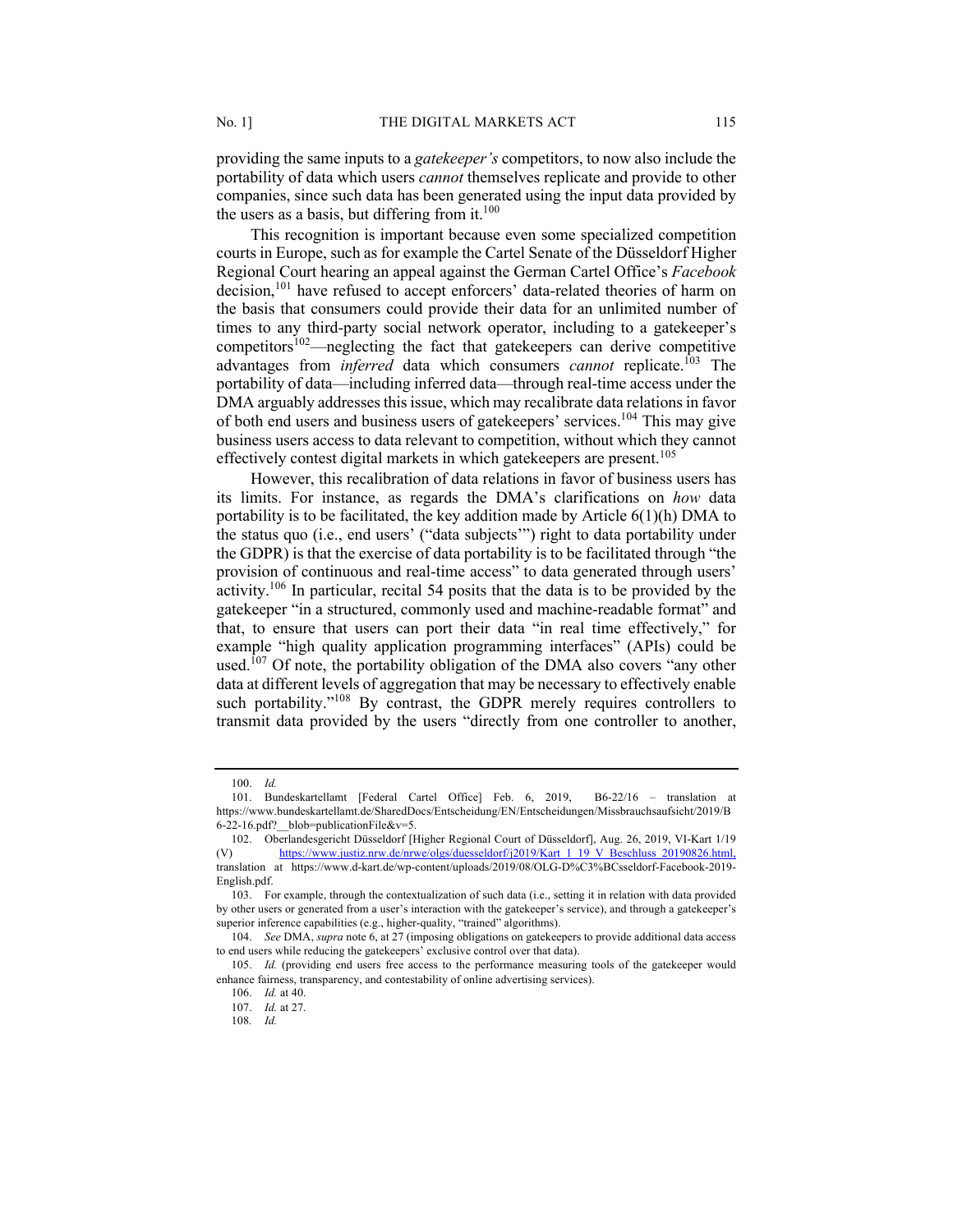*where technically feasible*," leaving open when exactly this would be the case.<sup>109</sup> Against this background, the DMA's instructions on the required portability mechanisms are arguably a step forward, allowing more effective exercises of data portability rights by users. $110$ 

However, the DMA does not provide for a *standardization* of the data format or the mechanisms to be used by gatekeepers for the mandatory sharing of data under the DMA.<sup>111</sup> Obviously, there may be good reasons for this. After all, a fixed standardization carries the risk of locking in a standard that may become outdated over time and of raising compliance costs.<sup>112</sup> However, this risk could arguably be addressed by the inclusion of a provision that would allow the Commission or a separate designated body to regularly revise the standardized formats and mechanisms to reflect the state of the art at a particular point in time.<sup>113</sup>

In any case, two things are worth pointing out about what the current lack of standardization means for the DMA. Firstly, gatekeepers may "try to comply in autonomous and non-standardized ways" with their data obligations under the DMA, "thereby ultimately precluding a sound free flow of data within the Internal Market."114 For instance, if gatekeepers share the data through APIs which are "designed [...] to prevent full interoperability with competitors' interfaces," the procompetitive effects of the DMA's data sharing provisions for business users may actually be very limited in practice.<sup>115</sup> This is a likely development, since gatekeepers have "strong commercial incentives to share as few data as possible with third parties"<sup>116</sup> to preserve their data-derived dominance in the relevant markets. Secondly, even if the APIs were designed by gatekeepers in good faith to effectively comply with the DMA's data sharing requirements, the data provided through them may be of limited utility to the business users receiving the data, if their format (which, in turn, may affect their scope) is left undefined.<sup>117</sup> Among other things, this is due to three types of reasons, summarized by *Gal and Rubinfeld* as "metadata uncertainties," "obstacles to data transformation," and "missing data."<sup>118</sup> For instance, due to

<sup>109.</sup> GDPR, *supra* note 39, recital 68 (emphasis added).

<sup>110.</sup> DMA, *supra* note 6, art. 20(2).

<sup>111.</sup> Even the use of APIs is merely listed as an "example" rather than a strict obligation under the DMA, and only appears in recital 56, rather than Art. 6(1)(h) DMA itself.

<sup>112</sup>*. See* Gal & Rubinfeld, *supra* note 23, at 753 (pointing out the "risk of lock-in to an inefficient standard" and the possibility of high compliance costs).

<sup>113</sup>*. Id.*

<sup>114.</sup> Borgogno & Colangelo, *supra* note 23, at 13.

<sup>115</sup>*. Id.*

<sup>116</sup>*. Id.*

<sup>117</sup>*. See* Jef Ausloos et al., *Getting Data Subject Rights Right: A submission to the European Data Protection Board from international data rights academics, to inform regulatory guidance*, 10 JIPTEC 283, 283–309 (2019), https://papers.ssrn.com/sol3/papers.cfm?abstract\_id=3544173 (discussing the idea that modern "data systems collect such a large number of data points, that only a format that allows the data subject to analyze the data themselves will allow them to have sufficient oversight over the data processing being undertaken" and stating the chosen format may exclude some of the metadata which the gatekeeper has access to, but that may be "lost", or cut out, during the conversion into the format of provision to business users under Art.  $6(1)(h)$ DMA).

<sup>118</sup>*. See* Gal & Rubinfeld, *supra* note 23 at 737–70 and 747–49 (summarizing reasons for APIs' limited utility).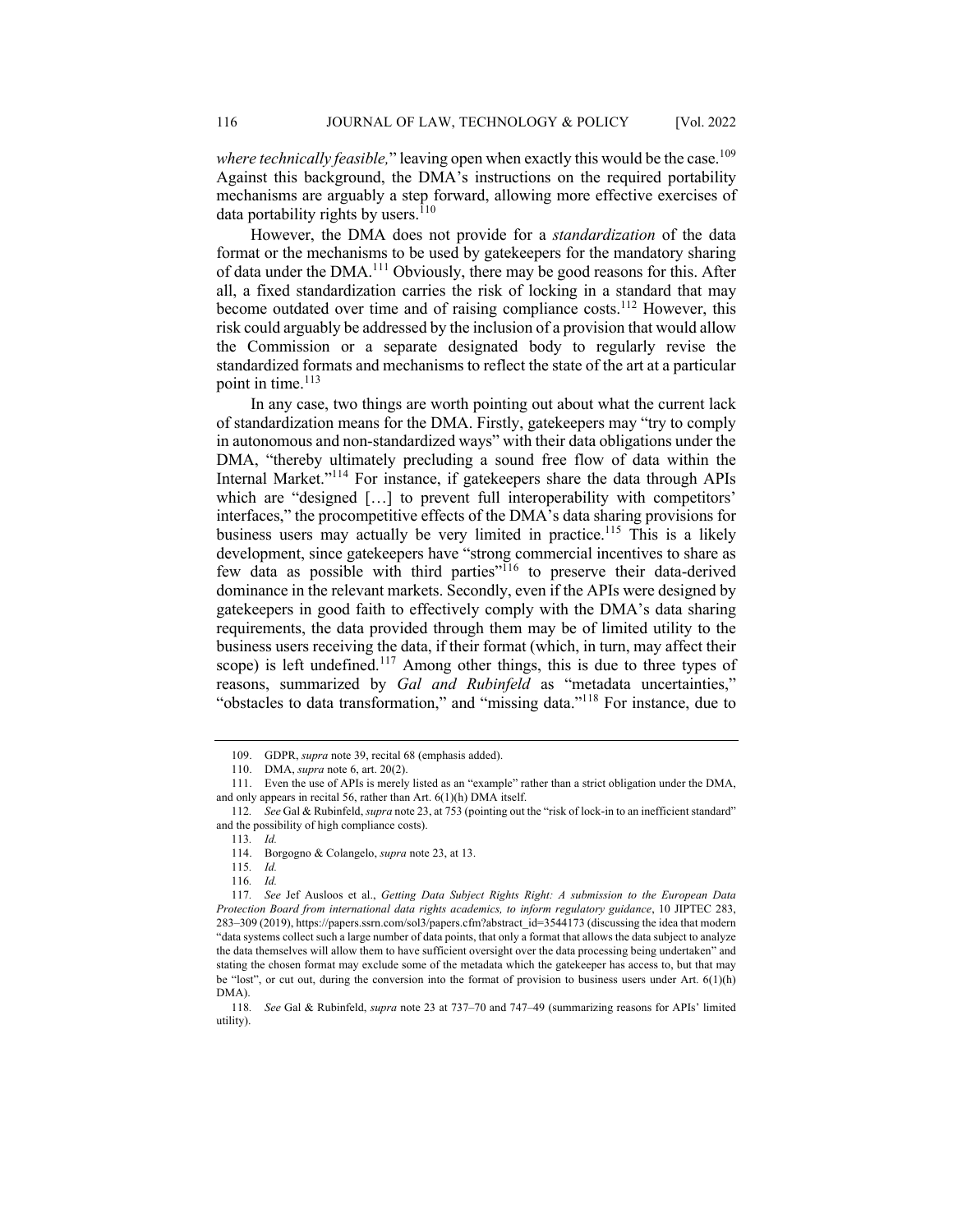diverging or suboptimal formats, the shared data may lack the context needed to derive utility and value from it, or the costs of a combination of the accessed data into "coherent datasets" may be so high as to preclude its use by smaller business users in the first place.<sup>119</sup> As pointed out by *Gal and Rubinfeld*, APIs do not solve the problems relating to the "data transformation" and "missing data" elements.<sup>120</sup> Overall, the lack of standardization provisions under the DMA's data sharing provisions may therefore limit the practical procompetitive benefits that could otherwise stem from a sharing of data relevant to competition, as required under the DMA.<sup>121</sup>

#### b. Provide Access to Engagement Data to Business Users

Article 6(1)(i) DMA requires gatekeepers to "provide business users, or third parties authorised by a business user, free of charge, with effective, highquality, continuous and real-time access and use of aggregated or nonaggregated data, that is provided for or generated in the context of the use of the relevant core platform services by those business users and the end users engaging with the products or services provided by those business users; for personal data, provide access and use only where directly connected with the use effectuated by the end user in respect of the products or services offered by the relevant business user through the relevant core platform service, and when the end user opts in to such sharing with a consent in the sense of the  $[...GDR]$ ."<sup>122</sup>

This obligation is particularly interesting in that it gives business users the right to access data which were generated not only in the context of their own interaction with a gatekeeper's platform, but also to the data generated by *end users* who engage with business users' offering on such platform.<sup>123</sup> It is submitted that one possible explanation of the DMA's creation of business users' right to access data generated by end users' interaction with a platform is that this would be reasonable in light of the *contractual relations* between business users and end users underlying the use of the platform.<sup>124</sup> However, if this was the case, it would be unclear why recital 55 requires that gatekeepers ought to "enable business users to obtain consent of their end users for [...] data access and retrieval, where such consent is required under […the GDPR and the Directive on Privacy and Electronic Communications]" and why *gatekeepers*  are barred from providing access to personal data of end users to private users, unless end users "opt[...] in to such sharing."<sup>125</sup> In other words, the combination

<sup>119.</sup> *Id.* at 748–49 (acknowledging the rising costs associated with combining data into coherent datasets that has also affected large companies like Amazon).

<sup>120</sup>*. Id.* at 750.

<sup>121.</sup> The same is true for limits on data portability exercisable by data subjects under the GDPR, in the sense that a lack of standardization of the data that can be ported to a platform's competing providers leads to high switching costs for users, who will lose out on functionality, since the new operator will not be able to make full use of the data, with some relevant data even missing. Gal & Rubinfeld*, supra* note 23, at 752.

<sup>122.</sup> DMA, *supra* note 6, at 40.

<sup>123</sup>*. Id.*

<sup>124.</sup> *See* Alexandre de Steel, *Digital Markets Act: Making Economic Regulation of Platforms Fit for The Digital Age*, CTR. ON REG. IN EUR. 12–14 (Nov. 2020).

<sup>125.</sup> DMA, *supra* note 6, art. 6(1)(i).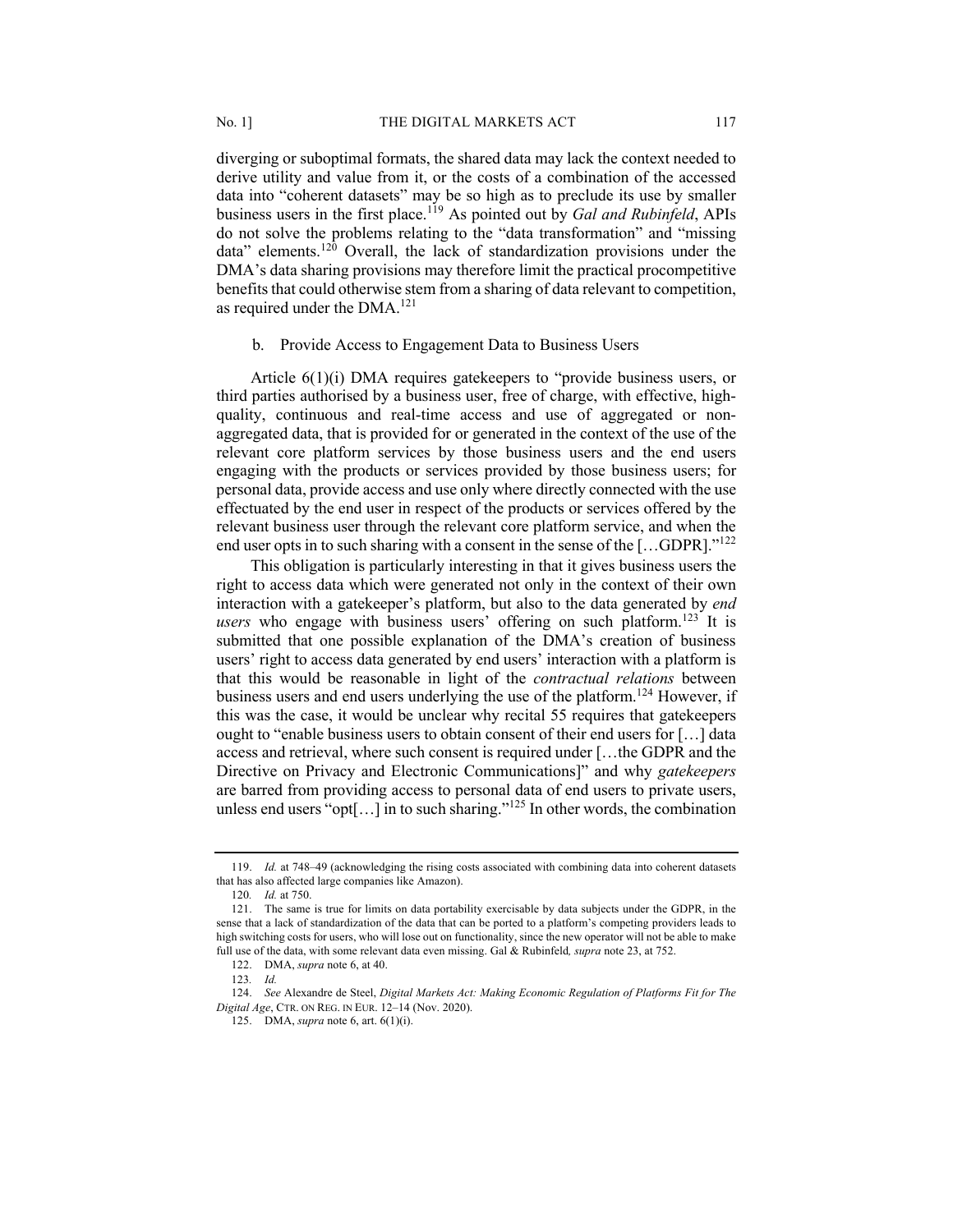of these two DMA provisions assumes that gatekeepers will sometimes lawfully hold personal data about end users which they can only share with business users if the relevant end users *consent* to such sharing, leaving out the possibility of lawfully sharing personal data on bases other than consent, such as if business users asserted that they needed access to such personal data for the performance of their wider obligations under a contract.<sup>126</sup>

Interestingly, while recital 55 provides that gatekeepers "should enable business users to obtain consent of their end users for […] data access and retrieval, *where such consent is required* under […the GDPR and the E-Privacy Directive],"<sup>127</sup> article 6(1)(i) does *not* appear to allow for data transfers unless users *opt in* "to such sharing with a *consent* in the sense of the [...GDPR],"<sup>128</sup> leaving out the other options for a lawful processing of the data, such as business users' need to access the data for the performance of their contractual obligations, which may appear implied by the recital's words "where such consent is required."129 This ambiguity could undermine the legal certainty of the obligation in article  $6(1)(a)$  and may lead to gatekeepers continuing to refuse access to the types of user data covered by this provision on the basis of a lack of consent, or the inability to obtain the latter.130 Such refusals would be especially unsurprising considering the widespread practice of platforms and other actors in the digital economy citing third parties' rights to privacy or the protection of personal data under the GDPR to refuse data access that is actually legitimate (for example, covered by the research exemption of the GDPR).<sup>131</sup> Additionally, the standardization-related observations made in relation to the requirement of article  $6(1)(h)$  DMA apply,<sup>132</sup> potentially limiting the practical utility of the engagement data accessed by business users under article  $6(1)(a)$ .

#### c. Provide Search Data to Competing Search Engines

Article 6(1)(j) of the DMA requires that *gatekeepers* who offer online search services "provide […] any third party providers of online search engines, upon their request, with access on fair, reasonable and non-discriminatory terms to ranking, query, click and view data in relation to free and paid search generated by end users on online search engines of the gatekeeper, subject to anonymisation for the query, click and view data that constitutes personal data."<sup>133</sup>

The requirement in article  $6(1)(j)$  arguably goes further than any other obligation in the DMA as regards data-fueled competition in digital markets.<sup>134</sup> In essence, article  $6(1)(j)$  forces gatekeeper search engine providers to share their

<sup>126</sup>*. See generally* Alexandre De Steel, *supra* note 124, at 1–12 (discussing gatekeeper functions).

<sup>127.</sup> DMA, *supra* note 6, at 27.

<sup>128</sup>*. Id.* at Art. 6(1)(i).

<sup>129</sup>*. Id*. recital 55.

<sup>130.</sup> Jef Ausloos & Michael Veale, *Researching With Data Rights*, TECH. & REGUL. 136, 145 (2020) (discussing the issues with data access based on affirmative consent).

<sup>131</sup>*. GDPR, supra* note 39 Art. 89.

<sup>132.</sup> DMA, *supra* note 6, at 40.

<sup>133</sup>*. Id.* art. 6(1)(j).

<sup>134.</sup> *Id.* (requiring a gatekeeper to provide data access).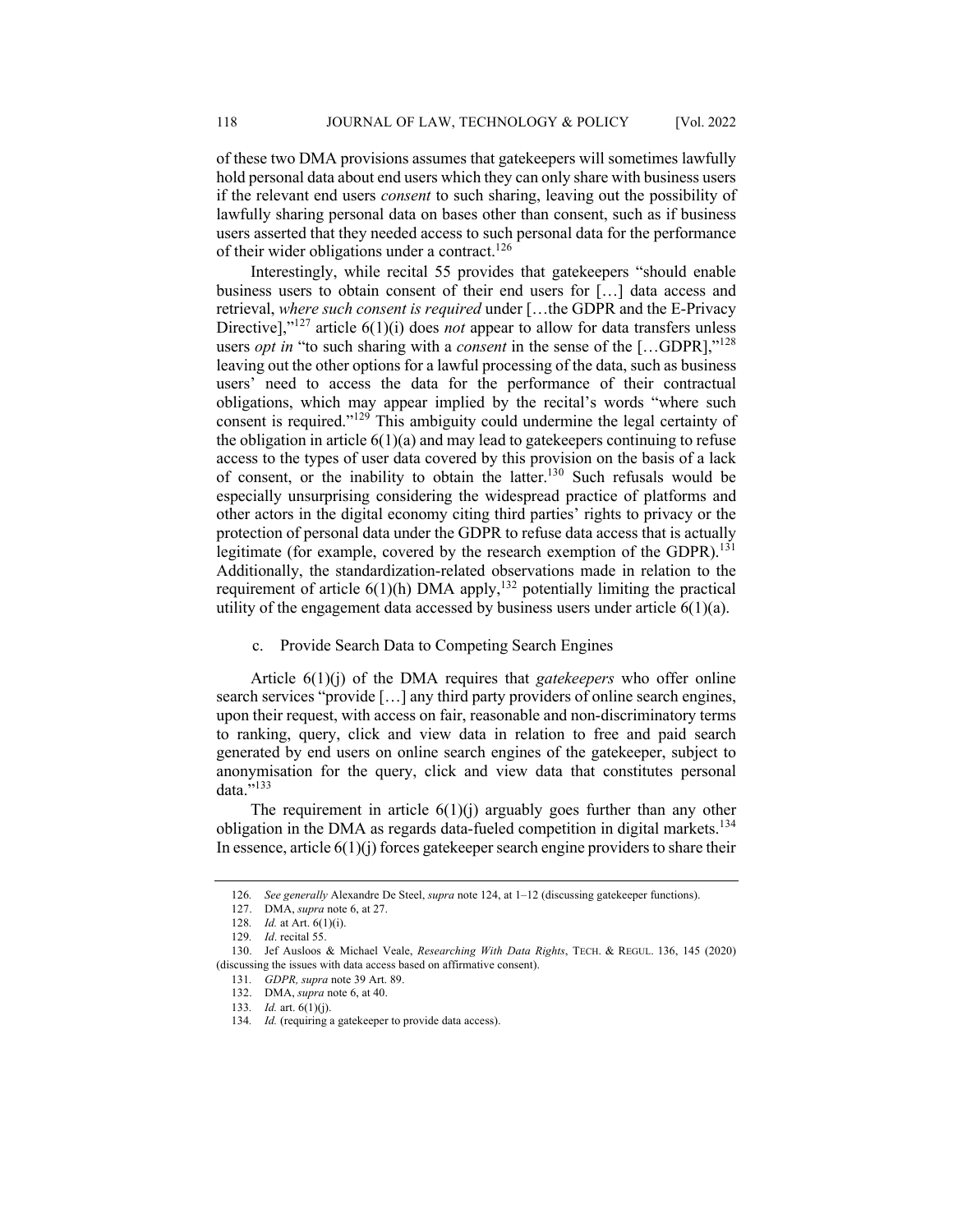"ranking, query, click and view data"—crucial data generated by end users' interaction with a search engine which is key to the development of high-quality search engines—with their *competitors*.<sup>135</sup> As an *ex ante* measure, it is imposed without the need to show any abusive conduct on the part of a *gatekeeper* search engine provider, relying solely only on its designation as a "gatekeeper".<sup>136</sup> An interesting parallel to the triggering of this obligation by a designation as *gatekeeper* is the *special responsibility of dominant undertakings* "not to allow [their] behaviour to impair genuine undistorted competition on the internal market" triggered by companies' status as "dominant undertakings" pursuant to Article 102 TFEU as interpreted by the CJEU under EU competition law.<sup>137</sup> However, the obligation imposed on dominant undertakings by virtue of their *special responsibility* differs from the highly specific *ex ante* obligations in the DMA to grant other companies access to data, among other things, due to the conduct element required to trigger liability.<sup>138</sup> Such conduct may be difficult to prove under the current competition law framework. For instance, there is a very high threshold to show that data collected and processed by a gatekeeper constitutes an "essential facility," access to which is indispensable for competition,<sup>139</sup> so that denying competitors such access would constitute an abuse of dominance under article  $102$  TFEU.<sup>140</sup> Article  $6(1)(i)$  may help to

Importantly, the data access requirement of Art.  $6(1)(i)$  is subject to an *anonymization of personal data* by the gatekeeper.<sup>141</sup> While a plain reading of the anonymization requirement may suggest that it is intended to merely ensure compliance with the protection of personal data under the GDPR and, therefore, would allow for a redaction of all personal data before access is given to competitors, recital 56 indicates that the requirement is more complex than this. Recital 56 requires gatekeepers to "ensure the protection of the personal data of end users by appropriate means, without *substantially degrading the quality or usefulness of the data.*"142

It is submitted that the term "[without] substantially degrading the quality or usefulness of the data" is highly ambiguous and confuses more than it helps to understand the requirement in article  $6(1)(j)$ . For instance, it is unclear and

significantly lower this threshold.

<sup>135</sup>*. Id.*

<sup>136</sup>*. Id.*

<sup>137.</sup> Case C-209/10 *Post Danmark A/S v Konkurrencerådet*, EU:C:2012:172, para. 23; *See* also Case 322/81 *Nederlandsche Banden Industrie Michelin v Commission*, EU:C:1983:313, para. 57; Case T-228/97 *Irish Sugar v Commission*, EU:T:1999:246, para. 112; Case C-457/10 P *AstraZeneca v Commission*, EU:C:2012:770, para. 134.

<sup>138</sup>*. See* Schweitzer, *supra* note 15 ("both competition rules and the rules foreseen in the DMA are ex ante rules", the latter have a higher "degree of specification ex ante").

<sup>139.</sup> Case C-7/97 *Oscar Bronner GmbH & Co. KG v Mediaprint Zeitungs- und Zeitschriftverlag GmbH & Co. KG and others* ECLI:EU:C:1998:569 para. 24, 41. *See also* Joined Cases C-241/91 P and C-242/91 P *Radio Telefis Eireann (RTE) and Independent Television Publications Ltd (ITP) v Commission* ECLI:EU:C:1995:98 paras. 48–57.

<sup>140</sup>*. Id.*; Borgogno & Colangelo, *supra* note 23, at 11–12.

<sup>141.</sup> DMA, *supra* note 6, at 41 ("subject to anonymization for the query, click and view data that constitutes personal data"); *The eData Guide to GDPR: Anonymization and Pseudonymization Under the GDPR*, JDSUPRA (Dec. 9, 2019), https://www.jdsupra.com/legalnews/the-edata-guide-to-gdpr-anonymization-95239/.

<sup>142.</sup> DMA, *supra* note 6, at 27–28 (emphasis added).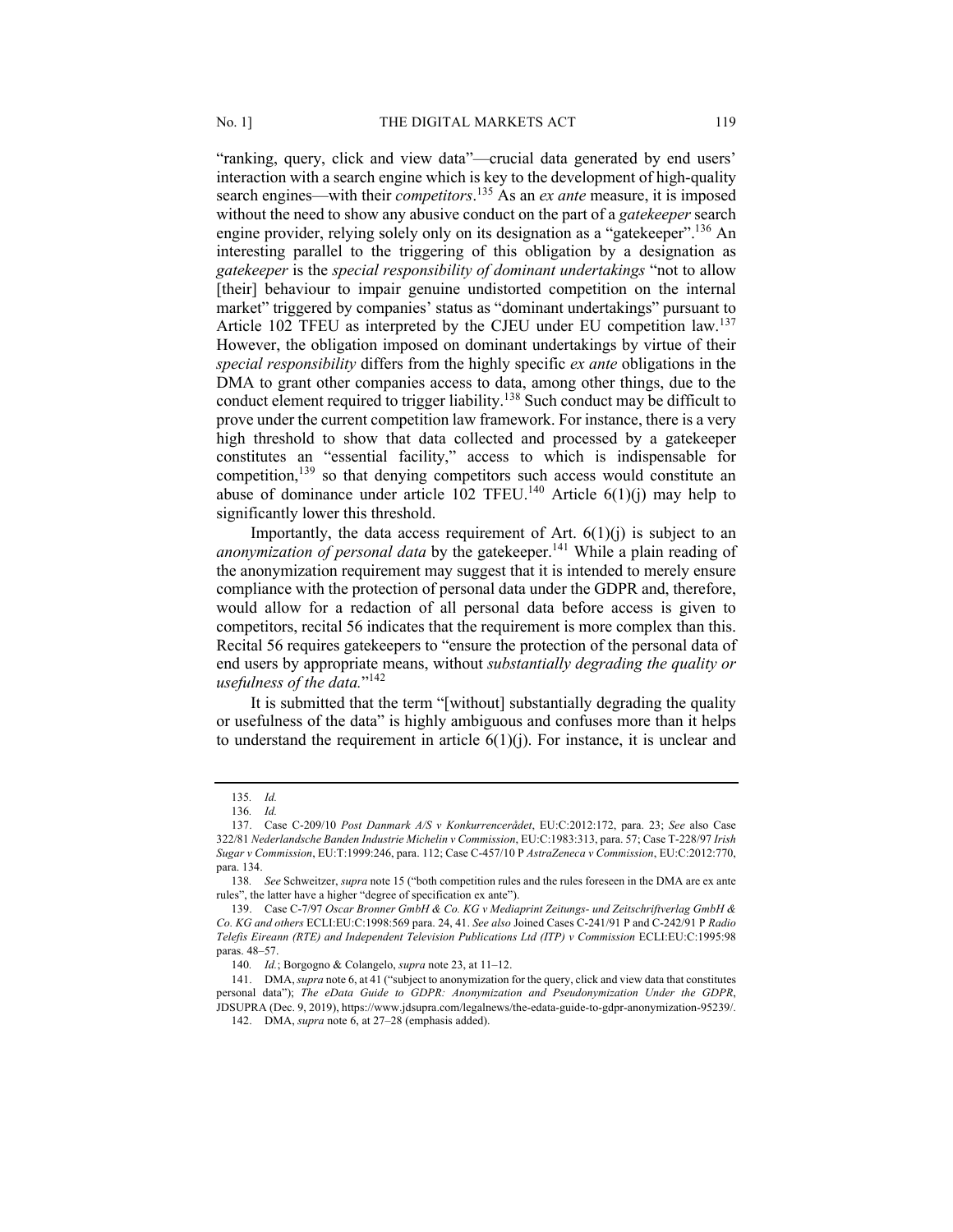left unexplained just *how much* of a degradation in quality or usefulness would constitute *substantial* degradation for the purposes of article  $6(1)(i)$ .<sup>143</sup> In fact, it is unclear in the first place how the "usefulness" of data relating to a person can be left "substantially undegraded" by an *anonymization* of said data, depending on the use that competing search engines as recipients of said data would make of it. This is because the standard against which the degradation is to be assessed is left unexplained, and a plain reading of the requirement would arguably suggest that degradation of the data is to be assessed against the quality and utility of the still-personal data held by the gatekeeper. Against this standard, any anonymization could be said to *substantially degrade* its quality. Arguably, the practical result of this ambiguity will be that gatekeepers will seek to strike a balance between the two extremes so as to keep their conduct outside the scope of obvious violations that would make it worthwhile for the Commission or the competent national data protection authorities to closely scrutinize a set of data (not) provided by a particular gatekeeper. One may only hope that enforcers' expectations will be teased out more clearly by future investigations and CJEU caselaw, should this balance be difficult for gatekeepers to strike or should the Commission and the national data protection authorities come to demand conflicting or incompatible standards of non-degradation of data and anonymization of data, respectively. It should be pointed out, however, that the problem of striking a balance between sufficient anonymization to protect personal data and not degrading the data to an extent that will make it lose its value and practical utility for the recipients of such data under a mandatory sharing provision has been known for some time, and several solutions have been suggested for this problem. For instance, Graef and Prufer<sup>144</sup> acknowledged this problem (albeit in the context of the right to data portability under the GDPR) but noted that synthetic data,  $145$  data vaccination,  $146$  or data pooling<sup>147</sup> may provide "(imperfect) solution[s]" to it.<sup>148</sup> These solutions however limited—have not been picked up by the DMA at all, leaving an ambiguity as to the appropriate standard of balancing anonymization with nondegradation of the utility of data instead.<sup>149</sup> Of course, it is possible that the Commission will issue guidelines following the passing of the DMA which will make suggestions as to the appropriate mechanism for the sharing of data. This may also be teased out by future CJEU caselaw, should disputes on the

<sup>143</sup>*. See id.* (lacking any specificity as to what would constitute substantial degradation).

<sup>144.</sup> Inge Graef & Jens Prufer, *Governance of Data Sharing: A Law & Economics Proposal,* TILEC Discussion Paper No. 2021-001 (January 2021), https://ssrn.com/abstract=3774912.

<sup>145</sup>*. Id.* at 14 n.37 ("[A]n artificial (synthetic) data set is created that has the same aggregate characteristics as the original to-be-shared data set. However, as the shared data set is artificial, no real individuals can be reidentified. It seems that, with synthetic data, the value that can be derived from cross-section analyses of the original data set can be maintained. However, the time-series value, which stems from knowing what user X liked in the past when serving her in the present, cannot be transferred to receiving firms in this way.").

<sup>146</sup>*. Id.* (presenting data vaccination as an "alternative solution", whereby "content and personal identifiers are split and saved in different databases, which are only brought together again when an application is run.").

<sup>147.</sup> *Id.* at 15 ("Data pooling is an alternative to the direct sharing of data. Here, the data is pooled by a central actor (e.g., the competent authority) 'behind a curtain' . . . offer[ing] firms with a right to 'receiving' the shared data to send their ML-algorithms to the pool and let them be trained there."). 148*. Id.*

<sup>149</sup>*. See generally* DMA, *supra* note 6.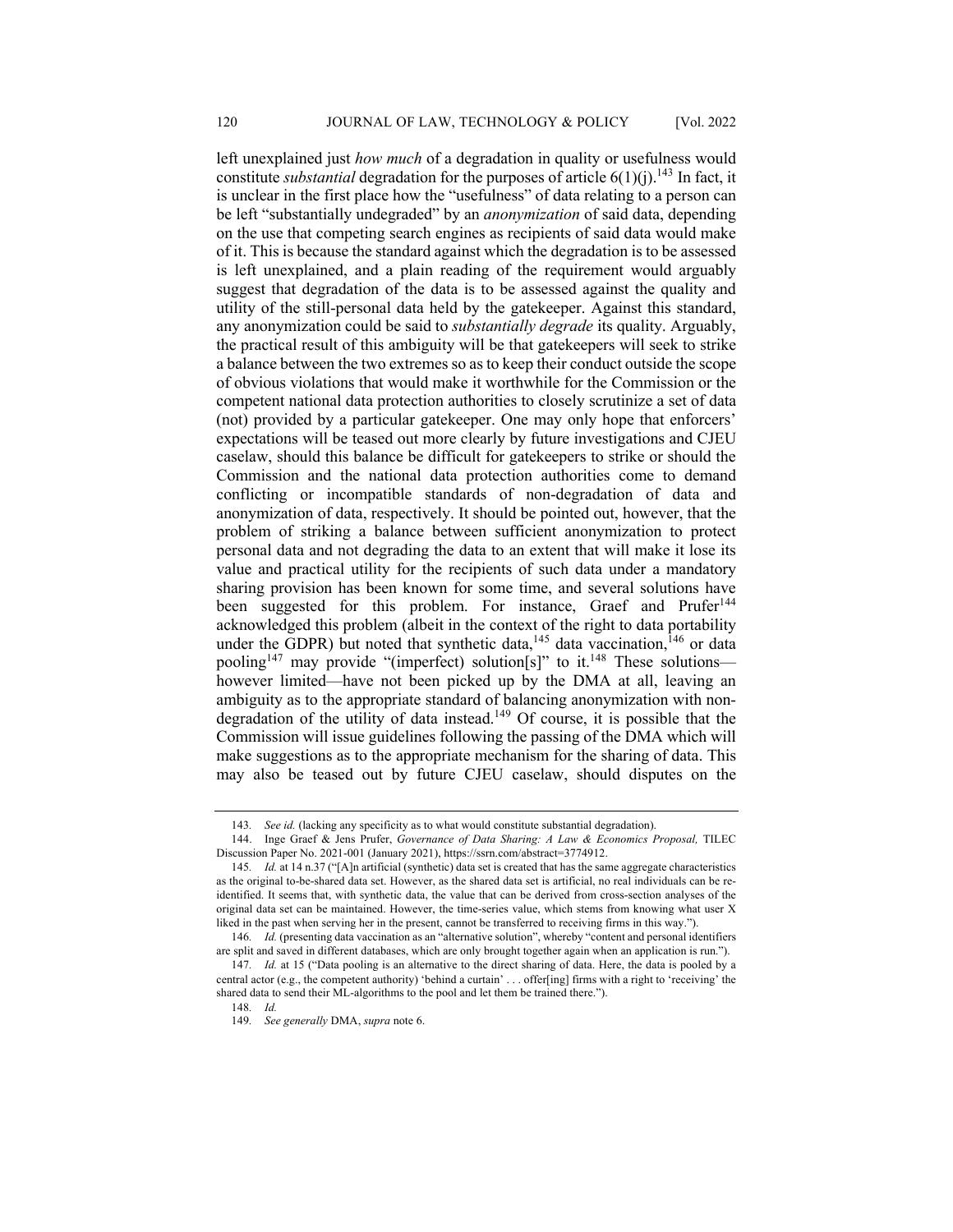appropriate standard of anonymization or non-degradation in a particular case arise in the future.<sup>150</sup> The reference to a degradation of the "usefulness" of anonymized data in the DMA is also interesting because the "usefulness" of data necessarily depends on the *use* that will be made of it.<sup>151</sup> Thus, it is unclear whether gatekeepers would need to assess the "use" by a *business user* requesting access to such data before granting them access, or whether business users are required to provide the context for such assessment themselves (i.e., informing about the potential uses of such data).<sup>152</sup> The DMA leaves this question unaddressed, placing the burden of predicting such uses and of striking an appropriate balance between anonymization and preserving usefulness and quality on gatekeepers.<sup>153</sup> It is submitted that the ambiguity of this requirement may undermine legal certainty, since gatekeepers may lack a clear understanding of what is required from them to ensure compliance with the article  $6(1)(i)$ , while at the same time ensuring compliance with the GDPR.<sup>154</sup> This risks limiting the practical utility of the access requirement in article 6(1)(j) as an *ex ante* measure in facilitating the contestability of EU-wide online search markets.<sup>155</sup> Furthermore, as will be discussed in Part IV of this paper, the broad phrasing of the obligation in article  $6(1)(i)$  ("any third party providers") means that other *gatekeepers* who do not currently offer a search service could rely on it to obtain search data from another gatekeeper, so as to expand their dominance in adjacent markets into the online search market.<sup>156</sup> This may make gatekeepers, rather than small online search providers the biggest beneficiaries of the obligation in article  $6(1)(i).^{157}$ 

#### *4. Limitations on Data Processing*

# a. Refrain from Using Non-Public Data in Competition with Business Users

Article 6(1)(a) DMA requires *gatekeepers* to "refrain from using, in competition with business users, any data not publicly available, <sup>158</sup> which is generated through activities by those business users, including by the end users of these business users, of its core platform services or provided by those

<sup>150</sup>*. See generally At A Glance: De-Identification, Anonymization, and Pseudonymization*, BRYAN CAVE LEIGHTON PAISNER LLP (Feb. 28, 2016), https://www.bclplaw.com/en-US/insights/at-a-glance-deidentification-anonymization-and-pseudonymization.html (discussing the unclear standards on anonymization); Sebastiao Barros Vale, *Upcoming Data Protection Rulings In the EU: An Overview of CJEU Pending Cases*, FUTURE OF PRIVACY FORUM (Sep. 15, 2021), https://fpf.org/blog/upcoming-data-protection-rulings-in-the-euan-overview-of-cjeu-pending-cases (discussing upcoming cases).

<sup>151.</sup> DMA, *supra* note 6, 27–28.

<sup>152</sup>*. Id.*

<sup>153</sup>*. Id.*

<sup>154.</sup> *Id.* (showcasing that the DMA does not set forth how to properly balance compliance).

<sup>155.</sup> *Id.* at 41.

<sup>156</sup>*. See infra* section IV.

<sup>157</sup>*. See infra* section IV (providing a more detailed discussion of why gatekeepers may, at the same time, be the biggest beneficiaries and losers of the data access and sharing obligations in the DMA).

<sup>158.</sup> DMA, *supra* note 6, art. 6(1) ("Data that is not publicly available" includes "any aggregated and nonaggregated data generated by business users that can be inferred from, or collected through, the commercial activities of business users or their customers on the core platform service of the gatekeeper").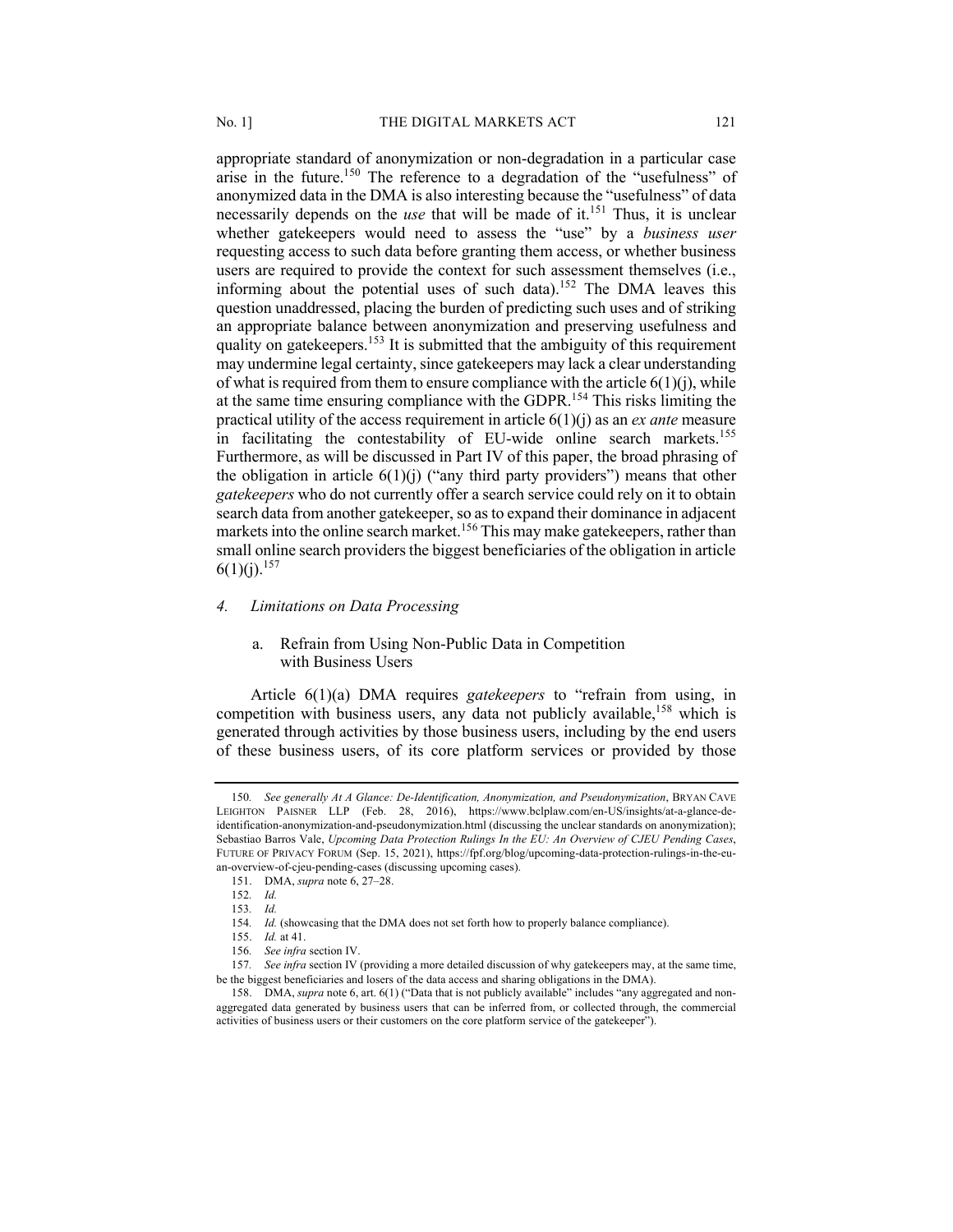business users of its core platform services or by the end users of these business users."<sup>159</sup> The idea behind the obligation in article  $6(1)(a)$  DMA is simple. It is meant to prevent gatekeepers from taking "advantage of [their] dual role to use data, generated from transactions by [their] business users on the core platform, for the purpose of [their] own services that offer similar services to that of [their] business users."160

However, the obligation in article  $6(1)(a)$  is striking in that it places a limitation on the *uses* that a gatekeeper can make of data that it already lawfully *possesses*. <sup>161</sup> For instance, article 6(1)(a) does not use the word "processing" when expressing its prohibition, but rather relies on the term "*using*, in competition with business users."162 This distinction between "processing [data]" and "using [data] in competition" is important because—against the background of article 6(1)(a)—it allows gatekeepers to collect, process, and transfer<sup>163</sup> data which is *capable* of being used in competition with business users but does not allow gatekeepers to *actually use* such data in competition with business users.

This raises the question of what exactly is meant by the ambiguous term "in competition with business users" and just how broad an interpretation of "in competition" will be adopted by enforcers, since this will determine the scope of the prohibition in article  $6(1)(a)$  DMA.<sup>164</sup> For example, a narrow reading of "in competition with business users" would arguably include reliance on such data for *actual* competition in markets where business users already compete with the gatekeeper in question.<sup>165</sup> Whereas a broad reading of "in competition with business users" could, for example, also include *potential* competitors in adjoining markets, and, maybe, even the development of data-reliant products for a future commercialization on such markets.<sup>166</sup> In the absence of a clarification on how broad the scope of the prohibition in article  $6(1)(a)$  will be, gatekeepers may therefore be deprived of the legal certainty they need to comply with this requirement.<sup>167</sup>

Another interesting feature of article  $6(1)(a)$  is that it only prohibits the use of "data not publicly available", which is defined in article 6(2) as including "any aggregated and non-aggregated data generated by business users that can be inferred from, or collected through, the commercial activities of business users or their customers on the core platform service of the gatekeeper."<sup>168</sup> The fact that the limitation of article 6(1)(a) includes data that a gatekeeper *infers*  from the engagement of users with its platform is important because it may lead to two very different outcomes.<sup>169</sup> On the one hand, it could, disincentivize

<sup>159.</sup> DMA *supra* note 6, at 40.

<sup>160</sup>*. Id.* recital 43.

<sup>161</sup>*. Id.* art. 6(1)(a).

<sup>162</sup>*. Id.*

<sup>163</sup>*. See generally GDPR,* supra note 39 (addressing the "processing" of data but not "use").

<sup>164.</sup> DMA, *supra* note 6, at 40.

<sup>165</sup>*. Id.*

<sup>166</sup>*. Id.*

<sup>167</sup>*. Id.* 

<sup>168</sup>*. Id.* at 41.

<sup>169</sup>*. Id.* at 40–41.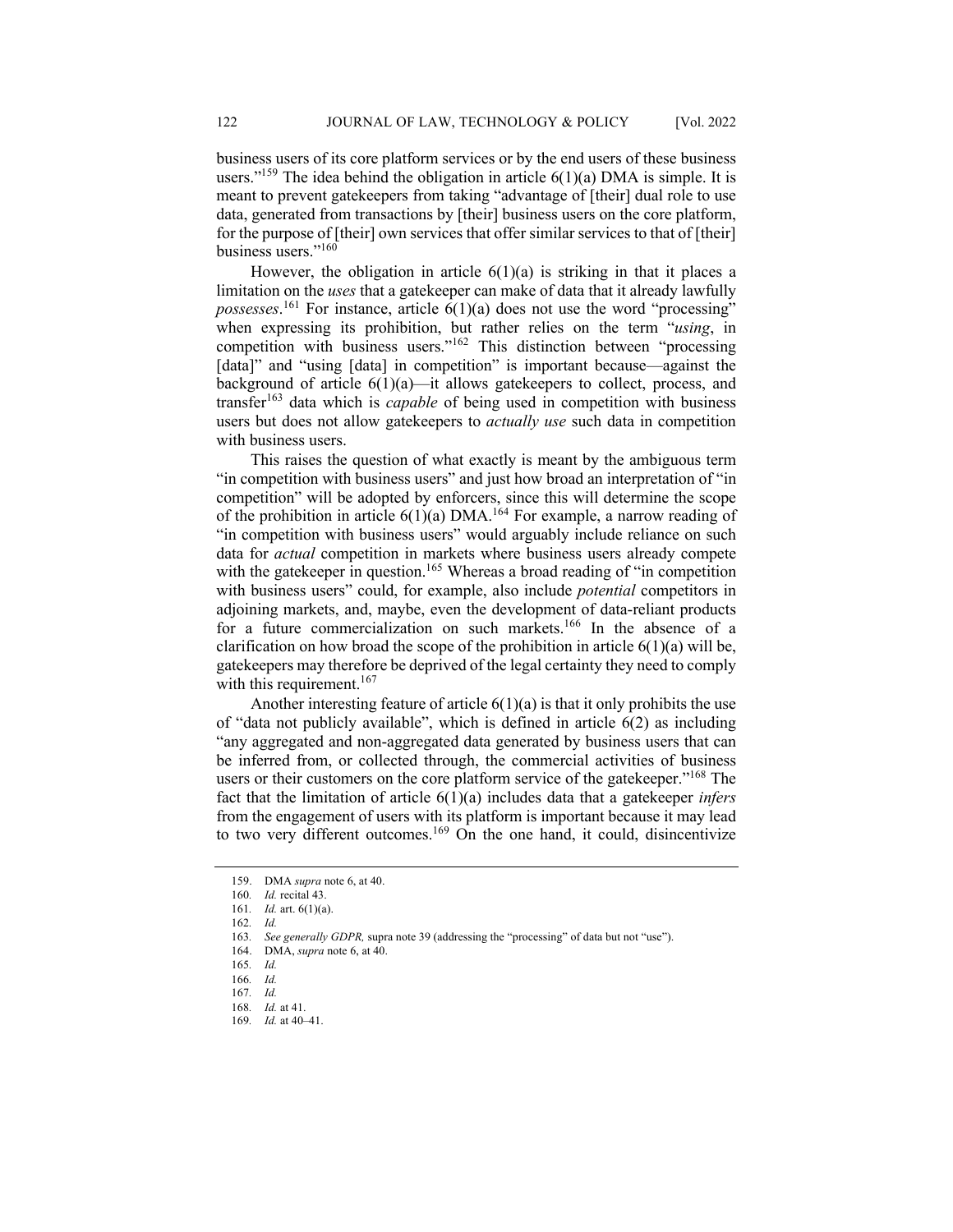gatekeepers' processing of user data for the purpose of gaining a competitive advantage over business users who a gatekeeper may wish to start to compete with. $170$  In this outcome, the problematic implications would probably be limited to the risk of disincentivizing the development of innovative algorithms required for the evaluation of such data, as well as a waste of economic utility and value of such data.171 Furthermore, a loss of economic efficiency may result from lower levels of information available on the users of a platform and the transactions they engage in. $172$ 

However, there is another, less apparent, outcome that the prohibition in article  $6(1)(a)$  could have.<sup>173</sup> Gatekeepers may decide to *make public* the data they wish to rely on in competition with (some of) its business users, so as to fall outside the scope of article  $6(1)(a)$  and continue to rely on such data in the course of their trade.<sup>174</sup> At first sight, such an outcome may appear attractive from a competition point of view.<sup>175</sup> After all, it would give competing business users access to large parts of the same data the *gatekeepers* use to contest the market in question.<sup>176</sup> However, it is submitted that this perspective is misleading. There is nothing in the DMA requiring gatekeepers to share their superior *analytical capabilities* (nor the context of the data) with their competitors, which means that they can make much better and effective *use* of any set of data they make public.177 Furthermore, article 6(1)(a) DMA leaves open the *format* in which the data is to be made publicly available, since it does not posit that data will only be considered publicly available if it is presented in a way that allows other entities to make any meaningful use of it.<sup>178</sup> Additionally, it is thinkable that, instead of relying on the data to *compete* with business users, gatekeepers will subject to the required approvals under the EUMR—rely on such data to make informed decisions about *acquiring* some of its most innovative business users.<sup>179</sup> This would not offer any benefits to consumers, but rather deprive them of the already limited choice they would otherwise have, while further strengthening the gatekeepers' positions in the market.<sup>180</sup>

Overall, it is unclear whether the limitation in article  $6(1)(a)$  will actually fulfil its goal of preventing gatekeepers from taking "advantage of [their] dual role to use data, generated from transactions by [their] business users on the core

<sup>170.</sup> Michal S. Gal & Oshrit Aviv, *The Competitive Effects of the GDPR*, J. COMPETITION L. & ECON. (forthcoming 2020), https://papers.ssrn.com/sol3/papers.cfm?abstract\_id=3548444.

<sup>171</sup>*. Id.* at 3 ("limitations on data sharing could thus prevent the emergence of better data-based products or services, and could reduce firm's ability to develop and fine-tune new algorithms".).

<sup>172</sup>*. Id.* ("legal limitations on data collection, processing, and use could *prevent firms from obtaining the data necessary for their operations*.").

<sup>173</sup>*.* DMA, *supra* note 6, at 40.

<sup>174</sup>*. Id.* ("a gatekeeper shall: refrain from using, in competition with business users, any data not publicly available . . . ."). This may open the door to make data public for the purpose of using it "in competition."

<sup>175.</sup> Gal & Aviv, *supra* note 170, 175–77 (discussing potential effects on competition).

<sup>176</sup>*.* DMA, *supra* note 6, at 40.

<sup>177</sup>*. See generally id.* (making no provision to share analytical skills, only data).

<sup>178</sup>*. See infra* Section II.B.iii.a (stating the importance of data standardization for effective procompetitive data sharing regimes).

<sup>179.</sup> DMA, *supra* note 6, at 40 (lacking prohibitions on using the subject data for any purpose other than competition).

<sup>180.</sup> Graef & Prufer, *supra* note 144.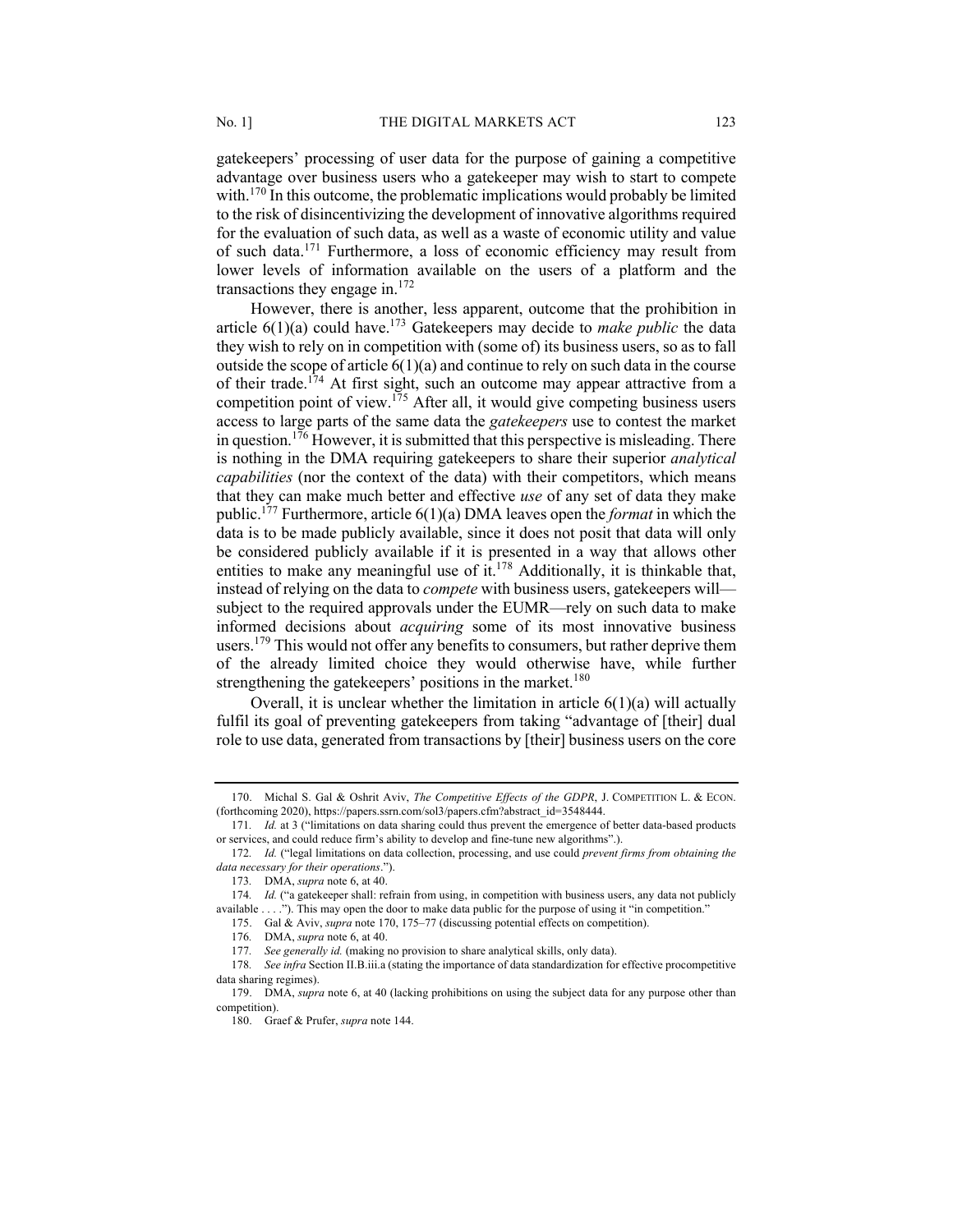platform, for the purpose of [their] own services that offer similar services to that of [their] business users."181 It appears that the effectiveness of article  $6(1)(a)$  may be greatly enhanced through the provision of guidance on the interpretation of the term "in competition with business users"<sup>182</sup> and on the introduction of (updateable) standard requirements for data and the means of their provision. Otherwise, it cannot be excluded that gatekeepers will make such data public in a format limiting their usefulness, or by inefficient means, while avoiding the DMA's prohibition on using such data "in competition with business users."183

b. Refrain from Combining Personal Data from Different Services

Article 5(a) of the DMA requires gatekeepers to "refrain from combining personal data sourced from […] core platform services with personal data from any other services offered by the gatekeeper or with personal data from thirdparty services, and from signing in end users to other services of the gatekeeper in order to combine personal data, unless the end user has been presented with the specific choice and provided consent in the sense of [the GDPR]."<sup>184</sup>

The obligation in article 5(a) builds on existing jurisprudence from the Member States—in particular, Germany—but does so with a twist.<sup>185</sup> For instance, the combination of personal data obtained by platform operators from different sources without giving users a genuine *choice* as to the level of personalization and data-combination they desire was found to be an abuse of dominance under German competition law in the *Facebook* decision of the German Federal Court of Justice (FCJ).<sup>186</sup> However, as will be discussed in Section III.D.ii of this paper, the *Facebook* decision left open the question as to *how exactly* this personalization choice can be provided.187 For instance, the FCJ did not elaborate on whether this choice could be given through an *opt-out* during or following a user's registration for the platform service in question, or whether a stricter standard was to apply.<sup>188</sup> In recital 36, the DMA resolves this question in favor of *opt-ins*, which means that users will need to give active and positive consent before they are provided with a more personalized version of a gatekeeper's service that is based on a combination of their data from different sources.189 In the words of recital 36, *gatekeepers* "should enable their end users to freely choose to *opt-in* to such [combination] business practices by offering a less personalized alternative . . . [this] possibility should cover all possible sources of personal data, including own services of the gatekeeper as well as

186. For an overview and discussion of the German *Facebook* case and its significance for the DMA and its practical effects, *see* Section III.D.ii.

<sup>181.</sup> DMA, *supra* note 6, recital 43.

<sup>182</sup>*. Id.* at 40.

<sup>183.</sup> Borgogno and Colangelo, *supra* note 23, at 6.

<sup>184.</sup> DMA, *supra* note 6, at 39.

<sup>185</sup>*. Id.* at 36–38.

<sup>187.</sup> *See id*.

<sup>188</sup>*. Id.*

<sup>189.</sup> DMA, *supra* note 6, at 22.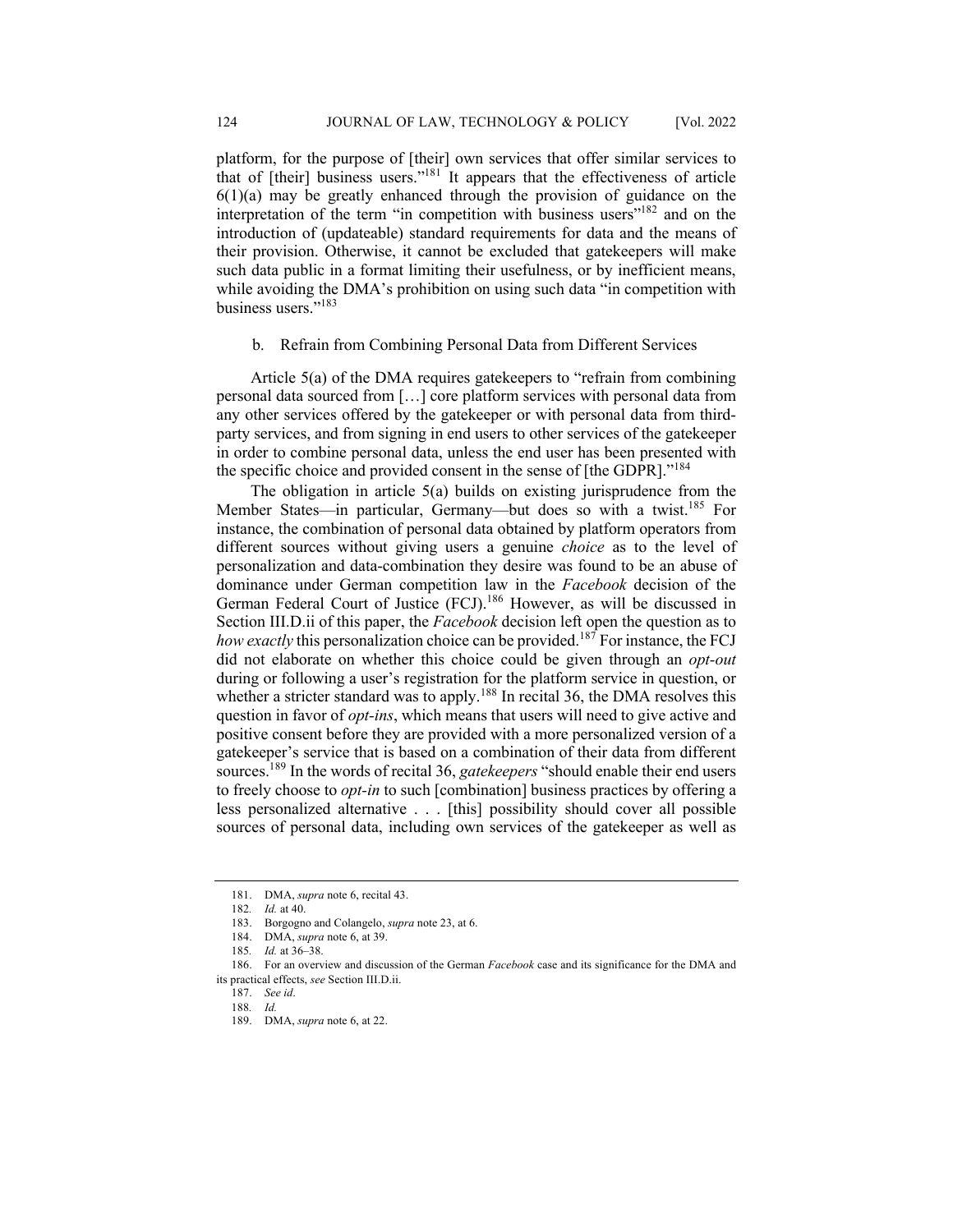third party websites, and should be proactively presented to the end user in an explicit, clear and straightforward manner."<sup>190</sup>

It should be pointed out, however, that the requirement of a *proactive, explicit, clear and straightforward presentation* of a less personalized alternative to a gatekeeper's service is ambiguous.<sup>191</sup> For instance, it could be understood as requiring the simultaneous provision of at least two (or more) personalization-level options during a user's registration for a platform, with the default being set on the *least personalized* option (higher level of data protection), and users "opting in" to data combination and higher personalization by actively selecting a *more personalized* setting (lower level of data protection).<sup>192</sup> However, under a more gatekeeper-friendly, broad reading, the requirement could also be interpreted as the provision of a visible notice that a less personalized version of the platform service is available (but with *no* box being pre-selected, and the more personalized box, for example, being the first on the list).193 Upon an even broader reading of "opt-in," the terms of service visible to users upon registration could contain a visible, highlighted section requiring separate confirmation that users have "read and understood" the section, and providing that users' future registration in any *other* service provided by the same gatekeeper will constitute an "opt-in" to the combination of her data with her future data on the new service, unless the user changes her privacy settings in the primary service of her registration.<sup>194</sup> Gatekeepers could argue that the DMA does not regulate how *exactly* the opt-in is to be provided, so long as it is "proactively presented" (which this highlighted section would be) in an explicit, clear and straightforward manner (the text of such section could be plain and contain an easily understandable explanation of how to change the settings).<sup>195</sup> However, this ambiguity will probably be easy to fix, for example through the publication of guidelines on the interpretation of this requirement.<sup>196</sup>

Overall, if a *narrow* reading of "opt-in" will be accepted, the requirement in article 5(a) may become an important tool for the limitation of the data-driven advantages of gatekeepers who would otherwise be able to entrench their dominance and to leverage it on other markets, limiting the contestability of such markets.<sup>197</sup> However, it remains to be seen whether the imposition of the obligation in article 5(a) is enough to avoid a fragmentation of the single digital market by addressing the concerns expressed by the FCO and FCJ in Germany, who can continue to rely on the national competition law carveout in the DMA and Regulation 1/2003 in applying stricter concepts of protection against gatekeepers than those provided for by the DMA and EU competition law.<sup>198</sup>

<sup>190</sup>*. Id.*

<sup>191.</sup> *See* Rupprecht Podszun, *Should Gatekeepers Be Allowed to Combine Data? – Ideas for Art. 5(a) of the Draft Digital Markets Act* (June 4, 2021), https://ssrn.com/abstract=3860030.

<sup>192</sup>*. Id.* at 4.

<sup>193.</sup> DMA, *supra* note 6, at 39.

<sup>194</sup>*. Id.*

<sup>195.</sup> *See* Podszun, *supra* note 191, at 5.

<sup>196</sup>*. Id*. at 1.

<sup>197</sup>*. Id*. at 2–3.

<sup>198</sup>*. See* Bernd Meyring*, Germany's Gatekeeper Rules: The Start of Divergence for Gatekeepers?*, LINKLATERS (Jan. 19, 2021), https://techinsights.linklaters.com/post/102gox7/germanys-gatekeeper-rules-the-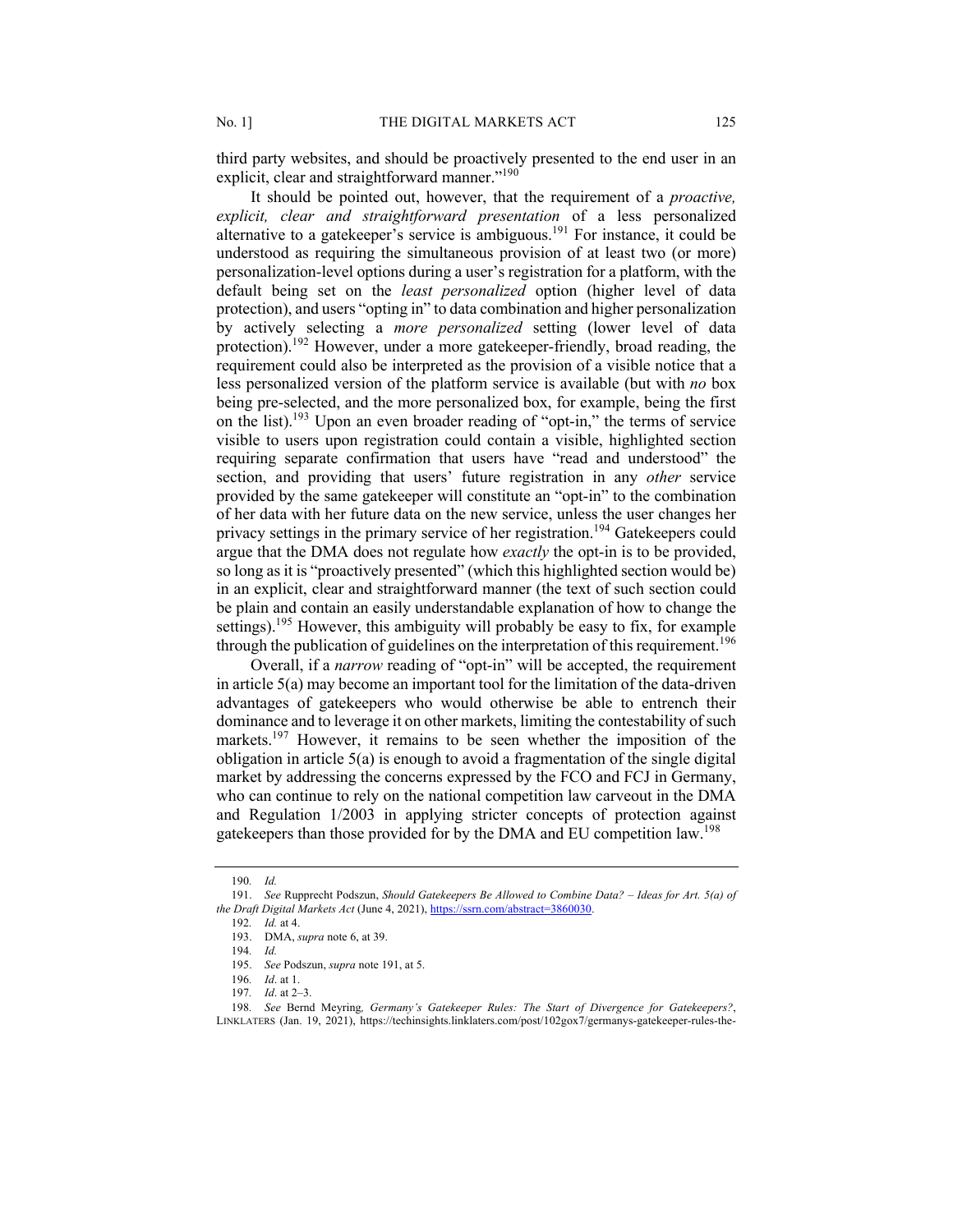#### *5. Compliance Obligations of Gatekeepers*

In addition to the five *specific* data-related obligations imposed on gatekeepers discussed above, the DMA sets out a number of obligations on *gatekeepers* aimed at ensuring compliance with the DMA, as well as obligations regulating gatekeepers' interaction with the Commission.<sup>199</sup>

# a. Data-Related Obligations in Relation to the Commission

Per article 19(1) of the DMA, the Commission may "request access to data bases and algorithms" and "request explanations" about them by way of a "simple request or [...] decision."<sup>200</sup> Recital 69 makes clear that the Commission's right to request access extends to "any relevant […] data, database, algorithm and information necessary to open and conduct investigations and to monitor the compliance with the obligations laid down in [...the DMA], irrespective of who possesses the documents, data or information in question, and regardless of their form or format, their storage medium, or the place where they are stored."201

Furthermore, *gatekeepers'* planned or actual implementation of measures which the European Commission finds to be ineffective in ensuring compliance with the DMA allow the Commission to *specify* the measures needed to ensure compliance, in a decision adopted within six months from the opening of proceedings.202 Such measures need to be *proportionate* to the specifics of the gatekeeper and its service, and must follow a communication of preliminary findings to the relevant *gatekeeper* no later than three months from the opening of the proceedings.<sup>203</sup> It remains to be seen how actively the Commission will be in using this provision. However, it is submitted that—if used appropriately this section could help to resolve many of the ambiguities pointed out in relation to the five specific sections set out above, which could otherwise be interpreted too broadly by the gatekeepers.204

Another obligation relating to the processing of data that relates to the Commission is contained in article 13 DMA.<sup>205</sup> The latter requires that that "[w]ithin six months after its designation […], a gatekeeper shall submit to the Commission an independently audited description of any techniques for profiling of consumers that the gatekeeper applies to or across its core platform services  $\left[ \ldots \right]^{1206}$ , and that such description ought to be updated annually.<sup>207</sup> Per recital 61, the report should at least include "a description of the basis upon

start-of-divergence-for-gatekeepers (recognizing the potential for legislative fragmentation because of the overlap between Germany's rules and the DMA).

<sup>199.</sup> DMA, *supra* note 6, at 41.

<sup>200</sup>*. Id.* at 47.

<sup>201</sup>*. Id.* at 31.

<sup>202</sup>*. Id.* art. 7(2).

<sup>203</sup>*. Id.* arts. 7(4)-(5).

<sup>204</sup>*. Id*.

<sup>205</sup>*. Id*. at 44.

<sup>206</sup>*. Id*.

<sup>207</sup>*. Id*.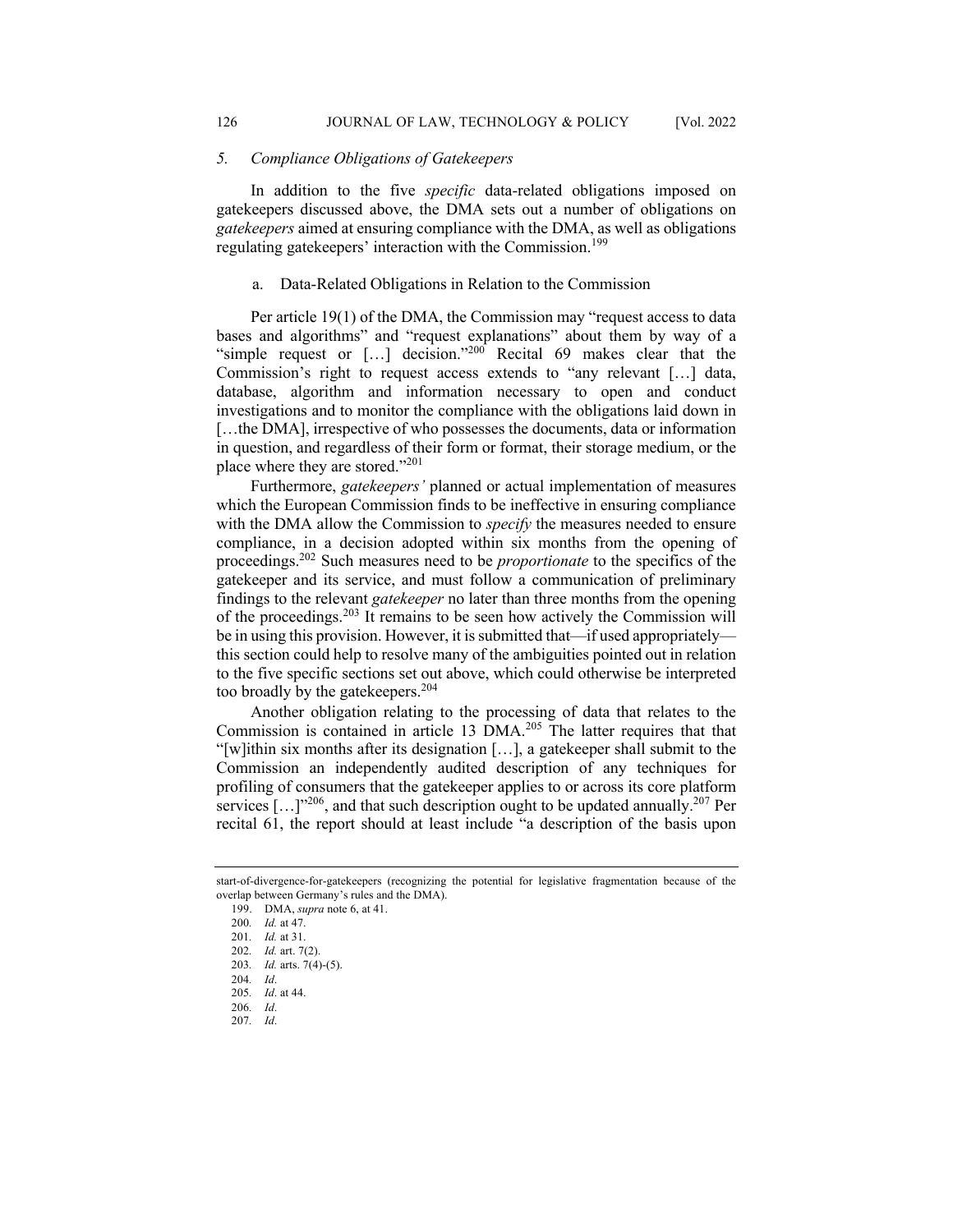which profiling is performed, including whether personal data and data derived from user activity is relied on, the processing applied, the purpose for which the profile is prepared and eventually used, the impact of such profiling on the gatekeeper's services, and the steps taken to enable end users to be aware of the relevant use of such profiling, as well as to seek their consent."<sup>208</sup> The impact that Article 13 may have on the recalibration of data relations between gatekeepers, the Commission and the public will be discussed in section III.B. of this paper.

## b. Other Data-Related Obligations

In line with article 7(1) of the DMA, any measures taken by *gatekeepers* for the purpose of ensuring compliance with its obligations under the DMA must "be effective in achieving the objective of the relevant obligation  $[s]$ <sup>209</sup> and must comply with the GDPR, the Directive on Privacy and Electronic Communications and any legislation covering "cyber security, consumer protection and product safety."<sup>210</sup> Thus, the obligations in the DMA are not meant to *override* any standards of protection provided to consumers, but rather to provide for more competitive markets while ensuring that existing data and consumer protection standards are *complied with*. <sup>211</sup> Whether and to what extent the DMA is successful in achieving this dual goal is an important question. Some of the data access and sharing obligations involving personal data will make simultaneous<sup>212</sup> compliance with both, the sharing and data protection obligations under EU law very difficult.<sup>213</sup>

Furthermore, "[w]here consent for collecting and processing of personal data is required to ensure compliance with this [the DMA…], a gatekeeper […is required by the DMA] to take the necessary steps to either enable business users to directly obtain the required consent to their processing, where required under [the GDPR] and Directive 2002/58/EC, or to comply with Union data protection and privacy rules and principles in other ways including by providing business users with duly anonymized data where appropriate."<sup>214</sup> The DMA further requires that gatekeepers refrain from making "the obtaining of this consent by the business user more burdensome than for its own services."<sup>215</sup>

In discussing the obligations imposed on gatekeepers by the DMA, it is worth pointing out that the DMA provides for a narrow possibility of *exemptions* from the obligations imposed on *gatekeepers*. <sup>216</sup> Exemptions must be based on an *overriding public interest*, that is, on grounds of public morality, public

<sup>208</sup>*. Id*. recital 61.

<sup>209</sup>*. Id*. at 41.

<sup>210</sup>*. Id.* art. 7(1).

<sup>211</sup>*. Id.*

<sup>212.</sup> See the discussions on the overlaps and tensions between data protection and data sharing obligations in Part II of this paper.

<sup>213.</sup> See discussion in Part II of this paper on the interaction between the DMA and data protection laws, such as the GDPR.

<sup>214.</sup> DMA, *supra* note 6, at 43.

<sup>215</sup>*. Id.* art. 11(2).

<sup>216</sup>*. Id.* at 43.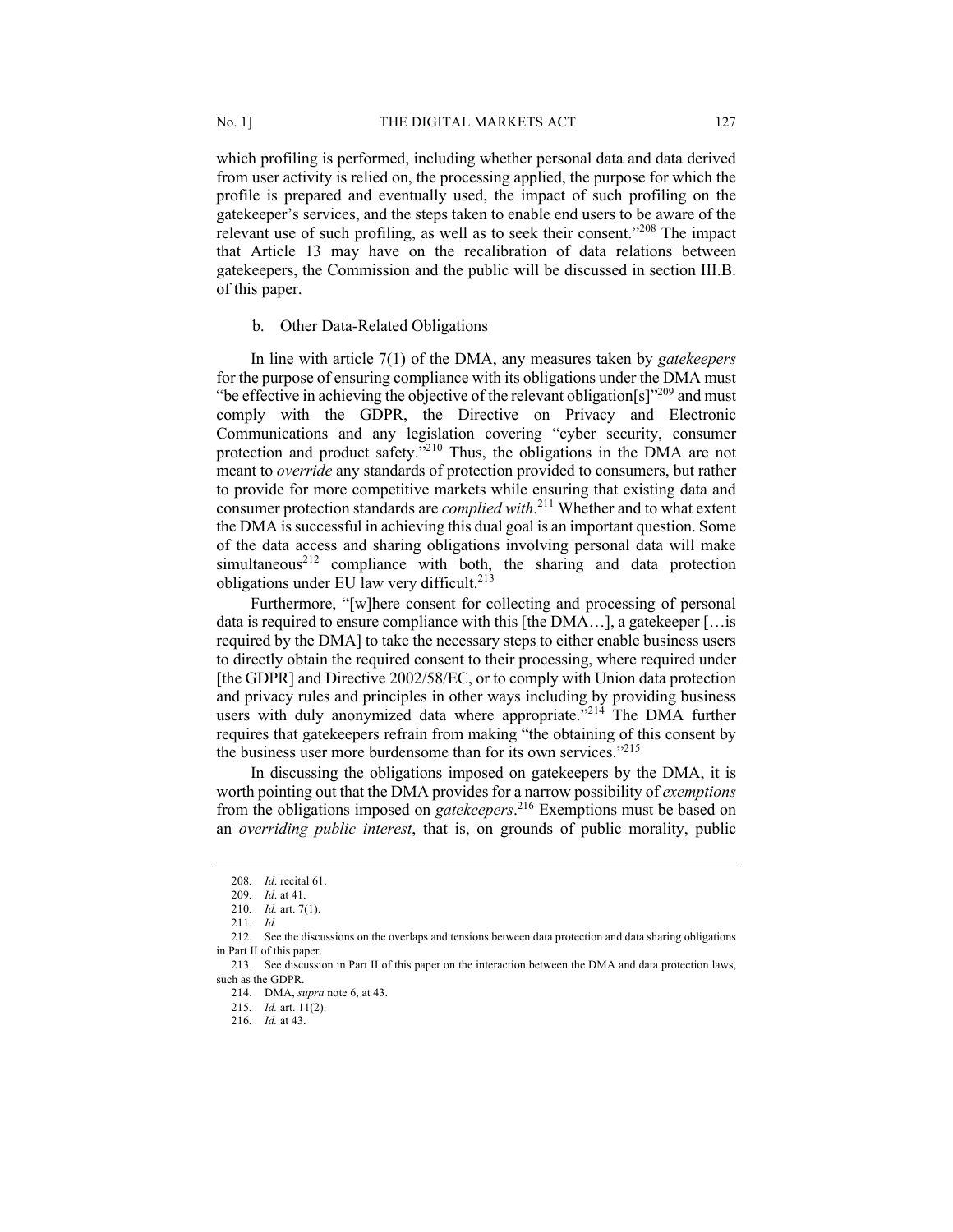health, or public security.<sup>217</sup> In such cases, the Commission may exempt a *gatekeeper* from the specific obligation in question by way of adopting an *exemption decision* no later than 3 months after a *gatekeeper's* submission of a reasoned request for that purpose.<sup>218</sup> In deciding whether to grant an exemption, the Commission must "ensure a fair balance" between the three public interests and the objectives of the DMA, and "take into account" the "effects on the gatekeeper […] and on third parties."<sup>219</sup>

# *6. Consequences of Gatekeepers' Non-Compliance with their Obligations under the DMA*

A gatekeeper's non-compliance with its obligations under the DMA must be determined by the Commission through the adoption of a "non-compliance decision" pursuant to Art. 25(1)  $DMA<sup>220</sup>$  Following a communication of preliminary findings to the gatekeeper—including an explanation of the measures to be taken—the Commission can issue a cease-and-desist order and require the non-compliant gatekeeper to provide it with a "description of the measures [taken] to ensure compliance with the decision."221

A gatekeeper covered by a non-compliance decision issued pursuant to Art. 25(1) DMA may be required to pay a fine, subject to a limitation period of three years.222 The amount of the fine will depend on the severity of the noncompliance and the gatekeeper's total annual turnover in the preceding financial year. Generally, acts of non-compliance with the DMA are divided into two categories—conduct leading to the imposition of fines of up to 10%, and conduct leading to the imposition of fines of up to 1% of the total annual turnover.<sup>223</sup> In either of the two categories, the stated percentage is a ceiling, not a floor, so that the amount of the fine may be adjusted downwards depending on the "gravity, duration, recurrence [of the non-compliant conduct], and […where applicable], delay caused to the proceedings." $224$  For instance, intentional or negligent violations of the core obligations, such as the ones contained in articles 5 and 6, or of commitments may lead to the imposition of a fine of up to 10% of a gatekeeper's total annual turnover.<sup>225</sup> Whereas fines of up to  $1\%$  of the total annual turnover may be imposed for violations such as failures to provide required (complete and correct) information or notices to the Commission.<sup>226</sup> Fines of up to 1% may also be imposed for failures "to provide access to databases and algorithms pursuant to Article 19 [DMA]."227

<sup>217</sup>*. Id.* art. 9(2).

<sup>218</sup>*. Id.* art. 9(1).

<sup>219</sup>*. Id.* art. 9(3).

<sup>220</sup>*. Id.* at 49.

<sup>221</sup>*. Id.* arts. 25(2)-(4).

<sup>222</sup>*. Id.* art. 28(1).

<sup>223</sup>*. Id.* at 50.

<sup>224</sup>*. Id.* art. 26(3).

<sup>225</sup>*. Id.* at 50.

<sup>226.</sup> This includes the provision of information pursuant to DMA arts. 3(2), 12, 13, 19, 20 and 21.

<sup>227.</sup> DMA, *supra* note 6, art. 26(2)(e).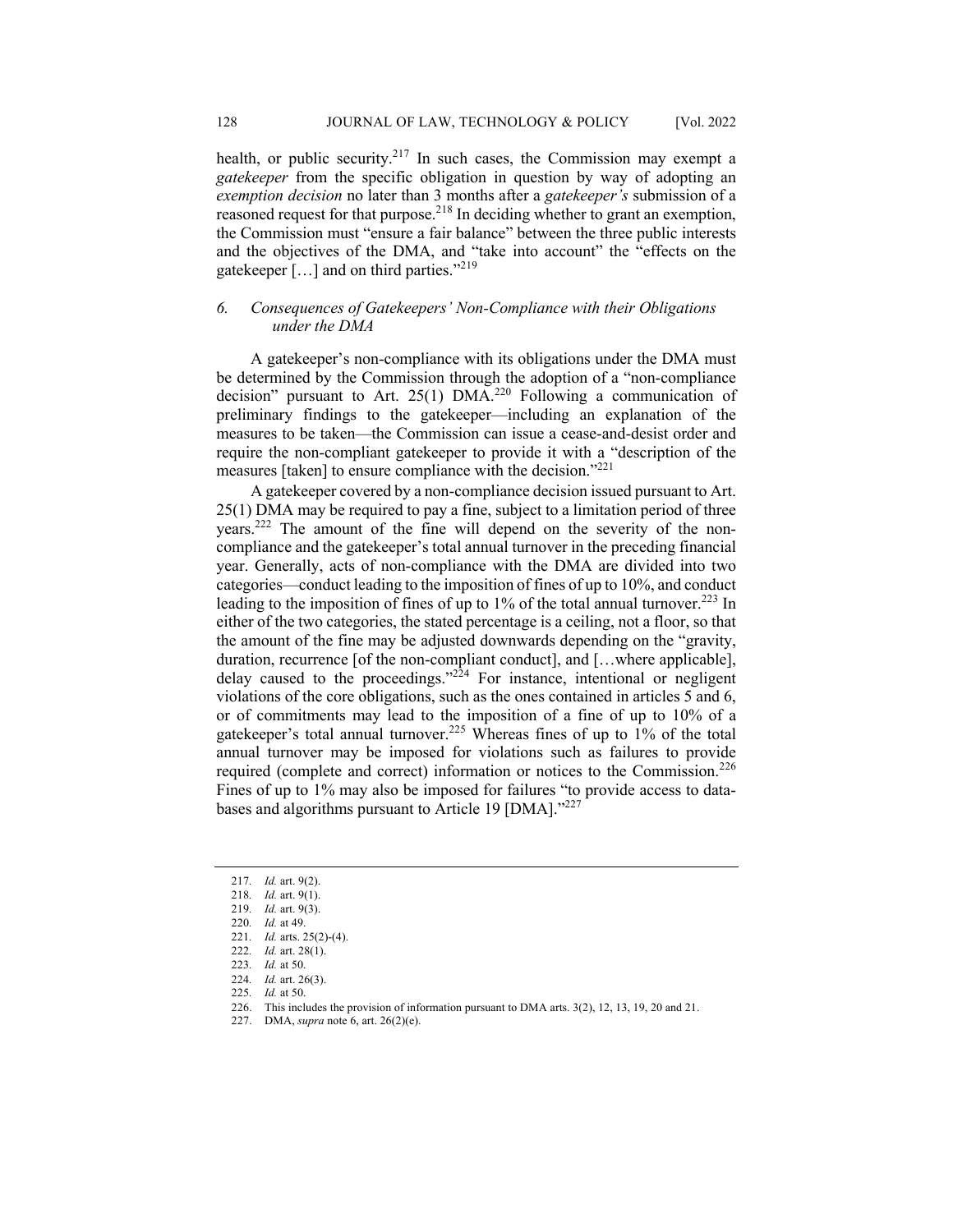The Commission may also impose periodic penalty payments of up to 5% of the average daily turnover from the date of the decision, so as to compel gatekeepers to meet their obligations under Articles 16(1) (decisions imposing behavioral and structural remedies), 19 (requests for information), 21 (on-site inspections by the Commission), 22(1) (interim measures in urgent cases with a "risk of serious and irreparable damage for […] users"), 23(1) (commitments binding on the gatekeeper), and  $25(1)$  DMA (non-compliance decisions).<sup>228</sup>

# III. FOLLOW THE DATA: HOW THE DMA RECALIBRATES DATA RELATIONS IN THE EU

The explanatory memorandum to the DMA states that the DMA is "coherent with the proposal for a Digital Services Act […,] the Commission's digital strategy […and] the targeted […] ex ante regulation of specific sectors."<sup>229</sup> It also states that the DMA "builds on the existing *P2B Regulation*, without conflicting with it" and "complements existing [...] competition rules," as well as "the data protection laws" including in the GDPR.<sup>230</sup> However, as noted by Graef et al. in a different context, "where data sharing regimes overlap, their interaction will inevitably lead to questions about how to interpret and implement their respective requirements,"<sup>231</sup> potentially resulting in "spillovers."232 This section aims to identify the differences and overlaps between the DMA and existing laws, regulations and jurisprudence in relation to data in the EU, so as to understand whether and how the DMA recalibrates data relations in the EU. It will do so through smaller case studies looking, among other things, at who has access to what types of data under what conditions and how the DMA will change this.

# *A. Recalibration Against the Background of the P2B Regulation*

The P2B Regulation<sup>233</sup> was passed in June 2019 with the aim of promoting "fairness and transparency for business users of online intermediation services."234 Unlike the DMA, the P2B Regulation is a *symmetric* regulation in the sense that it imposes obligations on *all* online intermediation services "in scope." $^{235}$  This distinction stems from the fact that the P2B Regulation is meant to provide for a *basic* level of "transparency and fairness rules applicable to *all*

<sup>228</sup>*. Id.* art. 27(1).

<sup>229</sup>*. Id.* at 3-4.

<sup>230</sup>*. Id.*

<sup>231.</sup> INGE GRAEF ET AL., SPILL-OVERS IN DATA GOVERNANCE: THE RELATIONSHIP BETWEEN THE GDPR'S RIGHT TO DATA PORTABILITY AND EU SECTOR-SPECIFIC DATA ACCESS REGIMES 17 (2019), https://ssrn.com/abstract=3369509.

<sup>232</sup>*. Id.*

<sup>233.</sup> Regulation (EU) 2019/1150, of the European Parliament and of the Council of 20 June 2019 on Promoting Fairness and Transparency for Business Users of Online Intermediation Services, 2019 O.J. (L 186) [hereinafter P2B Regulation].

<sup>234</sup>*. Id.*

<sup>235.</sup> ALEXANDRE DE STREEL, CENTRE ON REGUL. IN EUR., DIGITAL MARKETS ACT: MAKING ECONOMIC REGULATION OF PLATFORMS FIT FOR THE DIGITAL AGE 10 n.14 (2020) https://cerre.eu/wpcontent/uploads/2020/11/CERRE\_DIGITAL-MARKETS-ACT\_November20.pdf.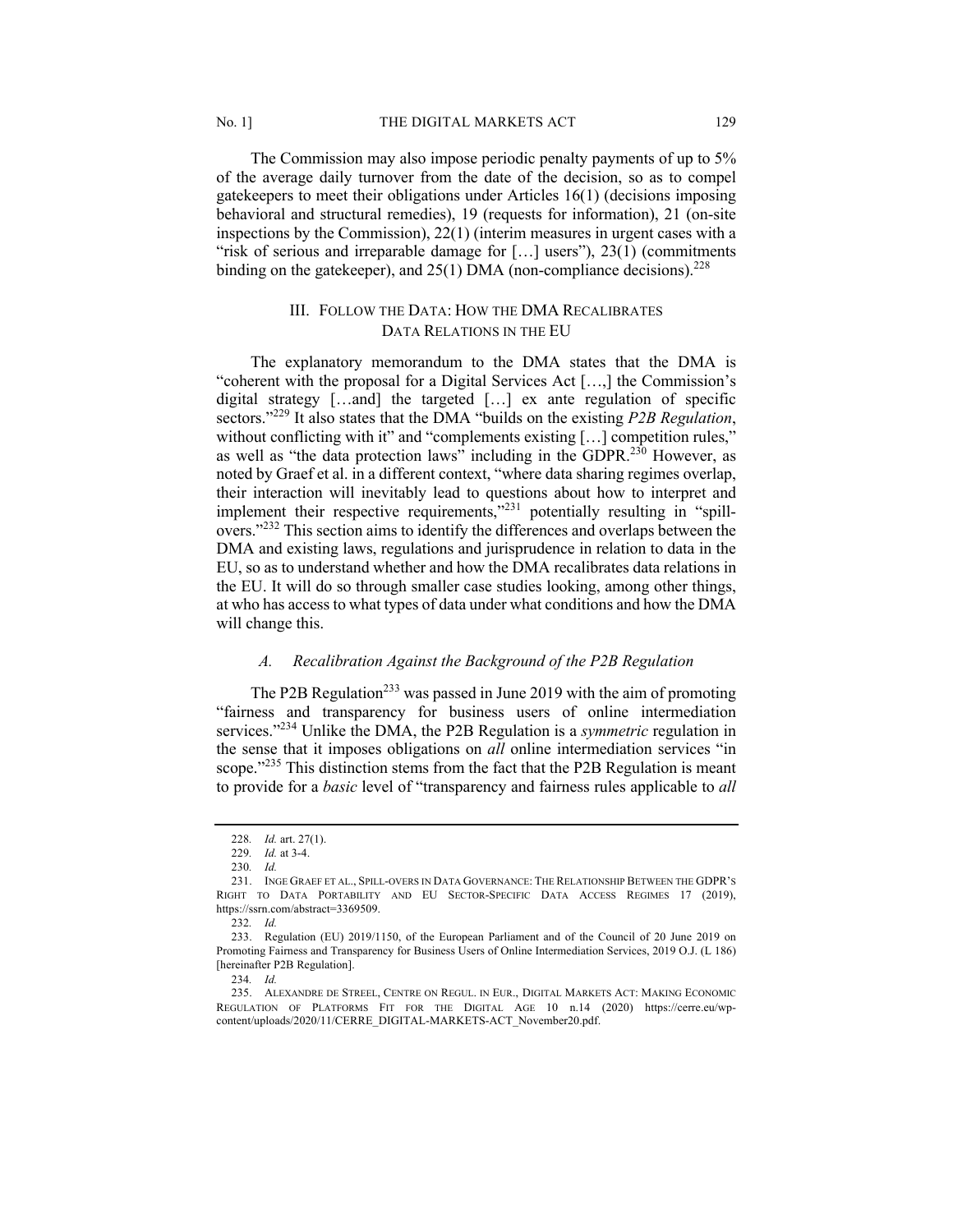online platforms regardless of their size or position,"236 whereas the DMA seeks to impose *very strict* obligations on a *small* number of core platform services providers (those designated as *gatekeepers*).<sup>237</sup>

In addition to the difference in scope between the two regulations, they differ by the *types* of obligations they impose.<sup>238</sup> For instance, most of the P2B Regulation's obligations relate to *transparency*, that is, they impose duties on online intermediation services to transparently *disclose* whether and how they are engaging in a number of potentially unfair or anticompetitive practices.<sup>239</sup> By contrast, the DMA largely provides for obligations that relate directly to said practices, and require providers classified as gatekeepers to refrain from *engaging* in such practices, rather than just requiring their disclosure.<sup>240</sup> The following example illustrates this difference: Article 9 of the P2B Regulation requires "[p]roviders of online intermediation services . . . [to] include in their terms and conditions a description of the technical and contractual access, or absence thereof, of business users to any personal data or other data, or both, which business users or consumers provide for the use of the online intermediation services concerned or which are generated through the provision of those services."241 By contrast, the DMA positively requires gatekeepers to *provide* business users with access to such data, subject to appropriate levels of anonymization or end user consent.<sup>242</sup>

In this respect, the most obvious question that will arise in practice is whether a company is to be designated as a *gatekeeper,* thus triggering the stricter obligations of the DMA or the weaker disclosure obligations of the P2B Regulation. $243$  This question is not answered by reference to the overlap between the P2B Regulation and the DMA, but rather by reference to the scope-defining provisions of the DMA itself.<sup>244</sup> Nevertheless, the intertwined scope of the P2B Regulation and DMA mean that companies which *have* been designated as gatekeepers will, at the same time, be subject to the obligations set out in the P2B Regulation *and* the DMA, giving rise to an overlap of obligations.<sup>245</sup> While the drafters of the DMA state that the latter "builds on the existing *P2B Regulation*, without conflicting with it," it remains to be seen in practice whether the potentially overlapping obligations in the P2B Regulation and the DMA are

<sup>236.</sup> DMA, *supra* note 6, at 3.

<sup>237</sup>*. Id.* ("Consistency with existing policy provisions in the policy area" (emphasis added)).

<sup>238</sup>*. Digital Markets Act: The European Commission Unveils Plans to Regulate Digital 'Gatekeepers'*, CROWELL (Jan. 5, 2021), https://www.crowell.com/NewsEvents/AlertsNewsletters/all/Digital-Markets-Act-The-European-Commission-Unveils-Plans-to-Regulate-Digital-Gatekeepers.

<sup>239.</sup> P2B Regulation, *supra* note 233, art. 1.

<sup>240.</sup> DMA, *supra* note 6, at 33–34.

<sup>241.</sup> P2B Regulation, *supra* note 233, at Art. 9(1).

<sup>242</sup>*. See* discussion of obligations in Sections I.B.iii. – vi. of this paper.

<sup>243</sup>*. See* Konstantia Bania, *The Digital Markets Act and Regulation of P2B Relations: Mission Impossible?*, LONDON SCH. ECON.: BLOG (Dec. 14, 2020), https://blogs.lse.ac.uk/medialse/2020/12/14/thedigital-markets-act-and-regulation-of-p2b-relations-mission-impossible (discussing the overlapping authorities of the DMA and P2B).

<sup>244.</sup> DMA, *supra* note 6, at 36.

<sup>245</sup>*. See* Teresa Rodríguez de las Heras Ballell, *The Scope of the DMA*, VERFASSUNGSBLOG (Aug. 30, 2021), https://verfassungsblog.de/power-dsa-dma-02 (examining potential overlaps in DMA and P2B jurisdiction).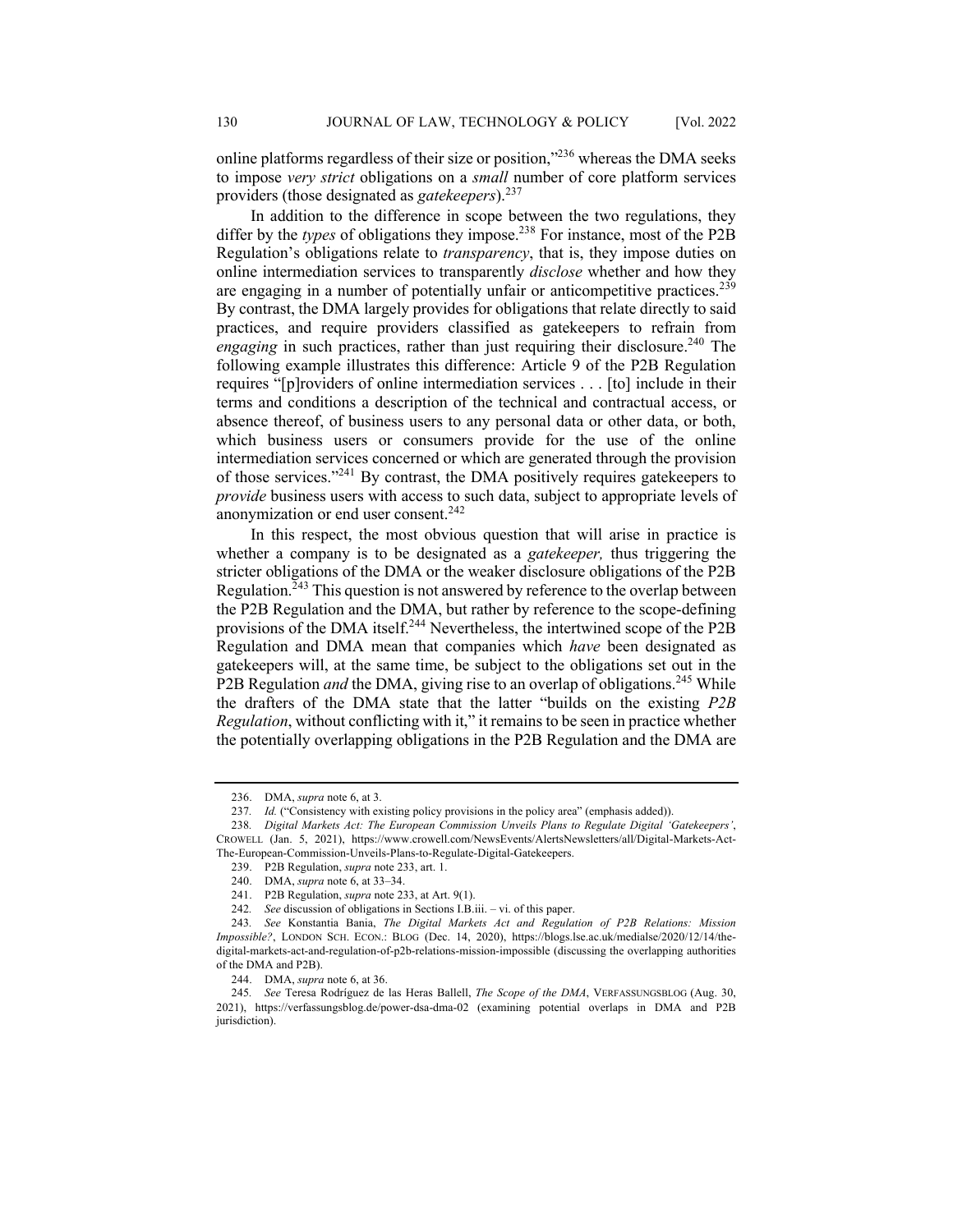sufficiently aligned or separate, so as to avoid the risk of undermining legal certainty.246

It should be noted, however, that most of the overlaps between the P2B Regulation and the DMA have been intentional.<sup>247</sup> For instance, the drafters of the DMA expect the Commission, "in its enforcement of […] obligations" under the DMA to "benefit  $[\dots]$  from the transparency that online intermediation services and online search engines have to provide under the P2B Regulation on practices that could be illegal under the [DMA] list of obligations if engaged in by gatekeepers."<sup>248</sup> However, while the P2B Regulation and DMA are regulating in a near-identical policy area, their key enforcement mechanisms differ significantly.<sup>249</sup> For instance, the transparency obligations and provisions on dispute resolution (e.g., through mediation) contained in the P2B Regulation are meant to provide more *effective recourse for business users* vis-à-vis providers of online intermediation services,<sup>250</sup> which they would otherwise be unable to obtain due to their dependency on such providers (fear to jeopardize relations with them), lack of information (addressed by the transparency requirements in the P2B Regulation through both, disclosures and obligations relating to some specific contractual terms)<sup>251</sup> or lack of resources to seek redress through the courts.<sup>252</sup> Thus, the P2B Regulation is focused on actively enabling business users, who are the beneficiaries of the fairness and transparency obligations imposed on online intermediation service providers by the P2B Regulation, and who can exercise constraints on the power of such providers by exercising their rights, including in relation to data disclosure.<sup>253</sup> Additionally, the P2B Regulation tasks *Member States* with the enforcement of said Regulation.<sup>254</sup> Member States can use existing "enforcement systems" for that purpose, so long as the enforcement is "adequate and effective."255 By contrast, the DMA relies on *centralized* enforcement by the European Commission.<sup>256</sup>

<sup>246.</sup> ALEXANDRE DE STREEL ET AL., DIGITAL MARKETS ACT: MAKING ECONOMIC REGULATION OF PLATFORMS FIT FOR THE DIGITAL AGE 51 (2020), https://cerre.eu/wpcontent/uploads/2020/11/CERRE\_DMA\_Making-economic-regulation-of-platforms-fit-for-the-digitalage\_Full-report\_December2020.pdf.

<sup>247</sup>*. See* DMA, *supra* note 6, at 3 (Information on "[c]onsistency with existing policy provisions in the policy area") (emphasis added).

<sup>248</sup>*. Id*.

<sup>249</sup>*. Compare id.* at 9 (stating a decentralized enforcement mechanism is not optimal) *with* P2B Regulation, *supra* note 233, at 66 (discussing the benefits of allowing entities to seek legal recourse under Member States national law).

<sup>250.</sup> P2B Regulation, *supra* note 233, at 57, 66.

<sup>251</sup>*. Id.* art. 8 (prohibiting retroactive changes to T&Cs, and requiring that online intermediation service providers' T&Cs include "information on the conditions under which business users can terminate the contractual relationship with the provider of online intermediation services; and include […] a description of the technical and contractual access, or absence thereof, to the information provided or generated by the business user, which they maintain after the expiry of the contract between the provider of online intermediation services and the business user").

<sup>252</sup>*. See, e.g., id.* recital 40; arts.11-12 (addressing mediation, dispute resolution, and complaint handling).

<sup>253.</sup> DMA, *supra* note 6, at 61.

<sup>254.</sup> P2B Regulation, *supra* note 233, art. 15(1).

<sup>255</sup>*. Id*. recital 46.

<sup>256.</sup> *See* Press Release, European Parliament, Digital Markets Act: Ending Unfair Practices of Big Online Platforms (Sep. 23, 2021), https://www.europarl.europa.eu/news/en/press-room/20211118IPR17636/digitalmarkets-act-ending-unfair-practices-of-big-online-platforms.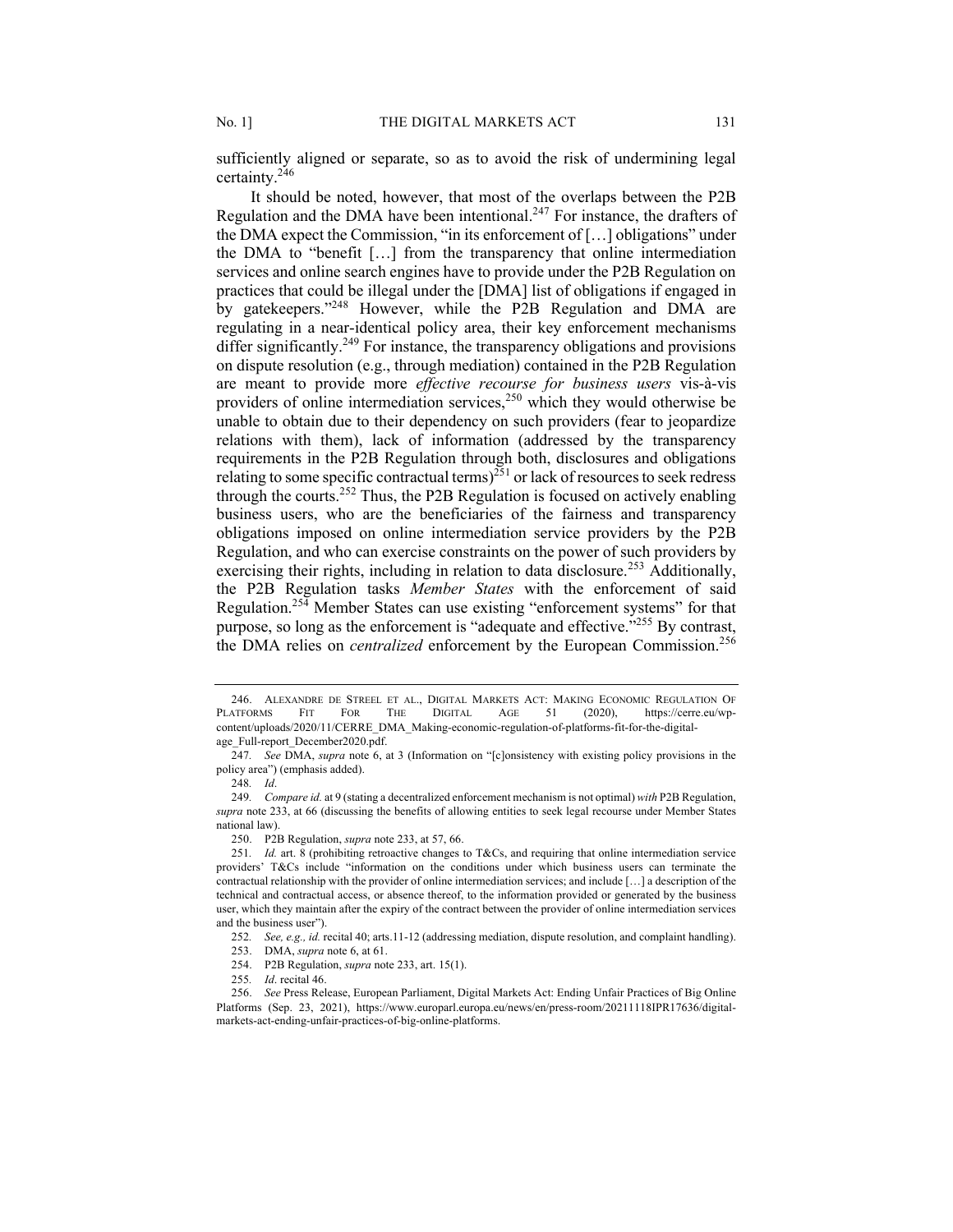Member State authorities and business users are *not* at the center of the enforcement strategy envisaged by the DMA.<sup>257</sup>

These differences may have a practical impact on data relations between business users and gatekeepers in the EU, once (or if) the DMA comes into force.<sup>258</sup> This is because the P2B Regulation's reliance on business users to exercise their rights vis-à-vis online intermediation service providers and Member State authorities' enforcement of the P2B Regulation brings two significant deficits which may undermine the Regulation's practical utility, and which the DMA could potentially solve. Firstly, the reliance on business users carries the risk of *underenforcement* and limited utility of the rights provided to business users under the P2B Regulation, since business users may be reluctant to complain against the behavior of an online intermediation service provider on whom they are *dependent*, with little to no alternatives, out of fear of retaliation or termination of business relations with them.259 The mediation and complaint measures provided in the P2B Regulation are unlikely to mitigate this fear in any significant way, especially since such retaliation may follow before any complaint or claim is processed, meaning that business users would have to sacrifice a *certain* business relationship in the short term to launch a lengthy complaint with an *uncertain* outcome in the long term.<sup>260</sup> Secondly, the fact that the P2B Regulation leaves enforcement to the Member States with nearly full flexibility on institutional organization increases the likelihood of a *patchwork* of enforcement standards, causing a de-facto fragmentation of the Digital Single Market based on the mechanisms and prioritization of the enforcement of datarelated rights under the P2B Regulation.<sup>261</sup> This may diminish the ability of business users in Member States which do not engage in active enforcement in this sphere to make use of their data and information-related rights under the P2B Regulation.<sup>262</sup>

The DMA seems capable of solving both of these problems in relation to business user-gatekeeper relations through its provision of centralized monitoring and enforcement powers to the Commission.<sup>263</sup> However, this solution raises new questions stemming from the overlap between enforcement under the P2B Regulation by Member States and enforcement under the DMA by the Commission.264 The DMA does not *replace* the P2B Regulation and its

<sup>257</sup>*. See id.*

<sup>258.</sup> Konstantina Bania, *The P2B Regulation Is Not Consigned to Oblivion: ACM Launches Market Study, Reminding Us that Transparency in the Platform Economy Is Important*, PLATFORM L. BLOG (Nov. 3 2021), https://theplatformlaw.blog/2021/11/03/the-p2b-regulation-is-not-consigned-to-oblivion-acm-launches-marketstudy-reminding-us-that-transparency-in-the-platform-economy-is-important (discussing differences in enforcement between DMA and P2B).

<sup>259</sup>*. See* DE STREEL ET AL., *supra* note 246*,* at. 18, 25, 90 (discussing smaller platforms' fear of retaliation from large platforms).

<sup>260</sup>*. Id*. at 90.

<sup>261</sup>*. Id.* at 76.

<sup>262</sup>*. Id.*

<sup>263</sup>*. See id.* at 79–80 (discussing the benefits of centralized enforcement mechanisms).

<sup>264.</sup> DEP'T. ENTER., TRADE & EMP., CCPC SUBMISSION TO CONSULTATION ON THE DIGITAL MARKETS ACT PROPOSAL 7 (2021) [hereinafter CCPC Submission] https://enterprise.gov.ie/en/Consultations/Consultations-files/CCPC-DSA-Submission.pdf (Ireland's body in charge of P2B compliance calling for clarification regarding questions arising from the DMA's enactment).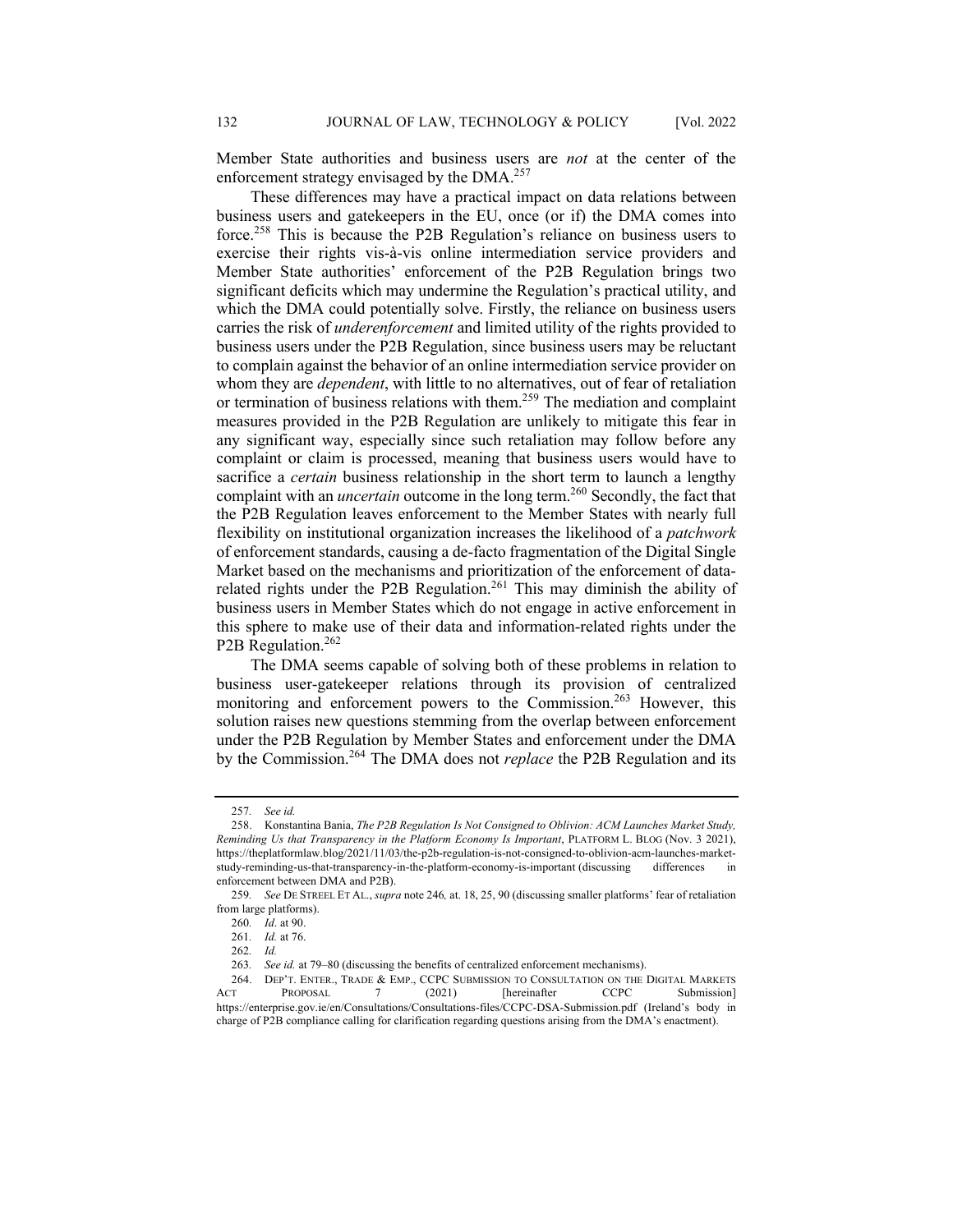obligations, but rather, is meant to build on it.<sup>265</sup> However, it is conceivable that Member States which will engage in active enforcement under the P2B Regulation will, on some occasions, impose standards of obligations on gatekeepers which are duplicative of the obligations imposed by the Commission.266 While a duplication of obligations is not necessarily problematic, high levels of coordination between the competent Member State authorities (where they exist) and the Commission must be ensured and clear common goals must be defined to avoid uncertainty and confusion as regards the competencies of the enforcing authorities in any given situation.<sup>267</sup> How well this will work in practice remains to be seen.<sup>268</sup> Overall, however, when considered against the background of the P2B Regulation, the DMA recalibrates data relations between gatekeepers and business users through centralized enforcement, the imposition of data sharing obligations on gatekeepers, the creation of extensive data access rights by business users (including in relation to data inferred from the engagement with their product by end users) and extensive remedies for non-compliance, which are significantly more likely to tilt data relations in favor of business users.<sup>269</sup> It remains to be seen whether this recalibration of data relations in favor of business users, will, at the same time, lead to a recalibration of data relations with *end users*, in particular as regards their non-personal or anonymized data, as a result of the DMA's conceptualization of data as a *resource*. 270

#### *B. Recalibration vis-à-vis the European Commission and the Public*

The DMA tilts data relations between gatekeepers and the Commission in favor of the latter, most notably as regards the Commission's access to data processed and stored by the gatekeepers.<sup>271</sup> This is likely to facilitate enforcement both, under the DMA and EU competition law, thereby contributing to more competitive digital markets.<sup>272</sup>

<sup>265</sup>*. See* DMA, *supra* note 6, at 3 ("[the DMA] builds on the existing P2B Regulation, without conflicting with it").

<sup>266</sup>*. See* ALEXANDRE DE STREEL ET AL., ENFORCEMENT AND INSTITUTIONAL ARRANGEMENTS 16 (2021), https://cerre.eu/wp-content/uploads/2021/05/CERRE\_FOURTH-ISSUE-PAPER\_DMA\_European-Parliament-Council-recommendations\_May-2021.pdf (discussing the difficulty entities find settling disputes with major platforms).

<sup>267.</sup> CCPC Submission, *supra* note 264, at 7 (explaining the desire for a Member State to have communication to navigate overlaps in enforcement).

<sup>268</sup>*. Id.* 

<sup>269</sup>*. See* Aline Blankertz & Julian Jarsch, *What the European DSA and DMA Mean for Online Platforms,* BROOKINGS (Jan. 14, 2021), https://www.brookings.edu/techstream/what-the-european-dsa-and-dma-proposalsmean-for-online-platforms (offering examples of how the DMA may offer better terms for business users).

<sup>270</sup>*. See* Thomas Streinz, *The Evolution of European Data Law in* THE EVOLUTION OF EU LAW 1 (Paul Craig and Gráinne de Búrca eds., 2021), https://papers.ssrn.com/sol3/papers.cfm?abstract\_id=3762971 (discussing the origins of the framework of seeing data as a resource).

<sup>271</sup>*. See* Blankertz & Jarsch, *supra* note 269 (discussing the Commission's regulatory power over gatekeepers as a result of the DMA).

<sup>272.</sup> Assuming that competition enforcement actually leads to more competitive markets; note that it is unclear whether the Commission will share the data provided to it by gatekeepers with national competition authorities. No such requirement appears to be contained in the DMA.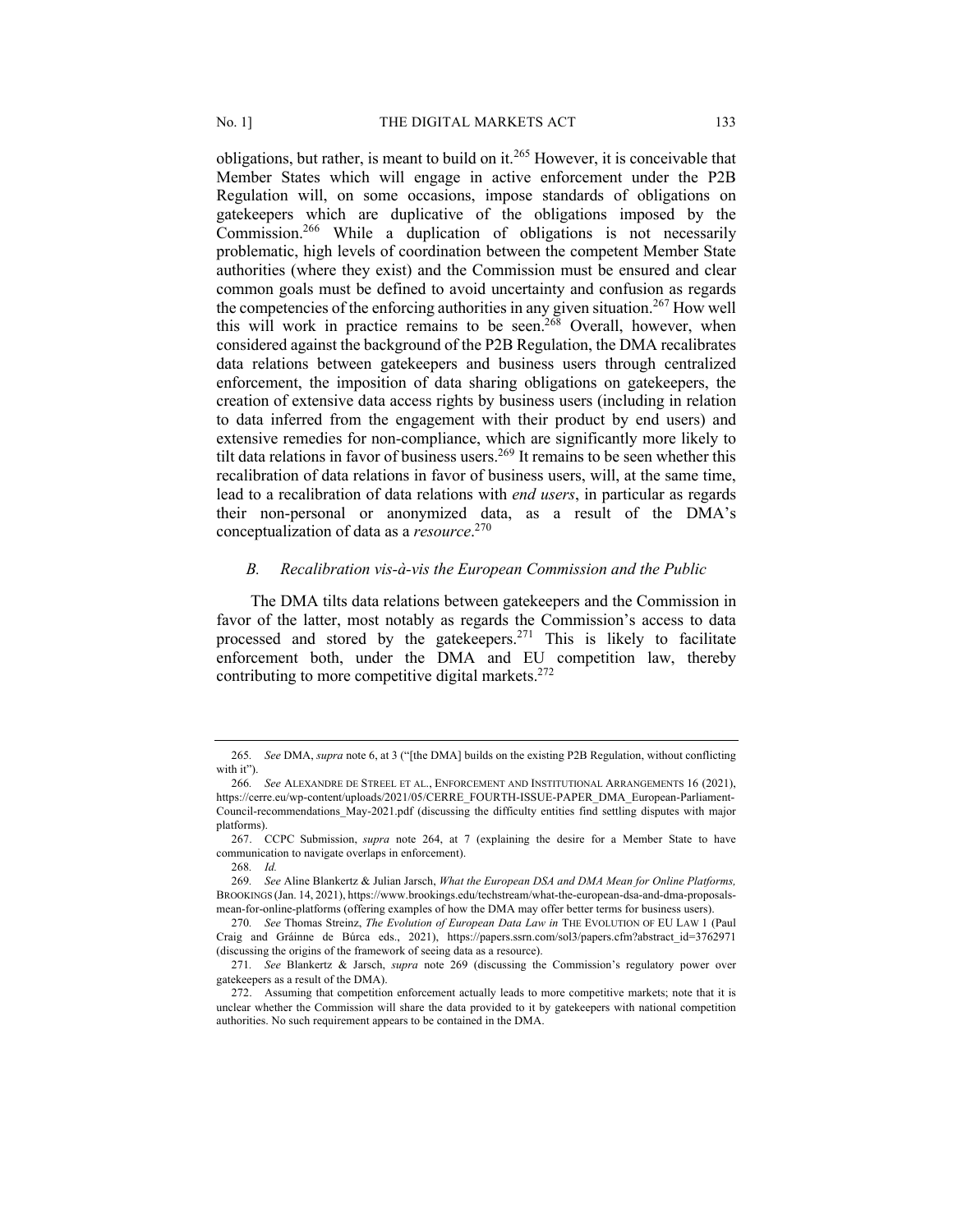A good example of this recalibration is the obligation on gatekeepers under article 13 DMA to annually submit an "independently audited description of any techniques for profiling of consumers that the gatekeeper applies to or across its core platform services" to the Commission.<sup>273</sup> In addition to eliminating the lack of information as to the profiling practices of gatekeepers on the part of the Commission allowing for better monitoring and enforcement, this obligation is also relevant to the recalibration of data relations between gatekeepers and their actual and potential *competitors*. <sup>274</sup> This is because—to the extent that the Article 13 obligation will help to enhance transparency of gatekeepers' profiling practices—it may contribute to the ability of actual or potential competitors in the relevant market "to differentiate themselves better through the use of superior privacy guaranteeing facilities" and to put "external pressure on gatekeepers to prevent making deep consumer profiling the industry standard."<sup>275</sup>

While the aim and key mechanism of article 13 of the DMA are clear, one may question the drafters' assumption that the obligation of submitting audited descriptions to the Commission will have any meaningful impact on gatekeepers' data collection and processing practices aimed at consumer profiling. After all, the drafters seem to assume that a reduction of profiling practices will stem from "external pressure on gatekeepers" exercised by actual or potential competitors' product differentiation on the basis of "superior privacy guaranteeing facilities."<sup>276</sup> This assumption neglects two key considerations. First, it is unclear whether and how the Commission's knowledge of a gatekeeper's profiling practices can be transposed into the differentiation practices of the gatekeepers' actual and potential competitors required to exercise meaningful "external pressure" on gatekeepers. For instance, it is unclear whether the Commission will pass such information on to competitors or whether it can even lawfully do so, in the first place, in the absence of express statutory authorization in the DMA or otherwise.<sup>277</sup> Second, it is unclear whether the drafters of the DMA are right to presume that end users will actually respond to a product or service differentiation on the basis of "superior privacy guaranteeing facilities" by switching providers or, at least, multi-homing (i.e., what the "privacy-elasticity of demand" is).<sup>278</sup> After all, the switching costs for consumers will remain significant, in light of the strong network effects in digital platform markets, even when taking into account the

<sup>273.</sup> DMA, *supra* note 6, at 44.

<sup>274</sup>*. Digital Markets Act Impact Assessment Support Study Annexes,* at 197 (Dec. 2020), https://op.europa.eu/en/publication-detail/-/publication/2a69fd2a-3e8a-11eb-b27b-01aa75ed71a1.

<sup>275.</sup> DMA, *supra* note 6, recital 61.

<sup>276</sup>*. Id.* 

<sup>277.</sup> For example, reporting obligations could be introduced (or the Commission could be allowed to publish the information provided by the gatekeepers) which could open the gatekeeper's profiling practices to public scrutiny. In the absence of personal data (or its anonymization, should this be possible) and any protectable business secrets contained in such reports, no additional legal basis would arguably be needed for this information to be made public.

<sup>278</sup>*. See* OXERA, MARKET POWER IN DIGITAL PLATFORMS (2018), https://www.oxera.com/wpcontent/uploads/2018/10/Market-power-in-digital-platforms.pdf (describing the idea that consumers elasticity for data privacy will inhibit platforms' ability to exploit their data).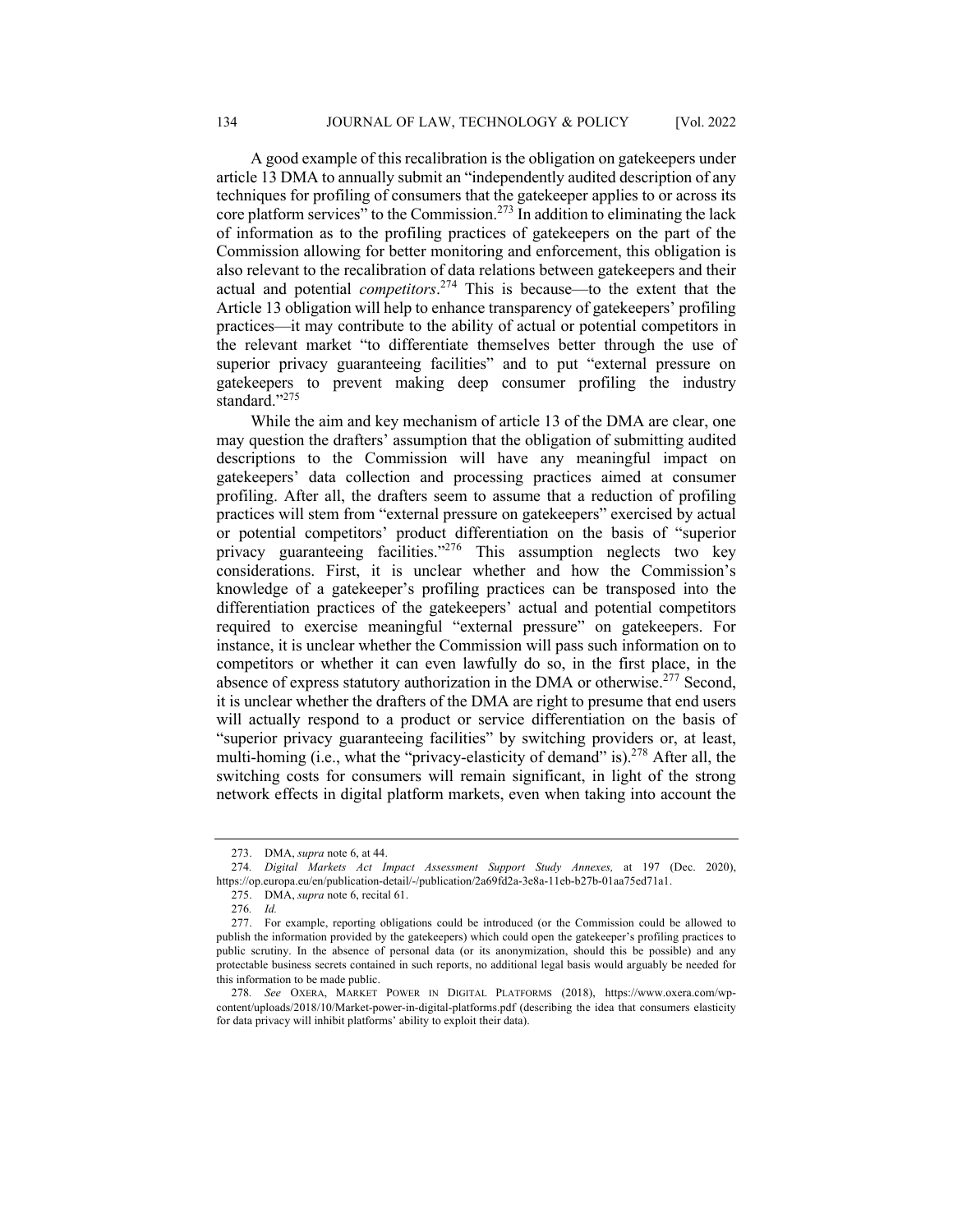right to data portability.<sup>279</sup> Furthermore, there is strong evidence to suggest that a "privacy paradox" exists, whereby many consumers claim to place great importance on matters of privacy but do not act accordingly in practice, often trading their privacy and personal data for minimal short-term benefits.<sup>280</sup> For instance, consumers are regularly willing to trade their privacy and data for relatively small benefits.<sup>281</sup> Considering the strong network effects associated with services provided by gatekeepers, end users may consider lower levels of data protection a "price worth paying" or may simply not care about the level of data protection in this practical context. However, these potential deficits in relation to end users do not diminish the fact that article 13 certainly recalibrates data relations between gatekeepers and the *Commission*, in favor of the latter.<sup>282</sup> Of course, if the privacy-elasticity of demand turns out to be higher in practice than assumed in this section, article 13 may also recalibrate data relations vis-àvis the public in their capacity as users,  $283$  forcing gatekeepers to pay closer attention to the privacy preferences of consumers to compete successfully. However, for the reasons set out above, this is unlikely to happen on a meaningful scale in practice.<sup>284</sup>

The recalibration of data relations between gatekeepers and the Commission also becomes apparent in Article 19(1) DMA, granting the Commission extensive rights to "request access to data bases and algorithms" and "request explanations" about them by way of a "simple request or […] decision."<sup>285</sup> Thus, Article 19(1) DMA may give the Commission access to data, which is vital for successful enforcement, helping to eliminate some of the information asymmetries between tech companies and enforcers. The fact that such access is to be granted to the Commission "irrespective of who possesses the documents, data or information in question, and regardless of their form or format, their storage medium, or the place where they are stored $1286$  in recital 69 may spill over into a recalibration of data relations with other actors "possessing" data, access to which the Commission may request.<sup>287</sup> However, it

<sup>279.</sup> STÉPHANE CIRIANI & MARC LEBOURGES, THE MARKET DOMINANCE OF US DIGITAL PLATFORMS: ANTITRUST IMPLICATIONS FOR THE EUROPEAN UNION 2 (2017), https://papers.ssrn.com/sol3/papers.cfm?abstract\_id=2977933.

<sup>280</sup>*. See, e.g.,* Alessandro Acquisti & Jens Grosslags, *Privacy and Rationality in Individual Decision Making*, IEEE SEC. & PRIV. 26–33 (2019), https://ssrn.com/abstract=3305365 (finding that, even with sufficient information, consumers are likely to "trade off long-term privacy for short-term benefits", despite "growing privacy concerns"); Daniel J. Solove, *Privacy Self-Management and the Consent Dilemma*, 126 HARV. L. REV. 1880–1903 (2013), https://ssrn.com/abstract=2171018; *see also* BARRY BROWN, STUDYING THE INTERNET EXPERIENCE, HP LABORATORIES PUBLISHING SYSTEMS AND SOLUTIONS LABORATORY (2001), https://www.hpl.hp.com/techreports/2001/HPL-2001-49.pdf (in which "privacy paradox" was likely used for the first time in this context).

<sup>281</sup>*. See id.*, at 26 (finding that, even with sufficient information, consumers are likely to "trade off longterm privacy for short-term benefits", despite "growing privacy concerns").

<sup>282.</sup> DMA, *supra* note 6, at 44.

<sup>283</sup>*. Id.*

<sup>284</sup>*. Id.*

<sup>285.</sup> *Id.* at 47.

<sup>286.</sup> *Id.* at 31.

<sup>287.</sup> Note that the reliance on "possession" of data underscores the lack of a data ownership regime in EU law – a factor that may lead to complex arguments about data as a resource that can or cannot be divested of like physical assets.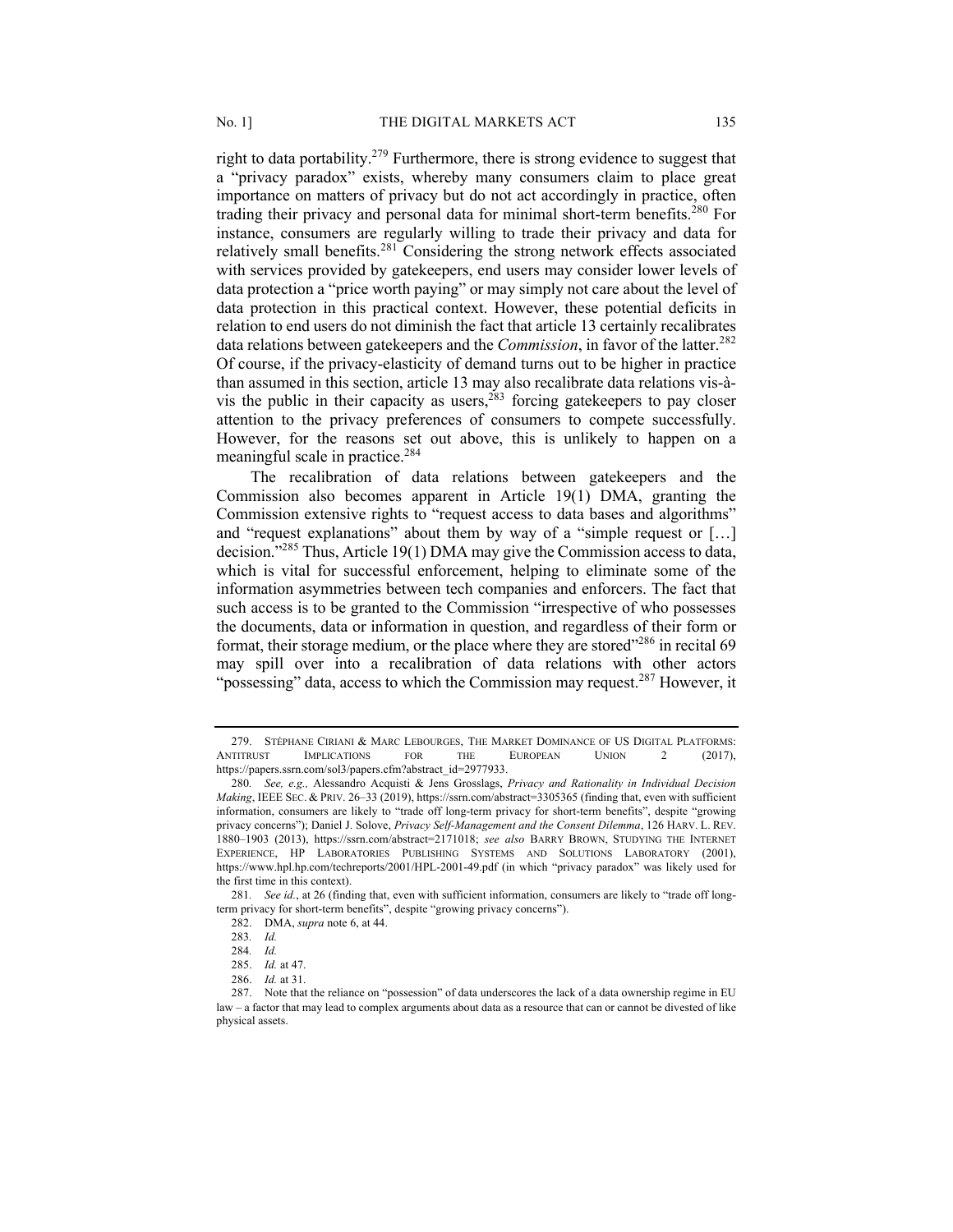remains to be seen how often and how effectively the Commission is going to make use of its Article 19(1) right and whether this will have a significant impact on the monitoring and enforcement activities of the Commission. If so, the effects of this provision may go beyond enforcement under the DMA, spilling over into ordinary competition enforcement under articles 101 and 102 TFEU in reliance on the data obtained by the Commission under the DMA.<sup>288</sup>

#### *C. Recalibration Against the Background of the GDPR*

As a horizontal and symmetrical omnibus regulation on personal data, the GDPR has a much broader scope of application than the asymmetric DMA which only applies to *gatekeepers*. <sup>289</sup> The GDPR also differs from the DMA in its core objectives and conceptualization of "data."<sup>290</sup> The GDPR appears to focus on the protection of the *fundamental right* to the protection of *personal* data recognized in the TFEU and the Charter of Fundamental Rights (CFR).<sup>291</sup> By contrast, the core aims of the DMA center around a framing of data as a resource with economic value.<sup>292</sup> The Act seeks to contribute to the creation of a Digital Single Market in which data can move freely by eliminating divergences between Member State laws constituting "obstacles to the freedom to provide and receive services" and "cross-border business,"<sup>293</sup> as well as establishing common levels of protection of business users and end-users against unfair behavior on the part of gatekeepers, so as to "ensure contestable and fair digital markets" across the EU.<sup>294</sup> This dichotomy of internal market and free movement of data objectives on the one hand, and the fundamental rights framing of data protection on the other hand, is striking.<sup>295</sup> However, it is not new to EU data law.296 In fact, it formed a core tension of EU data law since its early years, and is reflected in article 16 of the TFEU which provides that "everyone has the right to the protection of personal data concerning them," but at the same time posits that the Parliament and Council must lay down rules on

<sup>288</sup>*. Compare* Consolidated Version of the Treaty on the Functioning of the European Union arts. 101– 102, Oct. 26, 2012, 2012 O.J. (C 326) 47 [hereinafter TFEU] (outlining the rules of competition within the EU internal market) *with* DMA, *supra* note 6, at 47 (outlining the process of governmental enforcement requesting information pertaining to investigations under the DMA).

<sup>289.</sup> GDPR, *supra* note 39; 2016 O.J. (L 119) 1, 4 ("Any processing of personal data in the context of the activities of an establishment of a controller or a processor in the Union should be carried out in accordance with this Regulation, regardless of whether the processing itself takes place within the Union.").

<sup>290</sup>*. Compare id.* at 33 (defining "personal data" for the purposes of GDPR) *with* DMA, *supra* note 6, at 1 (outlining the importance and size of the digital economy as a need to fight unfair practices).

<sup>291</sup>*. See* TFEU, *supra* note 288, art. 16(1) ("Everyone has the right to the protection of personal data concerning them."); Charter of Fundamental Rights of the European Union Dec. 18, 2000, 2000 (C 364), art. 8(1) ("Everyone has the right to the protection of personal data concerning him or her.").

<sup>292</sup>*. See* DMA, *supra* note 6, at 1 (outlining the importance and size of the digital economy as a need to fight unfair practices).

<sup>293</sup>*. Id.* at 16.

<sup>294</sup>*. Id.* recitals 7-8.

<sup>295.</sup> *Compare* GDPR, *supra* note 39, at 33 (defining "personal data" for the purposes of GDPR) *with* DMA, *supra* note 6, at 1 (outlining the importance and size of the digital economy as a need to fight unfair practices).

<sup>296</sup>*. See* Thomas Streinz, *supra* note 270 (providing a history of EU data law and its evolution from right to data as a resource).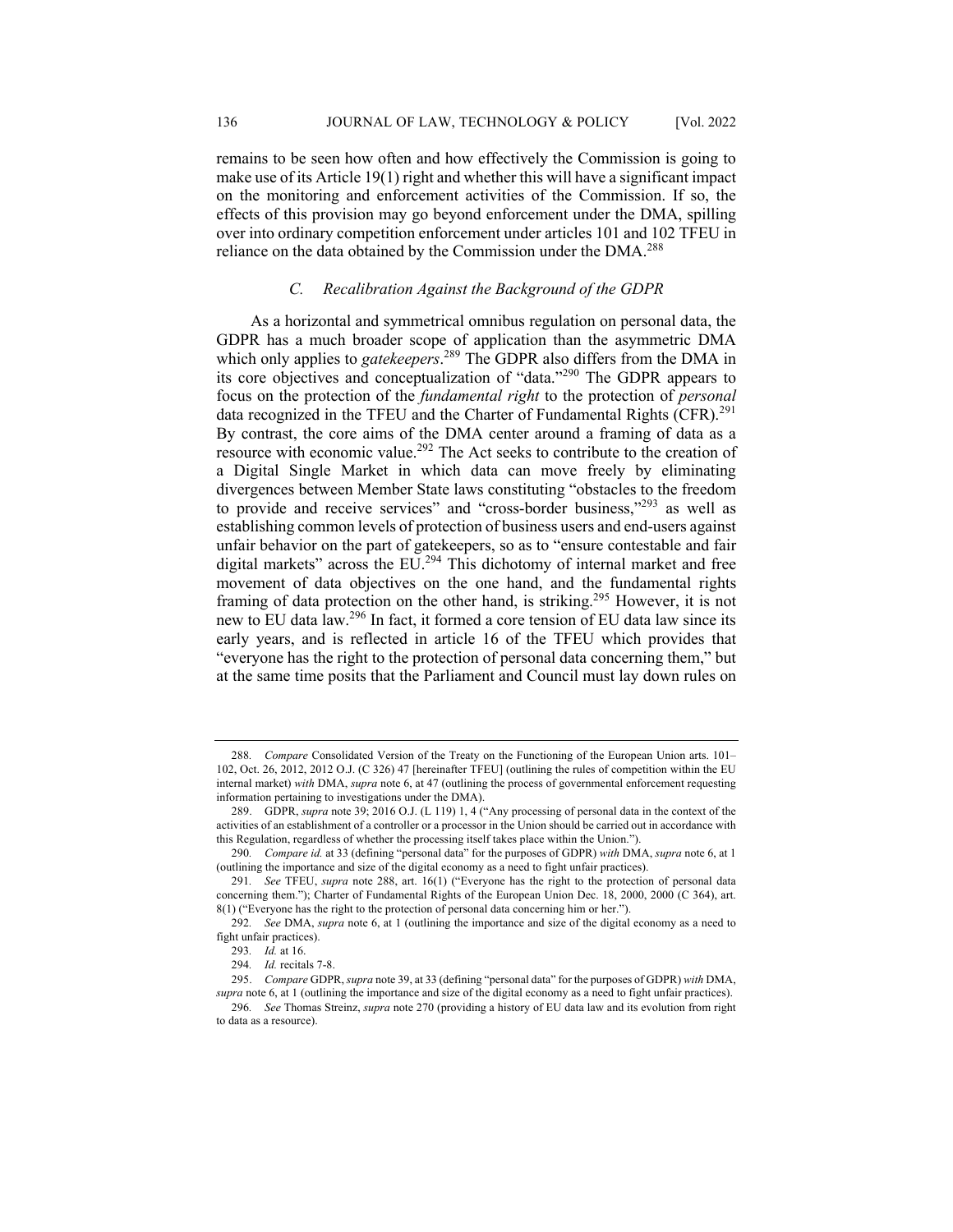"the free movement of such data."<sup>297</sup> This balance need not always be framed as a tension. In the GDPR, personal data protection is conceptualized as a *prerequisite* for the free movement of such data, in the absence of which diverging levels of data protection across different Member States would "hamper[...] the free movement of personal data within the internal market."<sup>298</sup> Equally, the Data Protection Directive (DPD)—the predecessor of the GDPR requires a "balancing of the control of […] personal information and the free movement of data in the internal market."<sup>299</sup> Nevertheless, scenarios are thinkable where a "fundamental rights" conceptualization of personal data will be at tension with a conceptualization of "data as a resource" which ought to move freely across the EU Common Market and which may serve as a key input for effective competition, innovation and economic growth across different sectors of the economy. $300$ 

Against this background, it is submitted that the DMA recalibrates data relations in the EU by placing greater emphasis on market objectives, most prominently for reasons related to competition and contestability.<sup>301</sup> For instance, while the DMA requires that gatekeepers comply with their obligations under the DMA in conformity with the GDPR, the DMA contains a number of provisions reflecting a "data as a resource" framing which may cause ambiguity in data protection that could be resolved in favor of a lowering of data protection standards for the sake of enhancing competition.<sup>302</sup> For instance, the anonymization requirement forming part of the data sharing obligations placed on gatekeepers providing search engine services (discussed in section II.B.iii.c of this paper) creates an ambiguous standard of anonymization by requiring that the data be anonymized *enough* to comply with data protection laws, but not *too anonymized,* so as not to diminish the utility of such data to competitors who get an access rights to such data under the  $\text{DMA}^{303}$  It is submitted that this is indicative of a conceptualization of data protection as a *trade-off* to competition which, on the facts, will lead to practical problems in gatekeepers' balancing of these competing requirements.<sup>304</sup> For instance, to comply with both the DMA and the GDPR (or at least not violate either of the two regulations too openly), gatekeepers will need to ensure that they do not diminish data protection

<sup>297</sup>*. See id.* at 31 (discussing the history of EU disclosure law that may inhibit the free movement of goods and services); TFEU, *supra* note 288, at 55 (referring to the right to data protection and the free movement of that data).

<sup>298.</sup> GDPR, *supra* note 39, recital 13.

<sup>299.</sup> PRIVACY AND COMPETITIVENESS IN THE AGE OF BIG DATA: THE INTERPLAY BETWEEN DATA PROTECTION, COMPETITION LAW AND CONSUMER PROTECTION IN THE DIGITAL ECONOMY 12 (2014), https://edps.europa.eu/sites/default/files/publication/14-03-26\_competitition\_law\_big\_data\_en.pdf (last visited Feb. 27, 2022).

<sup>300</sup>*. See* Gal & Rubinfeld, *supra* note 23, at 754 ("The importance of widening the use of data cannot be overstated. Data serve as a foundation input in the information-based economy.").

<sup>301</sup>*. See* DMA, *supra* note 6, at 1 (outlining the importance and size of the digital economy as a need to fight unfair practices).

<sup>302</sup>*. See* Streinz, *supra* note 270 (discussing the framing of data as a resource).

<sup>303</sup>*. See* DMA, *supra* note 6, at 41 (detailing the anonymization requirement).

<sup>304.</sup> Hunton Andrews Kurth, *Bridging the DMA and the GDPR – Comments by the Centre for Information*  Policy Leadership on the Date Protection Implications of the Draft Digital Markets Act, INFO. POLICY CTR., https://www.informationpolicycentre.com/uploads/5/7/1/0/57104281/cipl\_comments\_on\_the\_data\_protection implications of the draft digital markets act 6 dec 2021 .pdf (last visited Feb. 7, 2022).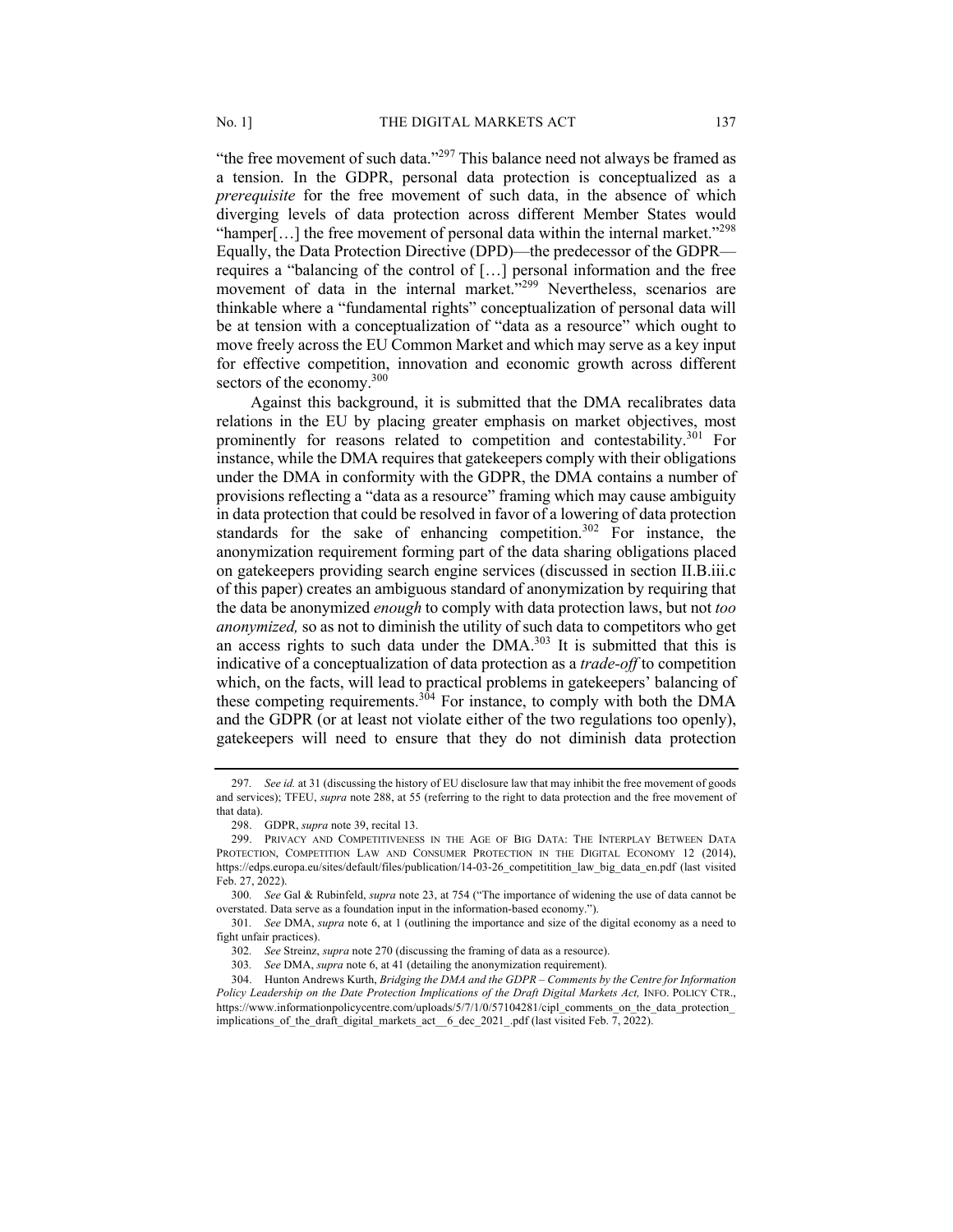standards below what is required by the GDPR, but at the same time not anonymize data to an extent that will deprive it of almost all practical utility for competitors who will not be able to use such data to strengthen their competitive position.305 This may lead to a limitation of the DMA's positive impact in enhancing the compatibility of digital markets through the imposition of mandatory data sharing obligations. In this context, an interesting insight is offered by Gal and Aviv who found that the non-sectoral, omnibus protection of personal data under the GDPR detrimentally affects competition and comes at an enormous *cost* to the economy.306 For instance, they found that "the GDPR raises the transaction costs of sharing data between different data controllers."<sup>307</sup> Against this background, it is worth noting that, while accepting a "data as a resource" framing, the DMA imposes "opt-in," as opposed to "opt-out" obligations for the combination of data under article 5(a), thereby limiting the economic value that can be derived from personal data on what appears to be a competition basis, but at the same time, imposing a consent standard which *exceeds* the standard for lawful processing set by article 6 GDPR.<sup>308</sup>

Overall, while the DMA does not intentionally override the data protection standards of the GDPR, its move towards a "data-as-a-resource" framing and its ambiguous anonymization requirements may have unforeseen spillover effects.<sup>309</sup> It is therefore submitted that, rather than trying to pretend that a tradeoff between competition and data protection does not exist and that data access rights favorable to competition can always be fully reconciled with rights to data protection, EU policymakers should acknowledge and embrace the competing interests of data protection and competition and balance them in future regulations of digital markets.<sup>310</sup> Not striking this difficult balance means that, in practice, it will be struck by private actors such as gatekeepers, who are biased in the sense that data collection and processing are key to their business models, or to enforcers, including the European Commission, and the Courts (including the CJEU) whose contribution to the development of legal principles under competition and data-related regulations will lack the democratic legitimacy of a balance approved by the Parliament and Council.<sup>311</sup> In light of the ambiguous data sharing and anonymization provisions of the DMA, it remains to be seen which standard of anonymization will actually be applied

<sup>305</sup>*. See generally* Gabriel Nicholas & Michael Weinberg, *Data Portability and Platform Competition: Is User Data Exported From Facebook Actually Useful to Competitors?*, NYU CTR. INNOVATION L. & POL'Y., (Nov. 2019), https://www.law.nyu.edu/centers/engelberg/pubs/2019-11-06-Data-Portability-And-Platform-Competition (presenting an overview and analysis of the reasons for why exported user data may be of limited utility to actual and potential competitors).

<sup>306</sup>*.* Michal Gal & Oshrit Aviv, *The Competitive Effects of the GDPR*, J. COMPETITION L. & ECON. 33, (Mar. 2020), https://ssrn.com/abstract=3548444.

<sup>307</sup>*. Id.*

<sup>308</sup>*. See* DMA, *supra* note 6, art. 6(1)(i) (detailing the opt-in requirement); GDPR, *supra* note 39, arts. 6- 7 (discussing consent and other bases for the lawful processing of personal data).

<sup>309</sup>*. See generally* DMA, *supra* note 6 (providing the "data-as-a-resource" framing and anonymization requirements).

<sup>310</sup>*. See generally id.* (exemplifying the current approach).

<sup>311</sup>*. See generally* DIETER GRIMM, THE CONSTITUTION OF EUROPEAN DEMOCRACY (Justin Collings ed., 2017) (presenting a detailed overview of the democratic deficits of the development of important or fundamental legal principles by the Commission and CJEU rather than the European Parliament or Council).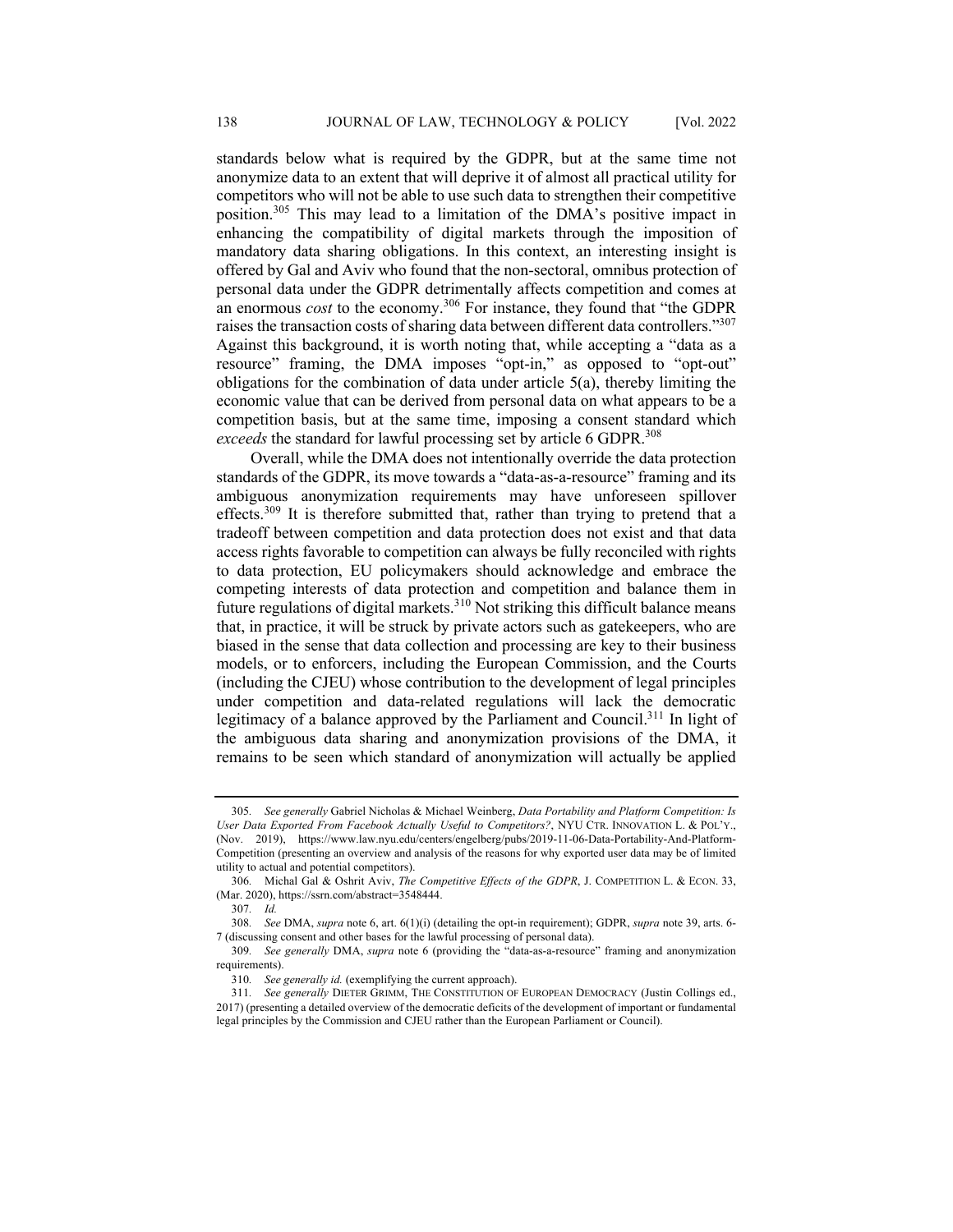(e.g., developed over time to ensure state of the art anonymization) by gatekeepers and how the Commission will react to it.<sup>312</sup>

# *D. Recalibration Against the Background of Recent Developments in German Competition Law*

The German Bundeskartellamt (Federal Cartel Office (FCO)) has repeatedly pointed out the significant challenges posed by data in digital markets and "the special features of multi-sided platforms and networks" to legislators and competition enforcers.<sup>313</sup> For instance, the FCO has highlighted the difficulties of assessing "data as a factor to establish market power" and the development of suitable theories of harm associated with the collection, possession and processing of data.<sup>314</sup> This view was coupled with calls by the German competition enforcers and policymakers to "modernize current competition law by adapting existing analytical tools . . . to the need to introduce pro-competitive regulatory frameworks."315 The practical result of these considerations have been two recent developments in German competition law: The passing of the  $10<sup>th</sup>$  Amendment of the German Act Against Restraints of Competition (GWB) in January 2021 and the FCO's decision in the *Facebook* case, both of which will be discussed below.<sup>316</sup>

# 1. Tenth Amendment of the German Act Against Restraints of Competition (GWB)

The  $10^{th}$  amendment to the GWB came into force on January  $18^{th}$ ,  $2021$ .<sup>317</sup> The primary aim of the new German law was to implement Directive (EU)  $2019/1^{318}$  on the empowerment of "competition authorities of the Member States." However, the Bundestag also took the opportunity to equip the GWB with tools suited to address anticompetitive conduct relating to data, taking into account the specific characteristics of digital markets.<sup>319</sup> While it would exceed

<sup>312</sup>*. See generally* DMA, *supra* note 6 (providing the described provisions).

<sup>313</sup>*. Market Power of Platforms and Networks* 1 (Bundeskartellamt, Working Paper B6-113/15, 2016).

<sup>314.</sup> BUNDESKARTELLAMT & AUTORITÉ DE LA CONCURRENCE, COMPETITION LAW AND DATA 3–4, (2016), https://www.bundeskartellamt.de/SharedDocs/Publikation/DE/Berichte/Big%20Data%20Papier.pdf?\_\_blob=p ublicationFile&v=2.

<sup>315.</sup> OECD Directorate for Financial and Enterprise Affairs Competition Committee, *Abuse of Dominance in Digital Markets – Contribution from Germany* (Dec. 8, 2020), https://www.bundeskartellamt.de/SharedDocs/Publikation/EN/Diskussions\_Hintergrundpapiere/2020/OECD\_ 2020\_ABUSE\_OF\_DOMINANCE\_IN\_DIGITAL\_MARKETS.pdf?\_\_blob=publicationFile&v=2.

<sup>316</sup>*. Id.* at 6–16.

<sup>317.</sup> Gesetz zur Änderung des Gesetzes gegen Wettbewerbsbeschränkungen für ein fokussiertes, proaktives und digitales Wettbewerbsrecht 4.0 und anderer Bestimmungen [GWB-Digitalisierungsgesetz] [GWB Digitalization Act], Jan. 18, 2021, Bundesgesetzblatt [BGBL I], at 1, 2. http://www.bgbl.de/xaver/bgbl/start.xav?startbk=Bundesanzeiger\_BGBl&jumpTo=bgbl121s0002.pdf (containing the10th amendment to the GWB in German).

<sup>318.</sup> Directive 2019/1 of the European Parliament and of the Council of 11 December 2018 to Empower the Competition Authorities of the Member States to Be More Effective Enforcers and to Ensure the Proper Functioning of the Internal Market, 2019 O.J. (L 11) 3–33.

<sup>319.</sup> Act Against Restraints of Competition [GWB], June 26, 2013, BGBL I at 1750, 3245, as amended by Gesetz [G], July 9, 2021, BGBL I at 2506, art. 4 (Ger.), https://www.gesetze-iminternet.de/englisch\_gwb/englisch\_gwb.pdf.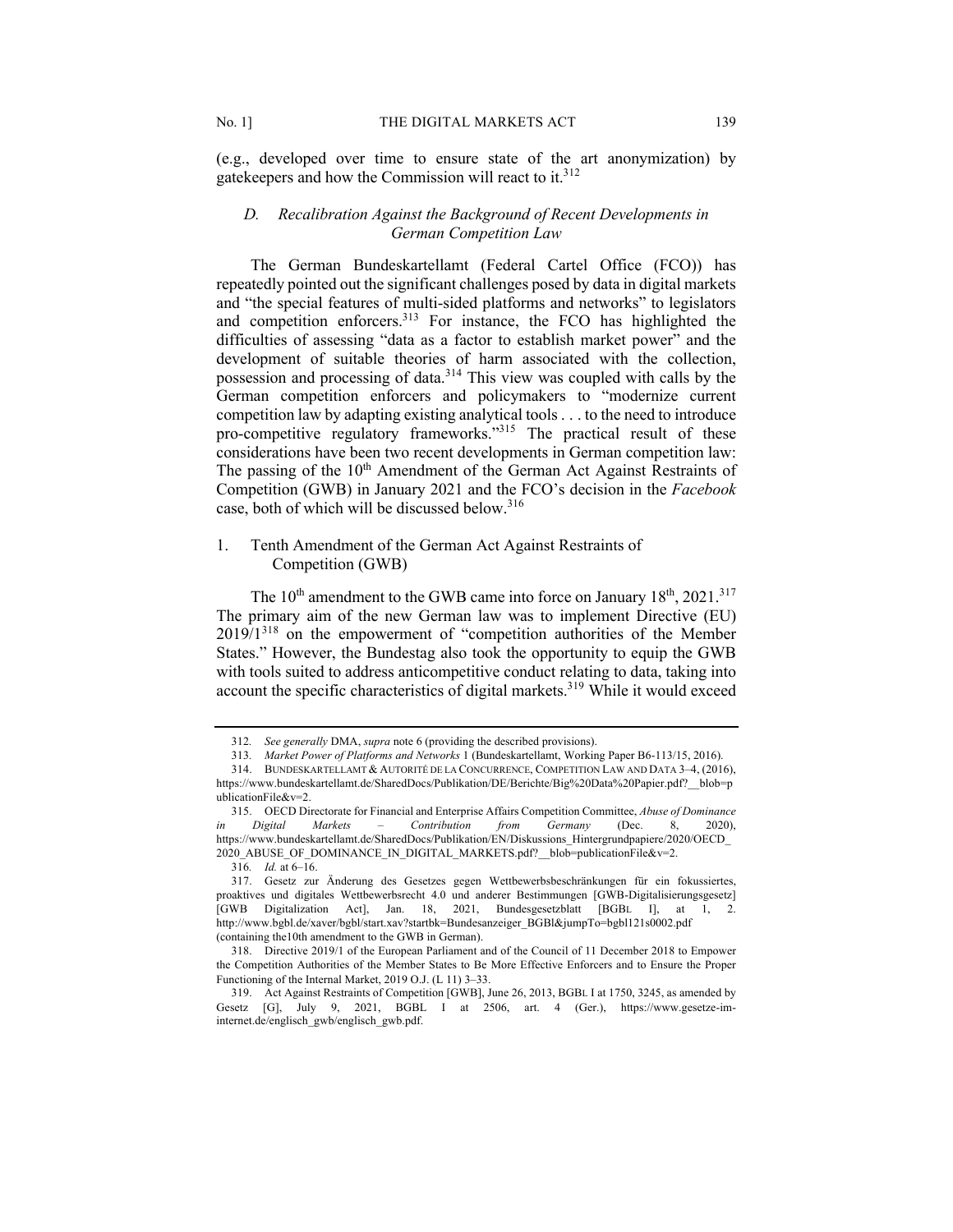the scope of this paper to evaluate and discuss all of the new amendments to the GWB, two key modified provisions are worth pointing out for the purposes of considering the DMA's recalibration of data relations against the background of competition law in Germany—sections 18 and 19a of the GWB.<sup>320</sup>

The newly introduced §19a(2) GWB relates to "undertakings with paramount significance for competition across markets" and allows the FCO to directly *prohibit* the creation or increasing of barriers to entry or the hindering of other undertakings or demanding terms of service which would allow for such a use, by "undertakings with paramount significance" which *use data* collected on the dominated market, including in combination with competition-relevant data from sources other than the dominant market. $321$  In the FCO's understanding, the type of conduct which the FCO can now prohibit under §19a of the GWB "as a *preventative measure*" includes "the self-preferencing of a group's own services or impeding third companies from entering the market by processing data relevant for competition."<sup>322</sup>

The other key provision of the GWB—§18—was amended to include new statutory factors for the determination of market dominance for the purposes of German competition law.<sup>323</sup> For instance, the old  $\S 18(3)$  GWB market dominance factors such as, market share, financial strength, barriers to entry and access to supply or sales markets, are now complemented by an undertaking's *"access to data relevant to competition*.*"*<sup>324</sup> This addition is interesting because, under the previous version of the GWB, "access to data relevant to competition" was only a relevant market dominance factor in *multi-sided markets,* <sup>325</sup> but not in other types of markets. With the new §18(3)(iii) GWB, this factor will now apply universally.<sup>326</sup> Another addition to §18 can be found in the newly inserted  $$18(3b)$  GWB.<sup>327</sup> This section provides that "[w]hen evaluating the market dominance of an undertaking that is active as an intermediary in multi-sided markets, the importance of the intermediary services it provides for the access to procurement and sales markets must also be taken into account."328

While many more additions to the GWB have been made in the 10<sup>th</sup> revision,<sup>329</sup> a number of interesting insights on the future interaction between the DMA and German competition law can be gained from the amended sections 18

<sup>320</sup>*. Id.* at 2–5.

<sup>321</sup>*. Id.* at 4.

<sup>322.</sup> Press Release, Bundeskartellamt, Amendment of the German Act against Restraints of Competition (Jan. 19, 2021) (emphasis added).

<sup>323.</sup> Act Against Restraints of Competition [GWB], June 26, 2013, BGBL I at 1750, 3245, as amended by Gasetz [G], July 9, 2021, BGBL I at 2506, art. 4 (Ger.), https://www.gesetze-iminternet.de/englisch\_gwb/englisch\_gwb.pdf.

<sup>324</sup>*. Id.* §18(3)(iii).

<sup>325</sup>*. See id.* §18(3a)(iv) (listing "access to data relevant for competition" as a relevant market dominance factor in multi-sided markets).

<sup>326</sup>*. Id.*

<sup>327</sup>*. Id.*

<sup>328.</sup> Author's translation. *See also id.* ("In assessing the market position of an undertaking acting as an intermediary on multi-sided markets, account shall be taken in particular of the importance of the intermediary services provided by the undertaking for accessing supply and sales markets.").

<sup>329.</sup> The full amendments, as published in the Federal Gazette, are 31 pages long.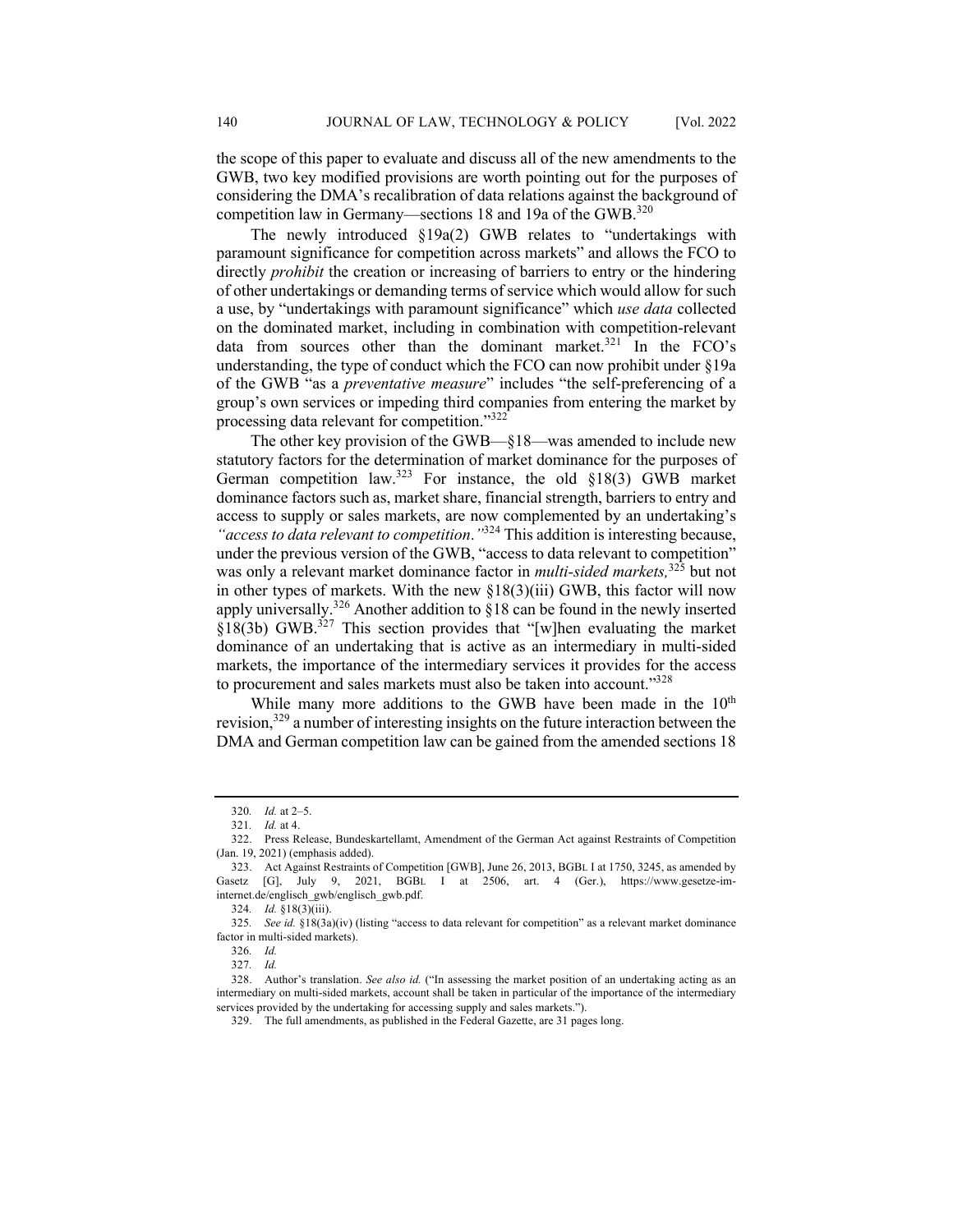and 19 GWB.<sup>330</sup> Firstly, the fact that the new amendments were passed in German Parliament with the votes of parliamentarians from three very different political fractions—the conservative CDU/CSU, the social-democrat SPD, and the Green Party—shows that there is strong support across the political spectrum in Germany for more regulatory intervention and action in digital markets.<sup>331</sup> Against this background, while the FCO has more autonomy than competition authorities in many other Member States and is, in many respects, not subject to significant political pressure, it may still feel empowered and confirmed in its course of more active competition enforcement in digital markets in the near future.332 Secondly, and more importantly to this paper, sections 18 and 19a GWB equip the FCO with tools that will allow it to engage in investigations and enforcement that may overlap with the future competences of the European Commission under the DMA.<sup>333</sup> The political support, combined with the tools for more active enforcement arguably make it possible that a fragmentation of obligations on gatekeepers will occur on the digital single market, whereby the FCO could impose a standard on "undertakings with paramount significance for competition across markets" under the German domestic §19a GWB that differs from or even conflicts with the standard applied by the Commission under the  $DMA.<sup>334</sup>$ 

While this must have been intended or at least foreseen by the drafters of the DMA (given the DMA's explicit national competition carveout), a fragmentation of obligations on gatekeepers may undermine the creation of a Digital Single Market across which data can be collected and used on the same terms, complicating and potentially increasing the cost of compliance for gatekeepers.335 The overlap may give rise to difficult institutional tensions between the Commission and the FCO should there ever be a conflict of obligations imposed on gatekeepers as a result of two separate investigations concerning the same conduct (under the DMA and under national competition law, respectively). Should the risk of such conflict materialize in practice, this may raise the question of whether a solution similar to the DMA's limitation on stricter regulation of gatekeepers in the Member States would be possible and appropriate.<sup>336</sup>

<sup>330.</sup> Act Against Restraints of Competition [GWB], June 26, 2013, BGBL I at 1750, 3245, as amended by Gasetz [G], July 9, 2021, BGBL I at 2506, art. 4 (Ger.), https://www.gesetze-iminternet.de/englisch\_gwb/englisch\_gwb.pdf.

<sup>331.</sup> Wettbewerbsrecht Novelliert und Kinderkrankengeld-Regelung Ausgedehnt [Competition Law Amended and Children's Sick Pay Scheme Expanded], DEUTSCHER BUNDESTAG (Jan. 14, 2021), https://www.bundestag.de/dokumente/textarchiv/2021/kw02-de-digitalisierungsgesetz-gwb-814250 (Ger.).

<sup>332</sup>*. See id.* (providing background).

<sup>333.</sup> Act Against Restraints of Competition [GWB], June 26, 2013, BGBL I at 1750, 3245, as amended by Gasetz [G], July 9, 2021, BGBL I at 2506, art. 4 (Ger.), https://www.gesetze-iminternet.de/englisch\_gwb/englisch\_gwb.pdf.

<sup>334</sup>*. See id.* at 4–5 (providing § 19a GWB).

<sup>335</sup>*. See generally* DMA, *supra* note 6, at 40–41 (providing the text of the DMA).

<sup>336</sup>*. See* DMA, *supra* note 6, arts. 1(4) and (7). Such solution would resolve the overlap in favor of a more centralized enforcement by the Commission and would give rise to challenging questions under Regulation 1/2003 allowing for a higher level of protection under national competition law in some circumstances (as discussed earlier in this paper). Of course, this tension could, in principle, be resolved in favor of national competition authorities instead. However, this would run counter to the idea underlying the high degree of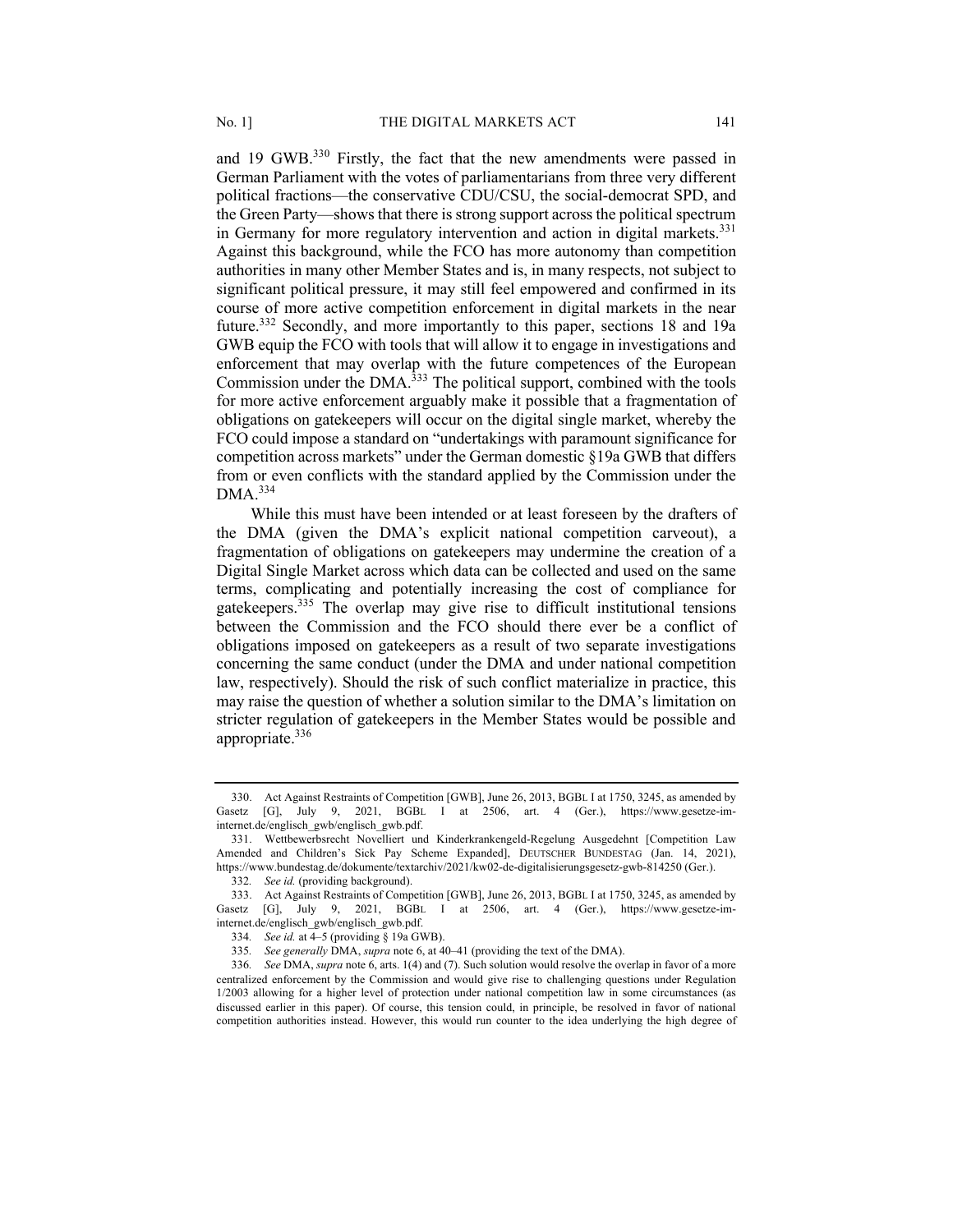On February  $6<sup>th</sup>$ , 2019, the FCO published a decision<sup>338</sup> in which it prohibited Facebook "from making the use of the Facebook social network by private users residing in Germany, who also use its . . . services WhatsApp, Oculus, Masquerade and Instagram, conditional on the collection of user and device-related data by Facebook and combining that information with *facebook.com* user accounts without the users' consent". It also prohibited the imposition of "terms making the private use of Facebook.com conditional on Facebook being able to combine information saved on the 'Facebook account' . . . with information collected on websites visited or third-party mobile apps used via programming interfaces ('Facebook Business Tools') and use this data [without the users' consent]."339 The FCO based its decision on §19(1) GWB which prohibits "the abuse of a dominant position by one or several undertakings."340 It held that Facebook was dominant in the market for "private social networks with private users" and that its terms of service violated the GDPR, so that their imposition was *exploitative* and unfair, and constituted an illegal abuse of dominance under  $\S19(1)$  GWB.<sup>341</sup>

To conceptualize the alleged violation of the GDPR as an abuse of dominance under §19(1) GWB, the FCO relied on the notion that, according to German domestic caselaw, "principles from [non-competition law] provisions of the legal system that regulate the appropriateness of conditions agreed upon in unbalanced negotiations can be used as concepts for appropriateness in the assessment of abusive practices under Section 19(1) GWB."342 The FCO relied on this caselaw to state that "the principles of data protection law underlying the GDPR are . . . a suitable standard for measuring the appropriateness of the data processing terms of a dominant supplier . . . [and] must be taken into account ... as a higher-ranking constitutional law that specifies constitutionally guaranteed rights."<sup>343</sup>

centralization of enforcement by the Commission under the DMA in the first place, arguably aimed at preventing a fragmentation of the Digital Single Market (at least as a *desideratum*).

<sup>337.</sup> With minor modifications, the summary of the Facebook case provided in this part of the present paper is taken from an earlier paper the author has written in Fall 2020 as part of the *Antitrust: International and Comparative Seminar* at the NYU School of Law. However, the analysis of the interaction with the DMA and the recalibration of data relations that follows from it is entirely new to this paper.

<sup>338.</sup> Bundeskartellamt, Feb. 6, 2019, B6-22/16 (Ger.), https://www.bundeskartellamt.de/SharedDocs/Entscheidung/EN/Entscheidungen/Missbrauchsaufsicht/2019/B 6-22-16.pdf?\_\_blob=publicationFile&v=5.

<sup>339.</sup> Bundeskartellamt, Case Summary of Decision B6-22/16 of 6 February 2019 "Facebook, Exploitative business terms pursuant to Section 19(1) GWB for inadequate data processing" https://www.bundeskartellamt.de/SharedDocs/Entscheidung/EN/Fallberichte/Missbrauchsaufsicht/2019/B6- 22-16.pdf?\_\_blob=publicationFile&v=4.

<sup>340.</sup> The German national equivalent of Art. 102 TFEU. Act Against Restraints of Competition [GWB], June 26, 2013, BGBL I at 1750, 3245, as amended by Gesetz [G], July 9, 2021, BGBL I at 2506, art. 4 (Ger.), https://www.gesetze-im-internet.de/englisch\_gwb/englisch\_gwb.pdf.

<sup>341.</sup> Bundeskartellamt, Feb. 6, 2019, B6-22/16 (Ger.), https://www.bundeskartellamt.de/SharedDocs/Entscheidung/EN/Entscheidungen/Missbrauchsaufsicht/2019/B 6-22-16.pdf?\_\_blob=publicationFile&v=5.

<sup>342</sup>*. Id.* at ¶ 526.

<sup>343</sup>*. Id.*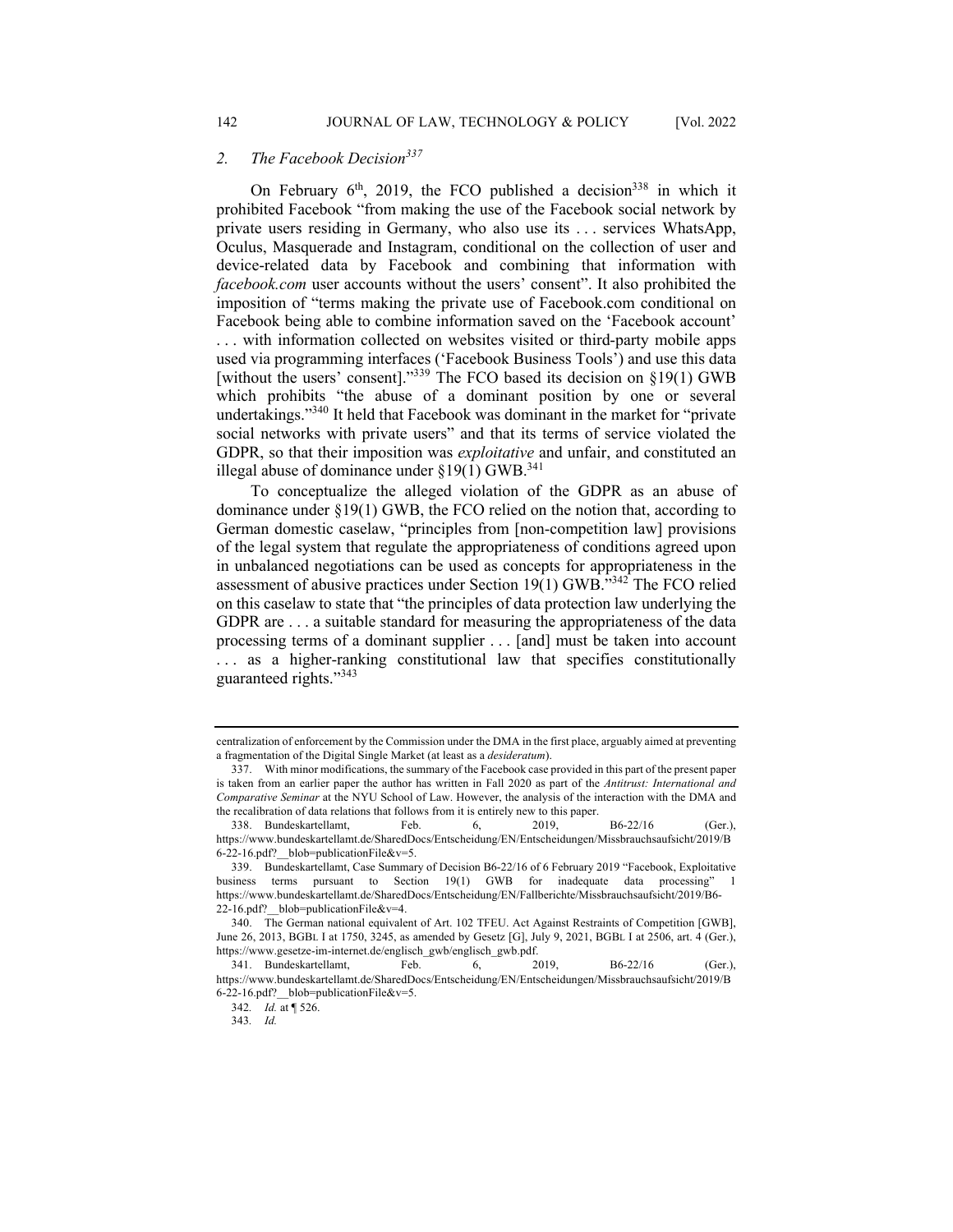The FCO cited the FCJ's decision in *VBL-Gegenwert*<sup>344</sup> for the proposition that "an abusive practice can  $\dots$  be found based on  $\dots$  \$19(1) GWB, e.g. where general business terms are used that are inadmissible under the legal principles of . . . the German Civil Code, and . . . represent a manifestation of market power."<sup>345</sup> It also cited the decision in *Pechstein*<sup>346</sup> for the proposition that "to safeguard constitutionally protected rights, [§19 GWB] must be applied in cases where one contractual party is so powerful that is would be practically able to dictate contractual terms, thus eliminating the other party's contractual autonomy [in order to] uphold the protection of constitutional rights."347 As the relevant constitutionally protected right in this case, the FCO cited the "right to self-determination in business affairs (contractual freedom)" which it considered to be under attack where a "party is able to unilaterally determine the terms of ... contract"<sup>348</sup> and where such contractual terms are "unfair" and "a sufficient degree of market power is involved" in their imposition.<sup>349</sup>

The FCO assumed that the doctrine from *VBL-Gegenwert* and *Pechstein*, which was developed "to take into account the appropriateness concepts of Sections [307-309] of the German Civil Code  $(BGB)^{350}$  within the framework of Section 19(1) GWB" can, by analogy, also be applied "to all other principles of legal provisions," so long as "a sufficient degree of market power is involved and to the extent that the principles concern the appropriateness of conditions agreed upon in unbalanced negotiations."<sup>351</sup> In the FCO's view, this applied to "constitutional principles that protect the right to informational selfdetermination<sup>352</sup> and the fundamental right to data protection" and,

348. Bundeskartellamt, Feb. 6, 2019, B6-22/16 at ¶ 528 (Ger.), https://www.bundeskartellamt.de/SharedDocs/Entscheidung/EN/Entscheidungen/Missbrauchsaufsicht/2019/B 6-22-16.pdf?\_\_blob=publicationFile&v=5; Bundesverfassungsgericht [BVerfG] (Federal Constitutional Court) 1 BvR 2160/09, Sept. 7, 2010, at ¶ 34.

349*. Id.*

350*. See German Civil Code: BGB*, FEDERAL MINISTRY OF JUSTICE, https://www.gesetze-iminternet.de/englisch\_bgb (last visited Feb. 7, 2022) (offering an official English translation of the BGB).

351. Bundeskartellamt, Feb. 6, 2019, B6-22/16 at ¶ 529 (Ger.), https://www.bundeskartellamt.de/SharedDocs/Entscheidung/EN/Entscheidungen/Missbrauchsaufsicht/2019/B 6-22-16.pdf?\_\_blob=publicationFile&v=5

<sup>344.</sup> Bundesgerichtshof [BGH] [Federal Court of Justice], Nov. 6, 2013, 58/11, VBL-Gegenwert I, 2, 65 (Ger.); Bundesgerichtshof [BGH] [Federal Court of Justice], Jan. 24, 2017, 47/14 VBL-Gegenwert II, 1, 35 (Ger.).

<sup>345.</sup> Bundeskartellamt, Feb. 6, 2019, B6-22/16 at ¶ 527 (Ger.), https://www.bundeskartellamt.de/SharedDocs/Entscheidung/EN/Entscheidungen/Missbrauchsaufsicht/2019/B 6-22-16.pdf?\_\_blob=publicationFile&v=5.

<sup>346.</sup> Bundesgerichtshof [BGH] [Federal Court of Justice], June 7, 2016, 6/15, Pechstein/International Skating Union, 1, 48 (Ger.).

<sup>347</sup>*. Id.*

<sup>352.</sup> The right to *informational self-determination* was established by the German Federal Court of Justice (FCJ) in its 1983 *Volkszählungsurteil* decision (1 BvR 209/83, 1 BvR 269/83, 1 BvR 362/83, 1 BvR 420/83, 1 BvR 440/83, 1 BvR 484/83 (in German) https://www.bundesverfassungsgericht.de/SharedDocs/Downloads/DE/1983/12/rs19831215\_1bvr020983.pdf;j sessionid=9F05DD4D0D18D28F4E3915C48D9EB77E.2\_cid377?\_\_blob=publicationFile&v=1. The case concerned a law proposed in 1982 for a population census in Germany, which included provisions on the processing of the obtained information. It also prescribed the purposes for which the obtained information ought to be used. In a landmark decision, the FCJ struck down the law as unconstitutional, holding that it infringed the *constitutional right to informational self-determination*. This was because the proposed law's provisions on the form and processing violated individuals' right to decide on the provision and processing of their personal data. In the FCJ's opinion, this right is grounded in Art. 1(1) of the German Basic Law (GG) ("Human dignity shall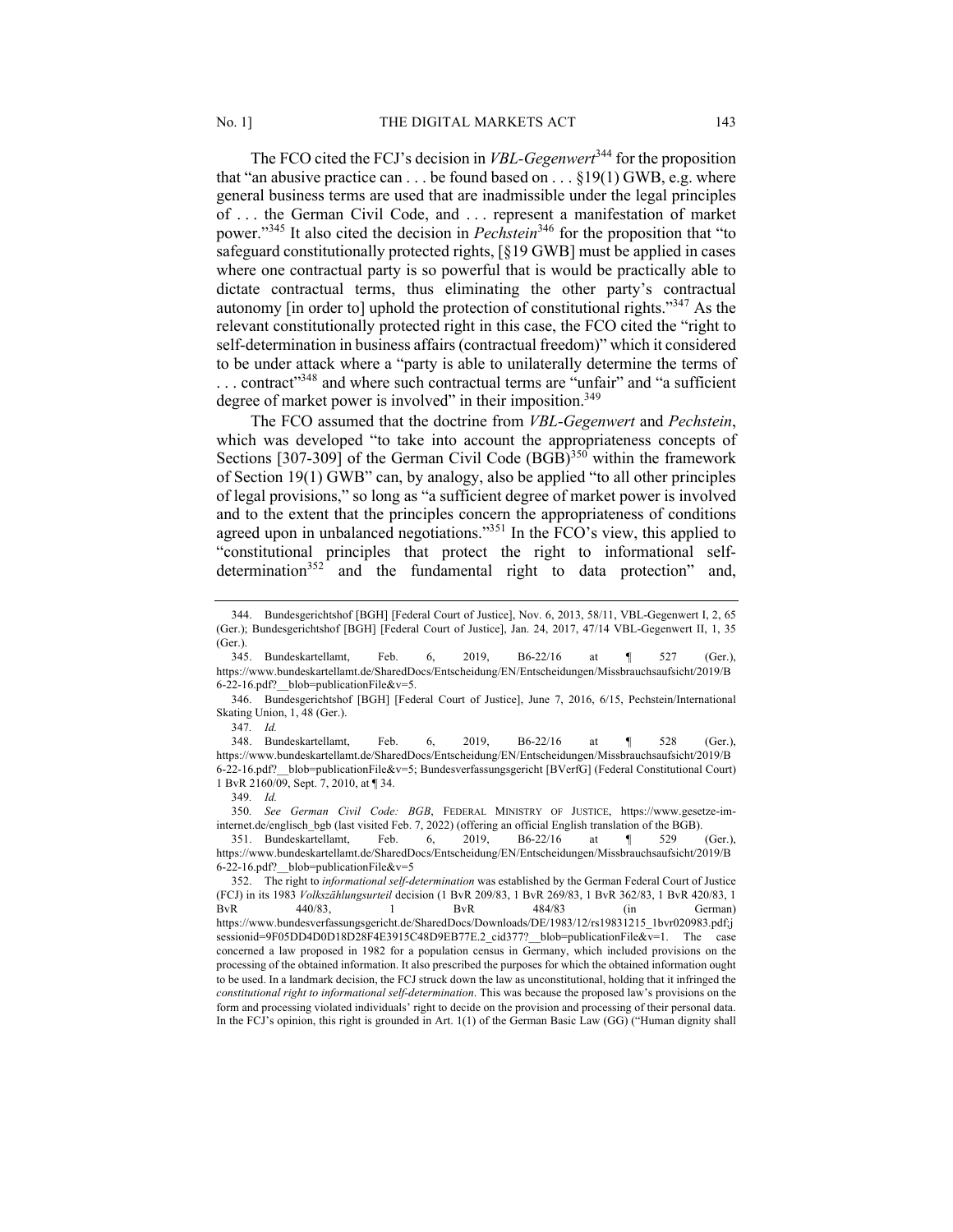consequently, principles "relating to the appropriateness of data use must . . . be directly applied, as they are based on the fundamental right to data protection under Article 8(2) EU Charter and weigh up the fundamental right to data protection against the rights and interests of the data processor." $35\overline{3}$  The FCO further considered data policies to be akin to general business terms since, "from the perspective of users, they have a regulatory character."<sup>354</sup> The FCO found it appropriate to apply this principle to the imposition of terms which do not comply with the GDPR and found that they are capable of directly constituting an abuse of dominance under  $\S19(1)$  GWB.<sup>355</sup> On the facts, the FCO held that Facebook did not have a lawful basis for the processing of user data, since the "consent" given to Facebook's terms of service was not truly *voluntary* within the meaning of the GDPR $^{356}$  and—contrary to Facebook's position—the processing of user data was *not* required for the performance of Facebook's contract with them.<sup>357</sup> The FCO also noted that, in its view, data protection law generally has as its objective "to counter power asymmetries between organizations and individuals and to carry out an appropriate balancing of interests" between them, and provides individuals with "the right to decide freely and without coercion on the processing of [their] personal data"—including on the combination of their data across services. $358$ 

354. *Id.* at ¶ 534.

356. Regulation (EU) 2016/679, *supra* note 39, arts. 6(1)(a) & 9(2)(a), 2016 O.J. (L 119) 36, 38.

be inviolable. To respect and protect it shall be the duty of all state authority") in conjunction with Art. 2(1) GG ("Every person shall have the right to free development of his personality insofar as he does not violate the rights of others or offend against the constitutional order or the moral law"). The FCJ held that limitations of the right to informational self-determination are only allowed in cases where the public interest prevails and the rule of law and principle of proportionality are complied with. It also drew a distinction between personalized and anonymized, statistical data, finding that the purpose limitation on the collection and processing of the latter type of data could be less narrow. Overall, the FCJ noted that the proposed census law would lead to a registration and cataloging of individuals' personalities which is incompatible with respect for human dignity (Art. 1(1) GG). Among other things, stronger procedural safeguards for the implementation and organization of the data collection were needed to ensure the protection of individuals' fundamental rights. The FCJ was cautioning against a social order in which citizens do not know who knows what about them at which point in time. In the FCJ's view, such a situation would pose a risk to the liberal-democratic order by discouraging individuals from developing their personalities, since they would not know whether their behavior is being recorded and permanently saved as information. The FCJ found that the free development of individuals' personalities in (1983) modern conditions required the protection of individuals against unlimited collection, storing and processing of personal data and, as such, was covered by Art. 2(1) in conjunction with Art. 1(1) GG. Overall, this fundamental right guarantees the right of individuals to decide over the provision and use of their personal data.

<sup>353.</sup> Bundeskartellamt, Feb. 6, 2019, B6-22/16 at ¶ 529 (Ger.), https://www.bundeskartellamt.de/SharedDocs/Entscheidung/EN/Entscheidungen/Missbrauchsaufsicht/2019/B 6-22-16.pdf?\_\_blob=publicationFile&v=5. Interestingly, the cited Article 8(2) of the Charter of Fundamental Rights of the European Union merely requires that personal data be "processed fairly for specified purposes and on the basis of the consent of the person concerned or some other legitimate basis laid down by law."

<sup>355</sup>*. Id.* ¶ 531; Of note, the FCO rejected Facebook's objection that the antitrust caselaw developed in relation to violations of §19(1) through the imposition of unfair contract terms cannot simply be extended to data protection laws, such as the GDPR. Facebook argued that, unlike the conclusion of a contract, data processing "was not subject to contractual freedom but had to comply with data protection legislation, whereas the [BGB] provisions on unfair contract terms merely limited the scope of contractual freedom."

<sup>357</sup>*. Id.* art. 6(1)(b).

<sup>358.</sup> Bundeskartellamt, Feb. 6, 2019, B6-22/16 at ¶ 530 (Ger.), https://www.bundeskartellamt.de/SharedDocs/Entscheidung/EN/Entscheidungen/Missbrauchsaufsicht/2019/B 6-22-16.pdf?\_\_blob=publicationFile&v=5.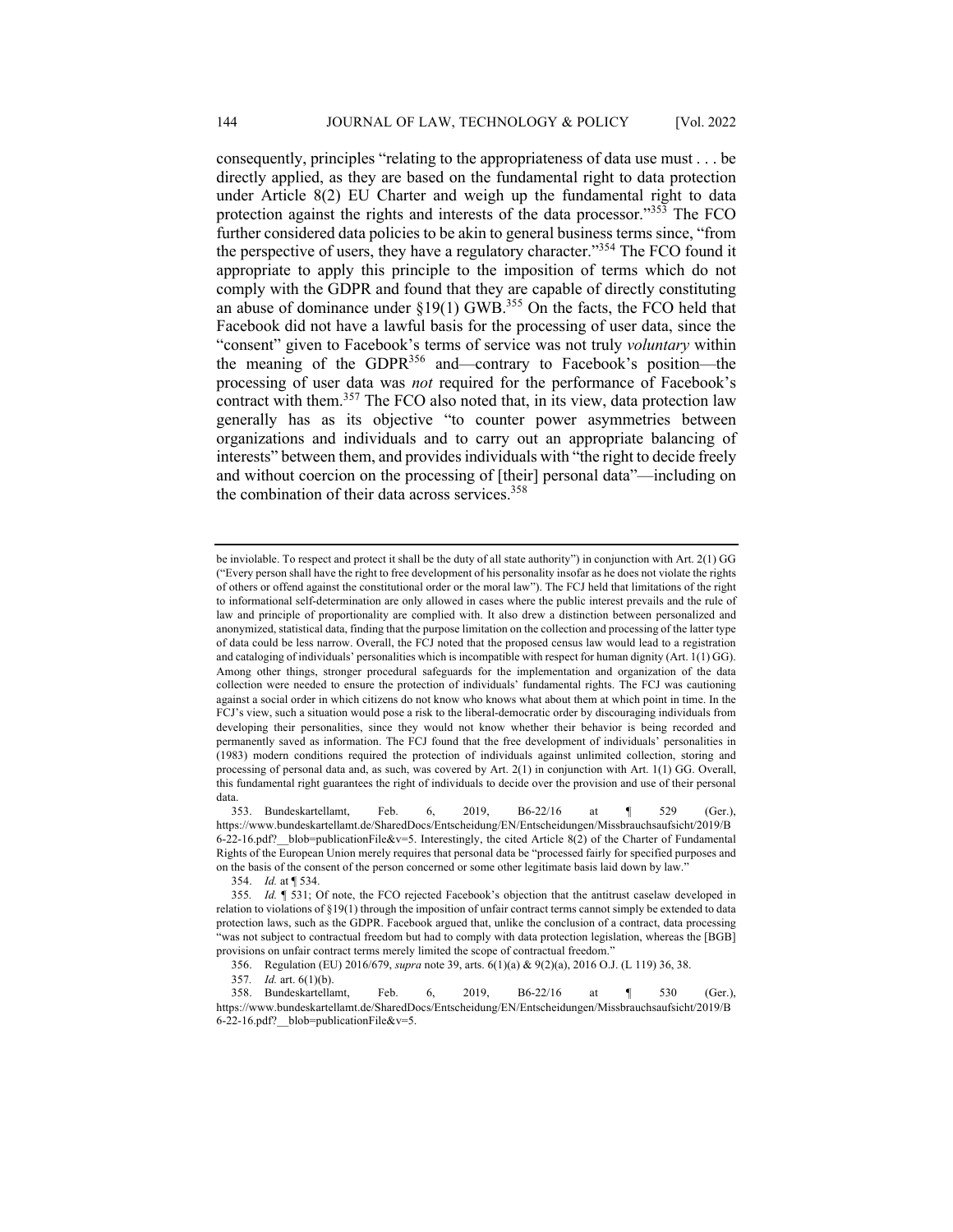Of note, the FCO recognized and explicitly admitted that the competition law "concept of protection," which it was applying in its present decision against Facebook "so far found no equivalent in European case law or application practice."<sup>359</sup> For instance, while article 102 of the TFEU prohibits abuses of dominance consisting of the "imposition of unfair purchase or selling prices or other unfair trading conditions,"<sup>360</sup> it does not rely on "values based on both fundamental rights and ordinary law" in determining whether a dominant company's conduct is abusive, which the FCO applied under §19(1) of the GWB.361 The FCO therefore decided to rely on Article 3(2) of Regulation  $1/2003^{362}$  which allows EU Member States to adopt or apply "stricter national provisions in their territory in order to prevent or punish unilateral actions by undertakings" than those applicable under EU competition law.<sup>363</sup>

The FCO ordered Facebook to terminate or adjust its terms of service to comply with the FCO's decision within twelve months.<sup>364</sup> In particular, it prohibited making the use of *Facebook.com* conditional on the collection of user and device-related data of private users on WhatsApp, Oculus, Masquerade, Instagram, and external websites through *Facebook Business Tools* ("off-Facebook" data).<sup>365</sup> It further prohibited the combination of any such "off-Facebook" private user and device data with data collected *on* facebook.com ("on-Facebook" data).366

Following an appeal to the FCO's decision, it was initially reversed by the Düsseldorf Higher Regional Court (DHRC).<sup>367</sup> The DHRC's decision mostly rested on observations relating to the duplicability of data<sup>368</sup> and that users were not coerced into using Facebook's services, and many consumers who valued data protection exercised their choice not to use Facebook's platform.<sup>369</sup> However, on June 23, 2020, the Federal Court of Justice (FCJ) annulled the DHRC's decision.<sup>370</sup> In a lengthy decision, the FCJ found that, where a dominant

368*. Id.* at pt. II[B][1][b][bb][(1)]; Duplicability refers to the idea that users could provide their data for an unlimited number of times to as many providers as they wish, without incurring any economic loss. As pointed out earlier in this paper in relation to data portability and sharing in Section II.B.iii, this idea in its different variations is flawed since it fails to account for data which is inferred from a user's interaction with a platform, and which exceeds the data a user can herself provide to a platform. *See also* Gal & Rubinfeld, *supra* note 23, at 758 (citing MAURICE E. STUCKE & ALLEN P. GRUNES, BIG DATA AND COMPETITION POLICY 186 (2016)) (discussing a similar idea, "feedback network effects").

369. VI-Kart 1/19 (V) OLGD pt. II[B][1][b][bb][(3.1)].

370. Bundesgerichtshof [BGH] [Federal Court of Justice] June 23, 2020, Entscheidungen des Bundesgerichtshofes in Karlsruhe [BGHK] KVR 69/19 (Ger.), https://juris.bundesgerichtshof.de/cgibin/rechtsprechung/document.py?Gericht=bgh&Art=en&sid=c353eb015ca7fa0ec3e380d469956f7f&nr=10950 6&pos=0&anz=1; *see also* Press Release, Federal Court of Justice, Federal Court of Justice Provisionally Confirms Allegation of Facebook Abusing Dominant Position (June 23, 2020) (available at

<sup>359</sup>*. Id.* at ¶ 914.

<sup>360</sup>*. Id.*

<sup>361</sup>*. Id.*

<sup>362.</sup> Council Regulation 1/2003, 2003 O.J. (L 1) 1.

<sup>363</sup>*. Id.*

<sup>364.</sup> FCO B6-22/16 (2020) (Ger.), ¶ 3a.

<sup>365</sup>*. Id.* at ¶¶ 1–3.

<sup>366</sup>*. Id.* at ¶ 2.

<sup>367.</sup> Oberlandesgericht [OLG] [Higher Regional Court] Aug. 26, 2019, Oberlandesgericht Düsseldorf [OLGD] Case VI-Kart 1/19 (V), pt. II (Ger.), *translated at* https://www.d-kart.de/wpcontent/uploads/2019/08/OLG-D%C3%BCsseldorf-Facebook-2019-English.pdf.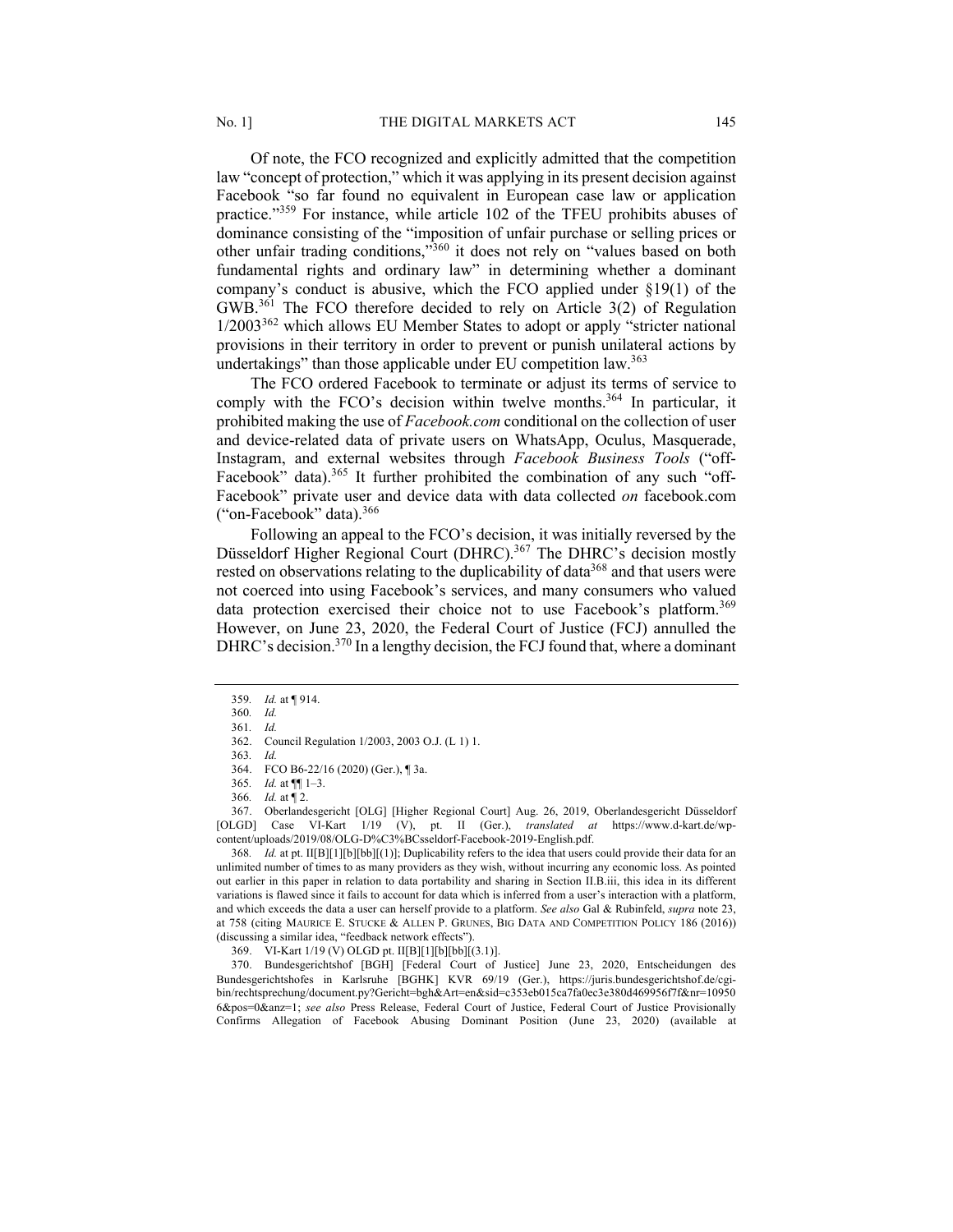operator of a social network conditions itself in its terms of service to provide its users a "personalized experience" for which the users' personal data gathered outside of the social network is to be used (*data combination*), this may constitute an exploitative abuse of dominance.<sup>371</sup> Emphasizing the German constitutional right to "informational self-determination," the FCJ found that the FCO did not need to show a violation of the GDPR to succeed in this case,  $372$ since an abuse of dominance could be established *directly* on the basis that Facebook deprived users of genuine, voluntary choice.<sup>373</sup> The FCJ further explained that the lack of user options as to the level of data collection and personalization in Facebook's terms of service did not only deprive users of their "right to informational self-determination," but—given the high "lock-in effects"—also exploited users on the basis that "competition [was] unable to effectively exercise its controlling function" with respect to the quantities of processed user data.<sup>374</sup> Additionally, the FCJ pointed out that the concept of *abusive terms of service* did not presuppose that consumers are *entirely* unable to do without agreeing to a contract.<sup>375</sup> On the facts, an "autonomous decision" of users existed only in the sense that their decision to use Facebook was not *vital for life*. <sup>376</sup> However, the protection of consumers from an exploitation by a dominant undertaking was not limited to products and services which were vital for life.377

It is submitted that the *Facebook* case offers a highly relevant insight into how the future overlap between the DMA and competition enforcement in Germany may recalibrate data relations.<sup>378</sup> For instance, the FCO's reliance on the domestic constitutional right to "informational self-determination" in competition enforcement, and the subsequent confirmation of this strategy by the FCJ, could make this domestic law standard a widely used tool for the assessment of data-related practices of dominant undertakings in digital markets in Germany.<sup>379</sup> While the Facebook case will be referred to the CJEU,<sup>380</sup> it may nevertheless raise difficult questions for future enforcement under the DMA and

https://www.bundeskartellamt.de/SharedDocs/Publikation/EN/Pressemitteilungen/2020/23\_06\_2020\_BGH\_Fa cebook.pdf? blob=publicationFile&v=2).

<sup>371</sup>*.* Bundesgerichtshof [BGH] [Federal Court of Justice] June 23, 2020, Entscheidungen des Bundesgerichtshofes in Karlsruhe [BGHK] KVR 69/19 (Ger.) at ¶ 1 c).

<sup>372</sup>*. Id.* at ¶ 109.

<sup>373</sup>*. Id.* at ¶ 123.

<sup>374</sup>*. Id.* This is based on an "as-if standard" of competition, whereby the Court considered that—in a competitive social network market—Facebook's extent of data collection would be constrained by actual or potential competitors' products. The assumption is that the extent of data collection (i.e., how narrow it is) would be a competitive factor which would allow competitors to distinguish themselves from Facebook and its products.

<sup>375</sup>*. Id.* at ¶ 102.

<sup>376</sup>*. Id.*

<sup>377</sup>*. Id.*

<sup>378</sup>*. See generally* OECD Directorate for Financial and Enterprise Affairs Competition Committee, *supra* note 315 (discussing competition enforcement and abuse in the context of dominance in digital markets).

<sup>379</sup>*. See* KVR 69/19 BGHK ¶ 123 (Ger.) (discussing the right to informational self-determination).

<sup>380</sup>*. See* Press Release, Oberlandesgericht Düsseldorf, Facebook vs. Federal Cartel Office: Results of the Hearing (Mar. 24, 2021), https://www.olgduesseldorf.nrw.de/behoerde/presse/archiv/Pressemitteilungen\_aus\_2021/20210324\_PM\_Facebook2/index.ph p (announcing the referral).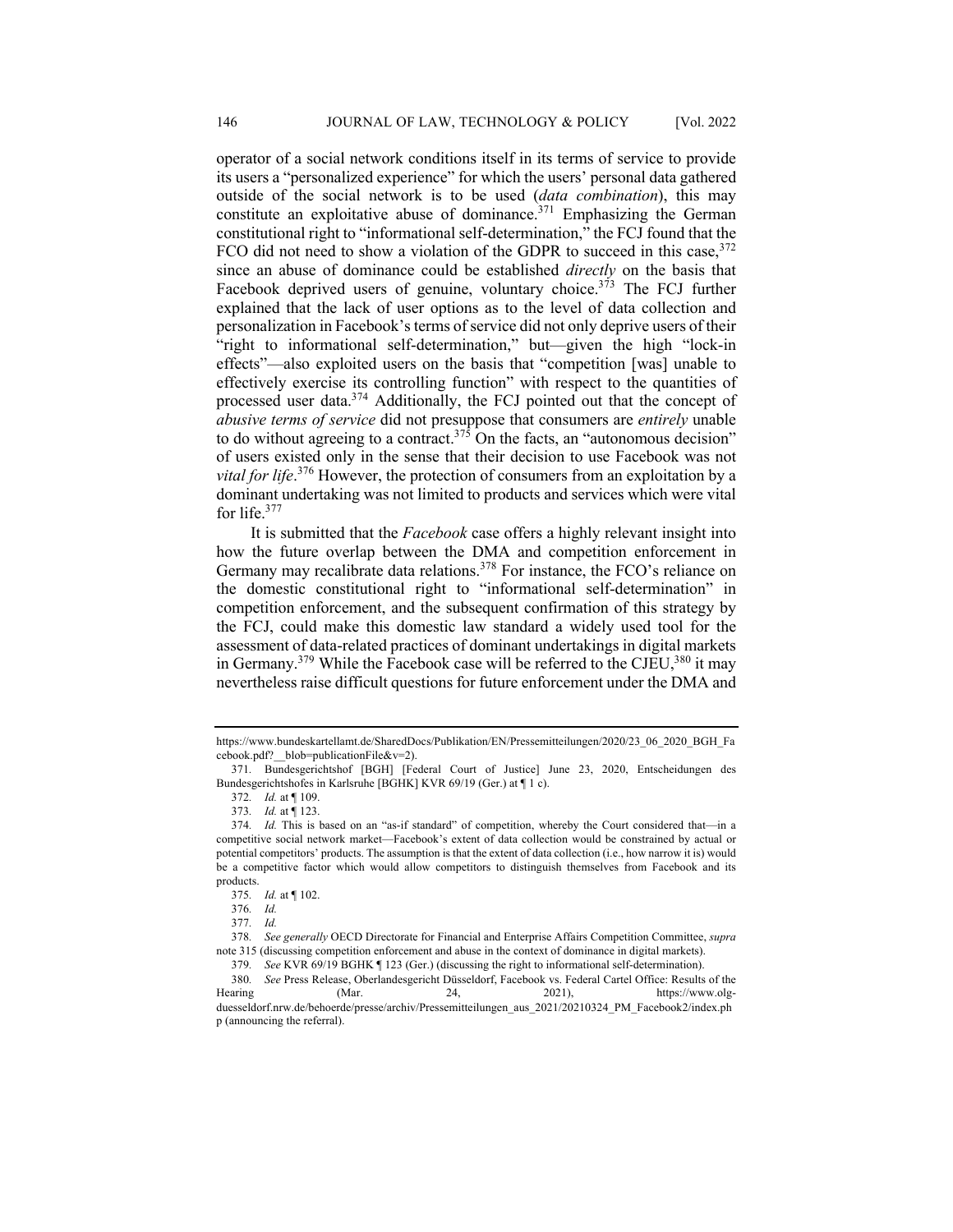a harmonious application of its requirements across the  $EU^{381}$  For instance, the *right to informational self-determination* as a concept used in determining abusive contractual terms, the imposition of which may constitute an abuse of dominance under German competition law, may be relied on by the FCO to bring cases that exceed the scope of the obligations imposed on *gatekeepers* by the DMA.<sup>382</sup> In light of the national competition law carveout in the DMA, this is unlikely to give rise to direct conflicts between EU and national law.<sup>383</sup> However, the lack of clarity on how DMA enforcement by the Commission relates to national competition law enforcement by the competent national competition authorities may undermine the DMA's goal of preventing a fragmentation of the Single Digital Market, especially as it concerns the conditions for the collection, processing and mandatory sharing of data by *gatekeepers.*<sup>384</sup> Even if such fragmentation could be avoided, for example due to a "Dusseldorf effect", whereby the standard applied by the FCO could become the standard followed by (large) companies across the Digital Single Market, this would be undesirable because it could de-facto allow the member states with the most active and resourceful enforcement to set a new "floor" of obligations across the single market.<sup>385</sup> This would raise problems of democratic legitimacy, since the balance struck by legislators in Germany would, in practice, apply in member states whose legislators did not impose a similarly high level of obligations on dominant providers of such services.<sup>386</sup> Furthermore, practical difficulties of an institutional kind may arise in data-related investigations and enforcement actions against *gatekeepers* where the Commission will view itself as the sole, centralized enforcer of the obligations imposed by the DMA, while the FCO will view itself as the competent national enforcer, as supported by the *Facebook* decision of the FCJ and the recently amended GWB.<sup>387</sup>

A hypothetical example of this overlap would be a situation where the FCO and Commission both start an investigation into the conduct of a *gatekeeper*  who, in violation of the *ex ante* obligations of the DMA, imposes terms of service which allow for the combination of end user data from different sources without obtaining "voluntary consent" required under the German constitutional right to "informational self-determination", as confirmed in *Facebook*. In such

<sup>381</sup>*. See* DMA, *supra* note 6.

<sup>382</sup>*. See infra* Part II.B.ii (discussing gatekeeper obligations).

<sup>383.</sup> There will also be no conflict between EU competition law and national competition law since Regulation 1/2003 allows member states to adopt and apply "stricter national provisions in their territory in order to prevent or punish unilateral actions by undertakings" than those applicable under EU competition law. *See*  Council Regulation 1/2003, Art. 1 § 8, 2002 O.J. (L 1) (EC) (discussing implementation of the rules on competition laid down in Articles 101 and 102 [formerly Articles 81 and 82] of the Treaty establishing the European Community).

<sup>384</sup>*. See* DMA, *supra* note 6, at 1–14 (discussing the risks of a "fragmentation of the Single Market" and "regulatory fragmentation of the platform space.").

<sup>385</sup>*. See* ANU BRADFORD, THE BRUSSELS EFFECT: HOW THE EUROPEAN UNION RULES THE WORLD, 142 (2020) (discussing a similar "Brussels effect" for how EU regulations set a global floor). Special thanks to Thomas Streinz for pointing out that a fragmentation of the Single Digital Market is not inevitable on this set of facts, and a "Düsseldorf" effect may be an alternative development.

<sup>386</sup>*. See* Anu Bradford, *The Brussels Effect*, 107 NW. U.L. REV. 1, 64 (2012) (discussing issues of democratic legitimacy created by EU regulation).

<sup>387</sup>*. See* KVR 69/19 [BGHK] (Ger.) (exercising regulatory authority independent of the GDPR); *infra* Part III.D.i (discussing the GWB).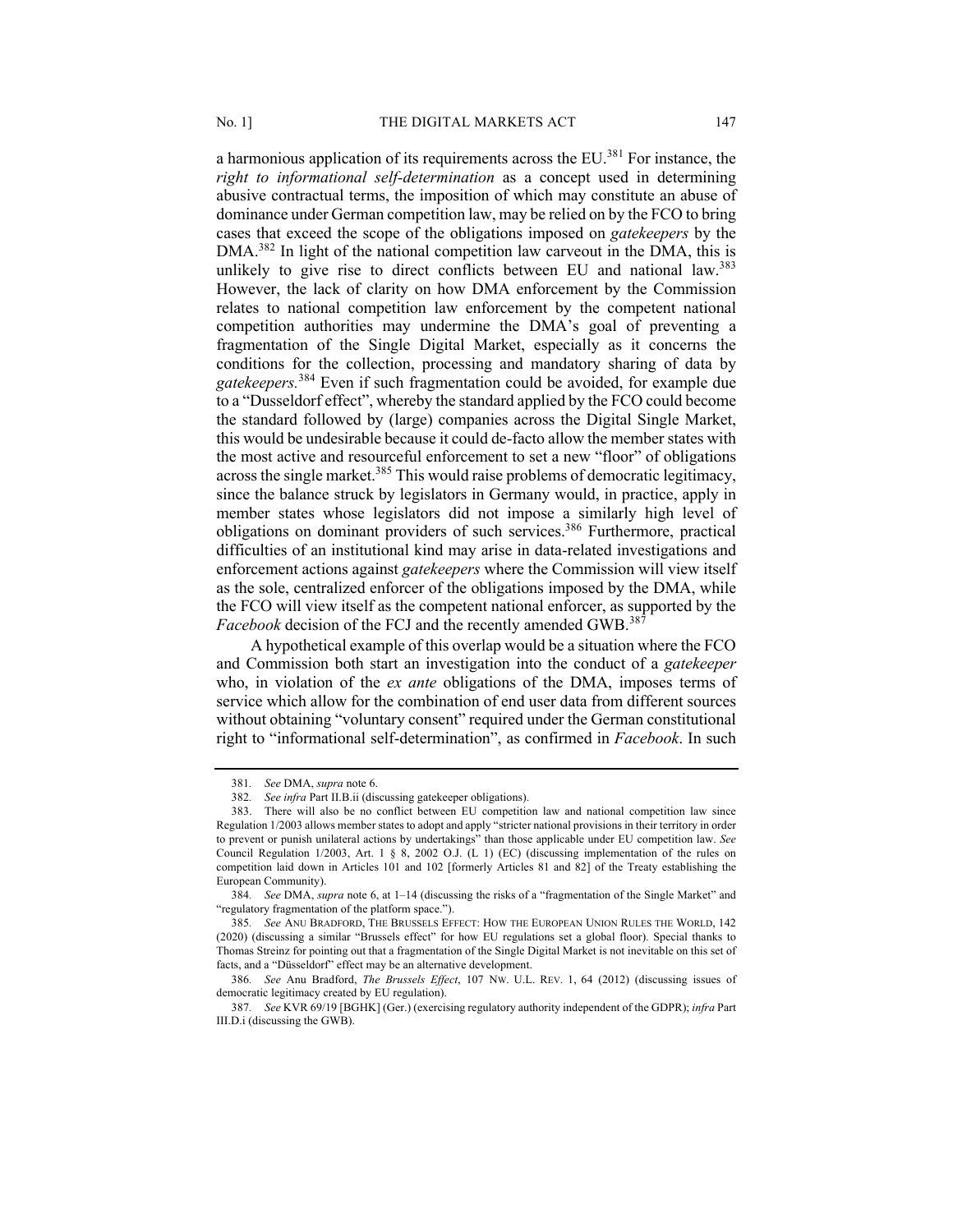a situation, it will be unclear whether the Commission could condemn the gatekeeper's violation across the entire Single Market, or only the Single Market without Germany, where the FCO has already ordered remedies against the gatekeeper for its violations of German competition law by the same exact conduct. Among other things, it is unclear whether, should there be an overlap and the gatekeeper's conduct be condemned across the single market, this could raise *ne bis in idem* questions, to the extent that the latter doctrine applies to matters of EU competition law.<sup>388</sup> Furthermore, it is unclear what effect the DMA's national competition law carveout will have exactly in cases where the Commission brings a case against a gatekeeper under both the DMA *and* Article 102 TFEU, given that Article 11(6) of Regulation 1/2003 mandatorily "relieve[s] the competition authorities of the Member States of their competence to apply Articles [101] and [102] of the Treaty" where the Commission has already initiated proceedings.<sup>389</sup> For instance, it is conceivable that the result of this will be that where the Commission decides to bring a case merely under the DMA, national competition authorities will be able to apply national competition law to the gatekeeper's conduct, which may result in a stricter standard being applied than the one applied by the Commission under the DMA.<sup>390</sup> However, if the Commission decides to bring a case in relation to the same exact conduct under both, the DMA and article 102 of TFEU, the national competition authority may be precluded from being able to bring a case under the applicable national equivalent of article 102 TFEU.<sup>391</sup> If this view will turn out to be correct after (or if) the DMA is adopted, the Commission's power vis- $\dot{a}$ -vis national competition authorities will be increased significantly.<sup>392</sup>

Overall, it can be said that the DMA's substantive and institutional overlap with national competition law and the bodies tasked with enforcing it may cause a failure to harmonize the legal assessment of the collection, processing and sharing of *personal data* as a subcategory of data across the EU. This may cause additional difficulties since data-protection related obligations may be interpreted differently under EU and Member State laws, despite the harmonizing provisions of the GDPR. Overall, this may undermine legal certainty and complicate the question of the Commission's competency and national competition agencies. It is therefore unclear to what extent the DMA

<sup>388</sup>*. See* Case C-17/10, Toshiba Corp. et al., v. Úřad pro ochranu hospodářské soutěže, ECLI:EU:C:2012:72, ¶ 49 (Feb. 14, 2012) (applying the *ne bis in idem* doctrine in EU competition law, formulated as a prohibition on "the cumulation of fines"). Note, however, that the application of the *ne bis in idem* principle is conditional on "the threefold condition that in the two cases the facts must be the same, the offender the same and the legal interest protected the same" and is therefore rather unlikely to cause significant issues in the present context. *See id.* citing case C-204/00 P Aalborg Portland and Others v Commission [2004] ECR I-123 ¶ 338.

<sup>389.</sup> Council Regulation 1/2003, art. 11(6), 2002 O.J. (L 1) (EC); *see also* DMA, *supra* note 6, art. 1(7) (noting that the DMA merely requires Member State authorities "not [to] take decisions which would run counter to a decision adopted by the Commission under [the DMA]," which, however, does not fully address the identified ambiguity).

<sup>390</sup>*. See generally* Oana Andreea Stefan, *European Competition Soft Law in European Courts: A Matter of Hard Principles*, 14 EUR. L.J. 753 (2008) (discussing how European courts weigh conflicts between the laws of member states and European Union law).

<sup>391</sup>*. Id*.

<sup>392</sup>*. Id.*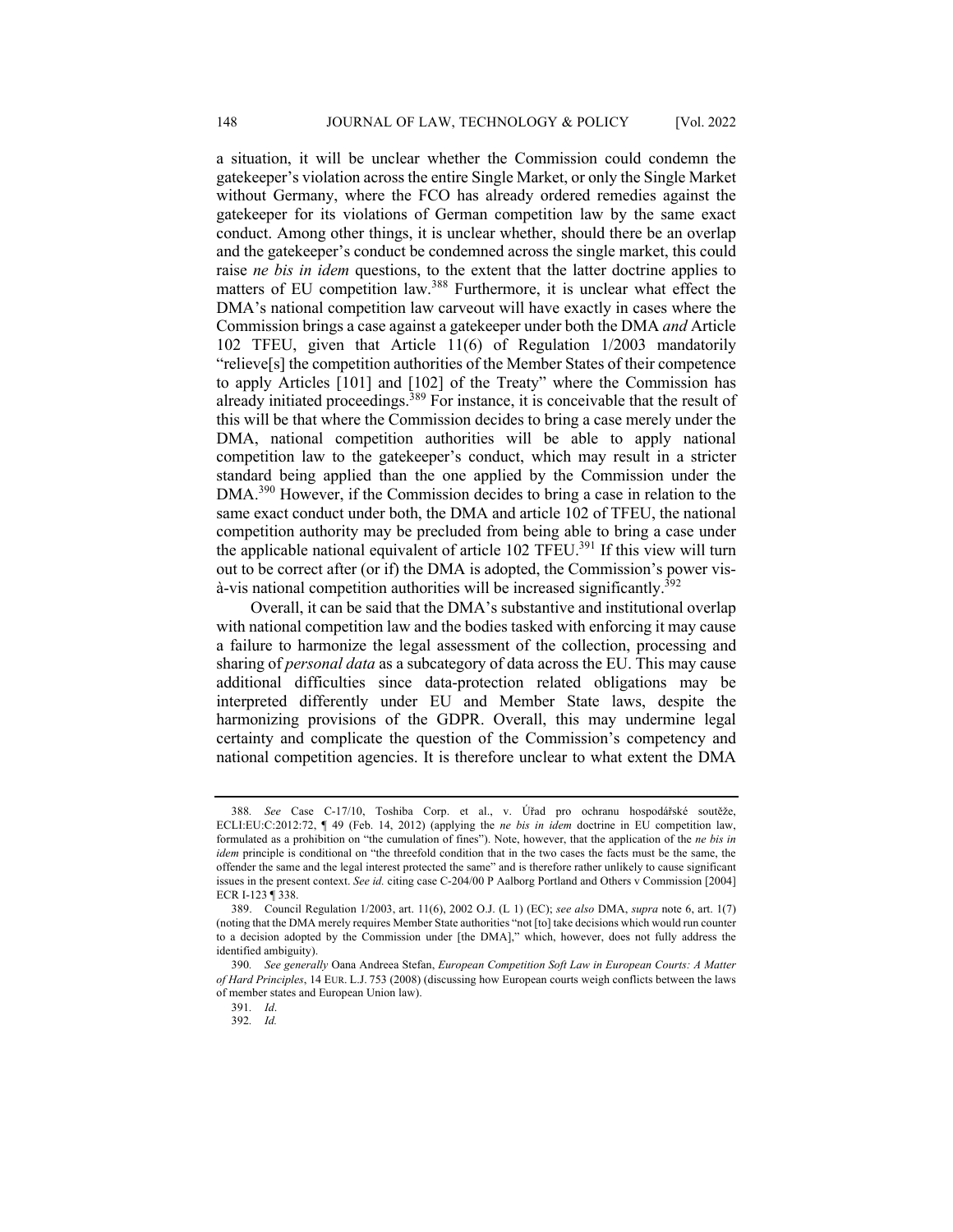will *actually* recalibrate data relations viewed against competition law in Germany and other EU Member States that are actively engaged in national competition enforcement in digital markets.

# IV. RECALIBRATION OF DATA RELATIONS BETWEEN GATEKEEPERS – THE TRUE BENEFICIARIES OF THE DMA?

A recalibration of data relations in favor of parties with less market power than gatekeepers who often have an inferior bargaining position, such as SMEs and consumers, appears to be a *desideratum* of the obligations imposed by the DMA.<sup>393</sup> By granting access to data relevant to competition and limiting the abusive uses of data obtained by gatekeepers by virtue of their powerful position, smaller companies are to be able to compete better in digital markets, and consumers are to be able to exercise a genuine choice as to the level of collection of their data across services as a precondition for the use of a particular service offered by a gatekeeper.394 Digital markets are to be brought closer to an *as-if competitive* state with an increased privacy-elasticity of demand allowing for a more level playing field that limits gatekeepers' ability to leverage their power over other parties due to their dependency, and genuine competition of different business models.<sup>395</sup> Parties with an inferior bargaining position and less market power are to be strengthened in their ability to contest the markets on the merits, rather than based on the degree of their involuntary exploitation by gatekeepers.<sup>396</sup> However, so far, this paper has left unaddressed the question of how gatekeepers *themselves* may try to rely on the obligations imposed by the DMA not only on them individually, but also on *other* gatekeepers with whom they are in actual or potential competition. It is submitted that gatekeepers, rather than SMEs and consumers, may turn out to be the largest beneficiaries of the data sharing and access obligations of the DMA as it is currently drafted, allowing them to strengthen their bargaining position vis-à-vis each other, and to leverage their market power to expand into adjacent digital markets.

The obligation under article  $6(1)(i)$  DMA is a particularly good example of this concern.<sup>397</sup> On its face, one is likely to assume that this obligation to provide search data to competing search engines will benefit smaller search engine providers, including those who collect less data from their users and are therefore unable to make comparable profits from targeted advertising and improve the accuracy of their services to the same extent as the gatekeepers they compete with.<sup>398</sup> This view would support the assumption that online search

<sup>393</sup>*. See* Mark MacCarthy*, Enhanced Privacy Duties for Dominant Technology Companies*, 47 RUTGERS COMPUT. & TECH. L.J. 1, 27–30 (2020) (discussing dominant position in news referral business and competitive advantages).

<sup>394</sup>*. See id.* at 15–17 (discussing likely consumer behavior if given the choice to not agree to Facebook's data combination practices).

<sup>395</sup>*. See id.* at 21–22 (discussing lessons learned from recent FCJ and FCO decisions, including how there was not meaningful choice for customers, limiting the availability of alternative business models that protect privacy rights).

<sup>396</sup>*. See id.* (noting the limited availability of marketplace alternatives).

<sup>397.</sup> DMA, *supra* note 6, at 41.

<sup>398</sup>*. See id.* ("provide to any third party providers of online search engines . . . .").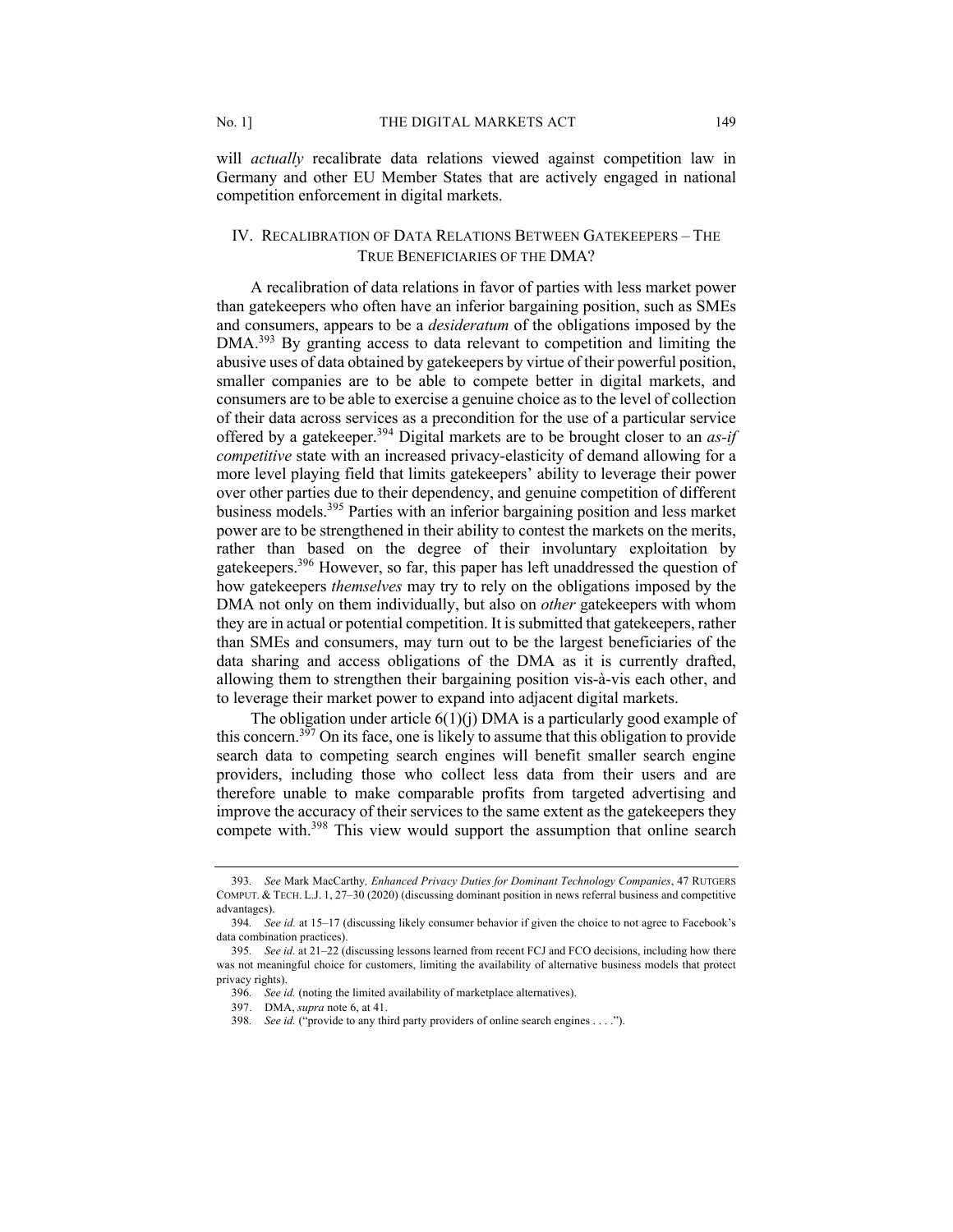providers such as, for example, DuckDuckGo would be able to request "raking, query, click and view data in relation to  $\ldots$  search generated by end users"<sup>399</sup> from Google, so as to improve its services and attract more users. While this is correct, it is certainly not the whole picture. This view neglects the use that competing *gatekeepers*, some of whom do not use a meaningfully different business model, could make use of this provision to improve their services using the data from the interactions of users with the search engine services of other gatekeepers.<sup>400</sup> This is because the wording of article  $6(1)(i)$  of the DMA is very  $broad$ . It requires gatekeepers offering online search services to provide "ranking, query, click and view data in relation to free and paid search generated by end users" to "*any* third party providers of online search engines, upon their request  $\dots$  . . . . . . . . . There is nothing to suggest, for example, that Microsoft as the operator of the existing online search service Bing, or Amazon as the operator of a hypothetical future general online search engine, would be unable to rely on DMA Article  $6(1)(i)$  to request search data from Google to improve their services and market positions vis-à-vis the latter.<sup>403</sup> While, as this paper pointed out, the utility of such data may be limited in practice, gatekeepers will arguably be able to extract more value from access to search data than smaller providers of online search services.<sup>404</sup> This is because many gatekeepers have business models that are similar in that they rely on the monetisation of "insights from user data," so that the data collected by search service providers using a similar business model may be more useful to them than to smaller search service providers with a "radically different service."<sup>405</sup> Furthermore, gatekeepers are more likely to have the funds and the scale to be able to incorporate the data provided to them by other gatekeepers than smaller providers.<sup>406</sup>

Similarly, it is likely that the obligation in DMA article 6(1)(h) requiring gatekeepers to "provide effective portability of data generated through the activity of a business user or end user $1407$  will ultimately benefit other gatekeepers more than their non-gatekeeper competitors. Of course, the idea behind article  $6(1)(h)$  is that it will encourage business users to port their data to competing operators, leading "to an increased choice for … users and an incentive for gatekeepers and business users to innovate."408 However, this is, again, not the full picture in the sense that the ease of portability may encourage

<sup>399</sup>*. Id.*

<sup>400</sup>*. See id.* ("provide to *any* third party . . . .") (emphasis added).

<sup>401</sup>*. Id.*

<sup>402</sup>*. Id*.

<sup>403</sup>*. See supra* Section II.A.ii (discussing gatekeeper designations under DMA art. 3, assuming the DMA is passed and both Google and Microsoft are designated as gatekeepers by the European Commission).

<sup>404</sup>*. See supra* Section II.B.iii.c (discussing DMA art. 6(1)(j) and the potential limitations on the utility of search data provided by gatekeepers to their competitors, upon their request).

<sup>405</sup>*. See* Nicholas & Weinberg, *supra* note 305, at 2–3 (discussing the higher utility of data for competitor social networks from user interaction collected on Facebook, an entity likely to be designated a gatekeeper, although not for providing search services).

<sup>406</sup>*. See* Matt Asay, *How DuckDuckGo Makes Money Selling Search, Not Privacy*, TECHREPUBLIC (July 23, 2021, 10:56 AM), https://www.techrepublic.com/article/how-duckduckgo-makes-money-selling-searchnot-privacy (comparing the business models of DuckDuckGo and Google).

<sup>407.</sup> DMA, *supra* note 6, at 40.

<sup>408</sup>*. Id.* recital 54.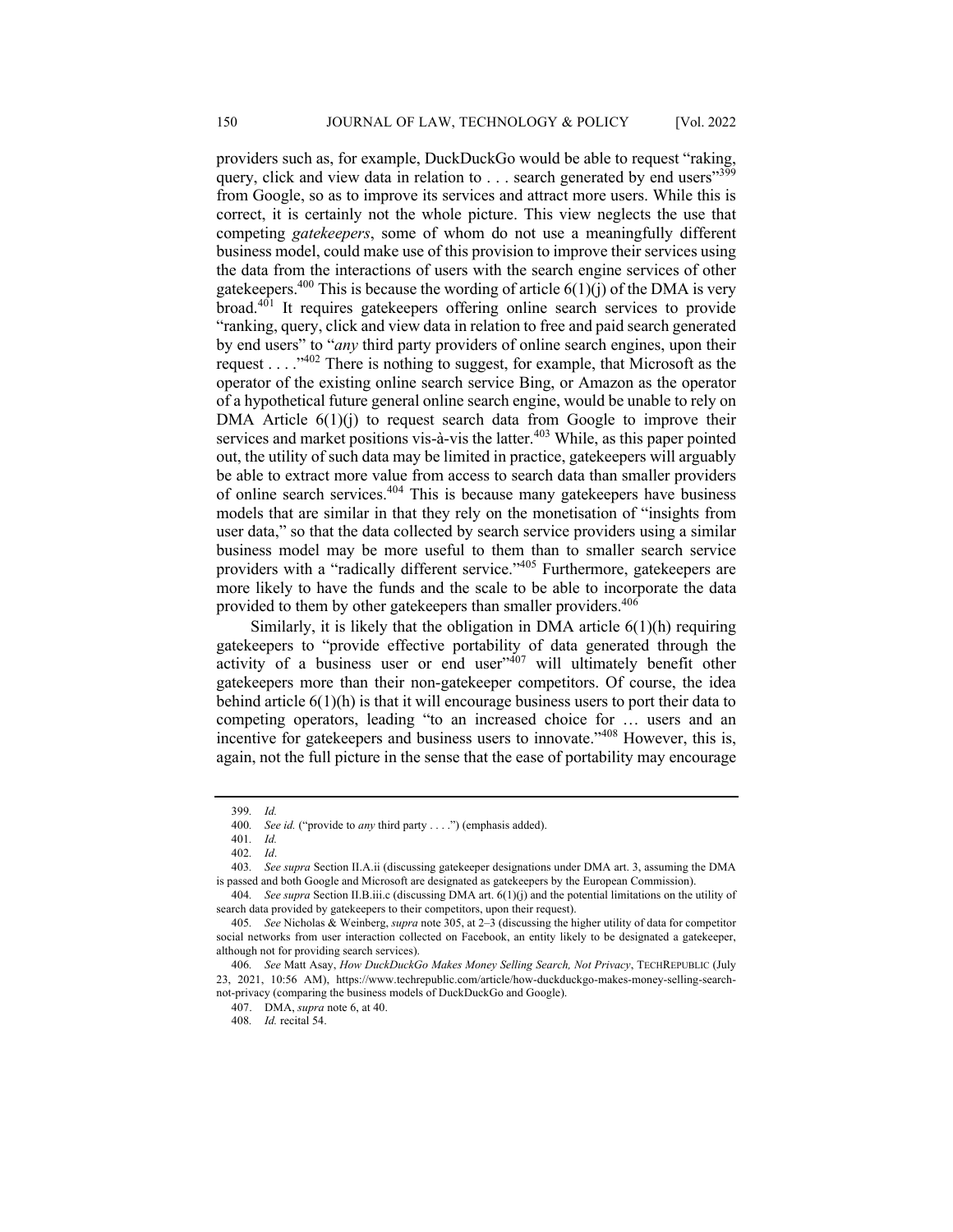business users to switch from one gatekeeper's service to another gatekeeper's service, rather than to a service offered by a smaller provider.<sup>409</sup> While the increased risk of users switching to other gatekeepers' services is likely to exercise pressure on gatekeepers to innovate and, in some instances, probably even to compete on price (where applicable), the portability-facilitating obligation in article  $6(1)(h)$  may fail to have a significant effect on the contestability of digital markets for smaller service providers.<sup>410</sup> This is because the latter may lack the funds and scale needed to build an affordable and innovative service and to advertise it sufficiently, so as to make it attractive for users of a gatekeeper's service to switch to the small provider's service, rather than switching to a service provided by another gatekeeper.<sup>411</sup>

A similar effect may occur where gatekeepers decide to make public nonpersonal data generated through activities by business users and their end users, so as to avoid the prohibition in article  $6(1)(a)$  on using such data in competition with business users.<sup>412</sup> Here, the recalibrating effect between gatekeepers would not be embedded in the prohibition itself, but rather may result from the ability of gatekeepers to extract more value from any given set of data made public by another gatekeeper than smaller competitors or, in some instances, even business users.<sup>413</sup> Of course, this rests on the assumption that gatekeepers will be able to and decide to make public the aforementioned data, rather than simply refraining from using it in competition with their business users.<sup>414</sup> This is only likely to occur where the long-term value of using the data in competition with other business users will be higher than the loss of data-derived advantages resulting from the publication of the data at issue and will be subject to legal constraints on such publication, for example, resulting from the underlying contractual relationship between the gatekeepers and the business users which led to the generation of such data in the first place. $415$ 

Overall, it is unclear whether small companies and consumers are actually going to be the main beneficiaries of the DMA and the obligations imposed by it on *gatekeepers*. It appears likely that *gatekeepers* will, at the same time, be the biggest winners and losers of the DMA, in the sense that they will have to provide access to data relevant to competition and to their business model, while at the same time being able to access such data provided by competing gatekeepers and to process and incorporate such data in an efficient way that may improve their services to advertising customers and some other groups of

<sup>409</sup>*. See* Nicholas & Weinberg, *supra* note 305, at 2–3 (noting exported Facebook data would be more likely to be brought to a platform also based on "invasive, highly targeted advertising").

<sup>410</sup>*. See* Asay, *supra* note 406 (noting Google makes most of its money without knowing anything about who is searching, just their keywords).

<sup>411</sup>*. See* Section II.B.iii.a (noting that any switch using data ported pursuant to DMA Art. 6 § 1(h) is of a kind that can be used by smaller, or even just competitor, providers in the first place); *see also* Asay, *supra* note 406 (discussing DuckDuckGo's advertising push).

<sup>412.</sup> DMA, *supra* note 6, at 41.

<sup>413</sup>*. See* Section II.B.iii.c (discussing DMA Art. 6(1)(j) and the potential limitations on the utility of search data provided by gatekeepers to their competitors, upon their request).

<sup>414</sup>*. See* Section II.B.iv.a (discussing the obligation in DMA art. 6(1)(a) and the possibility of publication of such data).

<sup>415</sup>*. Id.*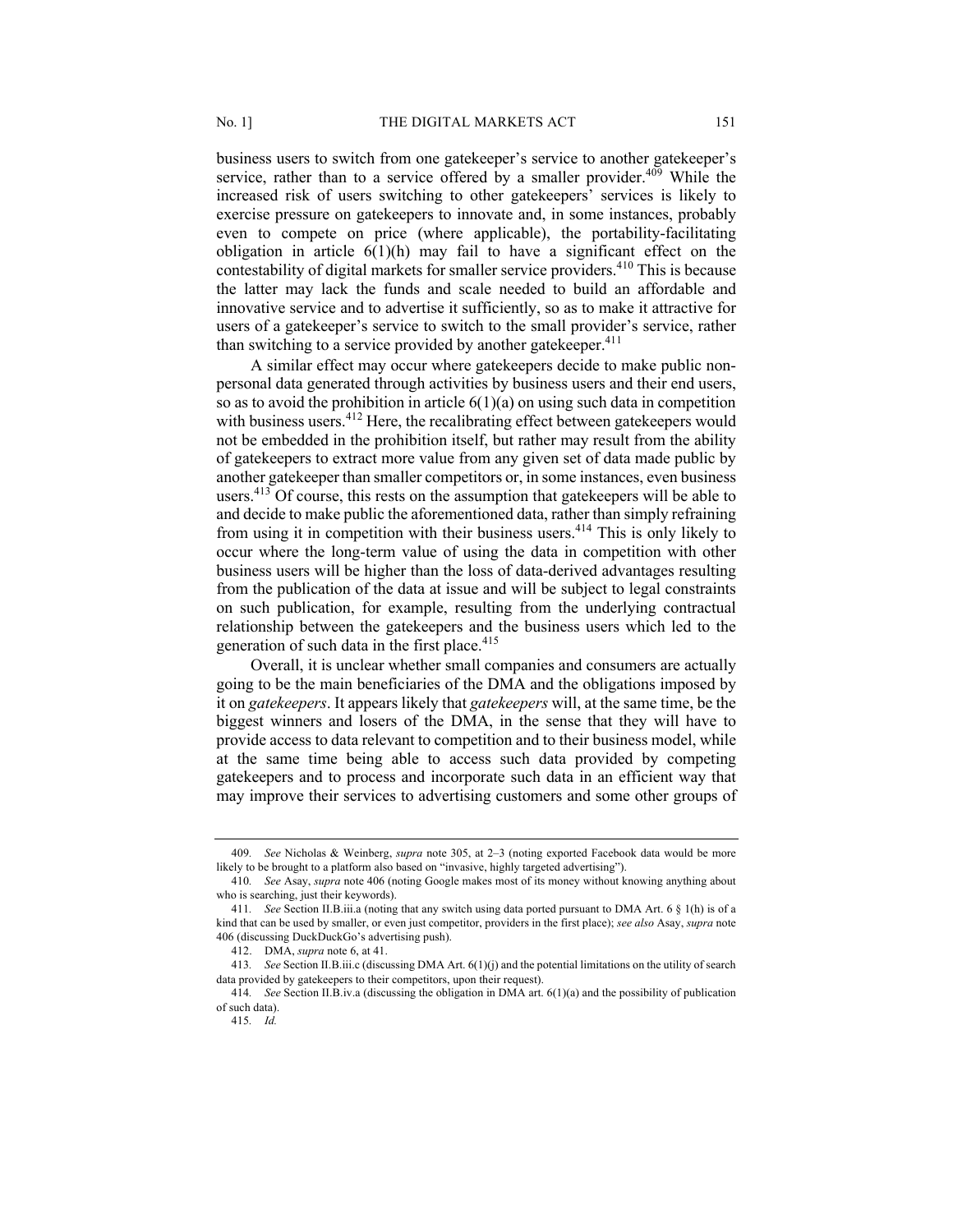business users. This is likely to recalibrate data relations between gatekeepers in a significant way. In this sense, the effects of the DMA may also have a geopolitical implication, in that Chinese tech companies may be able to gain access to data from established European and U.S. gatekeepers under the DMA, so as to expand their offering in the EEA.<sup>416</sup> Similarly, existing European and U.S. *gatekeepers* may rely on the DMA provisions to expand into adjacent product markets which they do not currently have a strong market position in. To curtail these developments may be the role of competition law.417 At this early stage, it is hard to tell which group of gatekeepers will benefit the most from such recalibration and whether a developed interpretation of some of the obligations in the DMA by the Commission's future enforcement actions or guidelines will help to clarify this question. However, consumers and small business users may be able to benefit from these provisions even if they primarily strengthen gatekeepers.<sup>418</sup> For instance, it is conceivable that the data made available to gatekeepers will allow them to offer consumers and business users improved or cheaper services due to the competitive pressure exercised on gatekeepers by other gatekeepers – especially if the additional data will facilitate entry into some digital markets by gatekeepers who were not present in them before, or will facilitate users switching providers from one gatekeeper's service to another gatekeeper's service with a previously low market share.<sup>419</sup>

## V. CONCLUSION

Overall, the DMA is an important step in addressing data-related competition problems in digital markets, which will significantly widen the European Commission's enforcement toolbox in taming the data-derived dominance of gatekeepers for years to come. The DMA will recalibrate data relations between *gatekeepers* and the users of their services in favor of the latter, who – due to their dependence on the gatekeepers – would not otherwise have effective recourse against gatekeepers' leveraging of data-derived advantages, and, due to the specific characteristics of digital markets, would lack any reasonable prospect of independently gaining access to data needed for effective competition. However, as this paper has shown, a closer factual look at the details of the DMA's overlap with existing EU and Member State laws and competition decisions brings to light significant ambiguities and tensions which may jeopardize the practical utility of many of the DMA's newly designed obligations and undermine legal certainty where it would be needed the most. While the DMA will probably succeed in sending an important signal to "Big Tech" that the fight against data-related abuses is a priority for the European Commission and the EU as a whole, the actual impact of the DMA on

<sup>416</sup>*. See* Glenn S. Gerstell, *China Is the Elephant in the Room as Europe Targets American Tech*, BARRON'S (June 7, 2021, 7:00 AM), https://www.barrons.com/articles/china-is-the-elephant-in-the-room-aseurope-targets-american-tech-51622843886 (discussing the tensions between American, European, and Chinese data policy).

<sup>417</sup>*. See id.* (discussing competition policy).

<sup>418</sup>*. See* Section II.B.iii.c (discussing the provision of search data to competitors).

<sup>419</sup>*. Id.*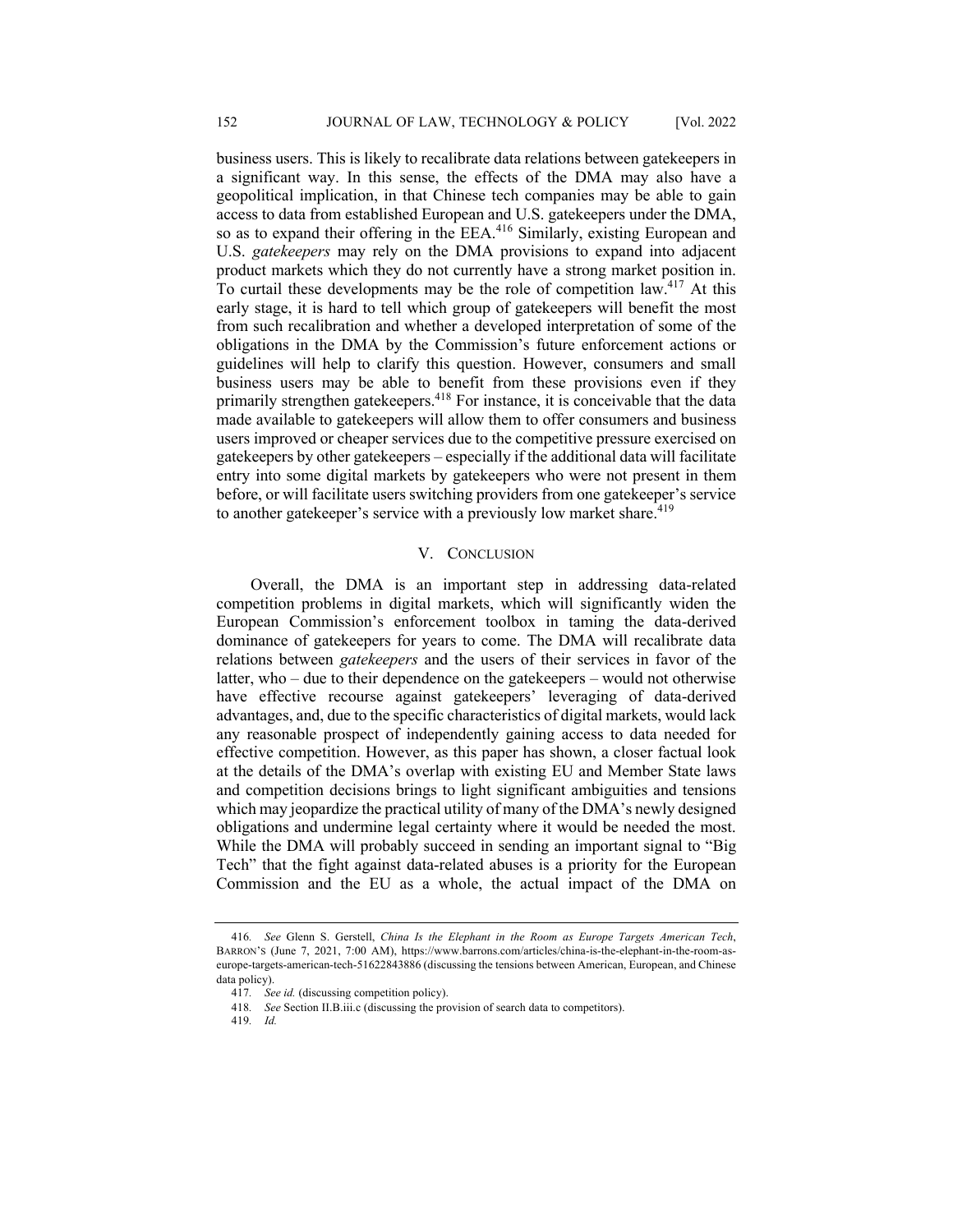competition in digital markets will largely depend on how the Commission will make use of its new powers. One crucial factor will be whether the Commission will seek to actively engage with business users, end users, and national competition enforcers in the Member States in publishing guidelines and enforcing the obligations in the DMA, as well as balancing the competing interests of these different actors.<sup>420</sup> In the short term, it will be important for the Commission to engage not only with national competition authorities (NCAs), but also with Member State data protection agencies (DPAs) and the European Data Protection Board (EDPB) to ensure that its application of the DMA does not undermine the fundamental rights to data protection under EU and national laws – in particular, as regards the enforcement of data access rights created by the DMA, and gatekeepers' compliance with anonymization and sharing requirements. In the long term, however, legislators in the EU may have to strike a union-wide balance between data protection and the free movement of data as a precondition for competitive digital markets of the future, at least where a tension between the two exists. The Council and the European Parliament are arguably best positioned to make such a decision from a point of view of democratic legitimacy.

As for the current form of the DMA, the data-related access and sharing obligations on the one hand and its limitations on the collection, combination, and use of certain kinds of data on the other hand, will certainly recalibrate data relations in the EU. However, as this paper has shown, it is conceivable that *gatekeepers*, rather than SMEs and consumers will be the largest beneficiaries of the obligations imposed on other gatekeepers under the DMA. This may give rise to difficult geopolitical questions, should the main beneficiaries of data access and sharing under the DMA be Chinese tech companies wishing to enter European digital markets or to strengthen their positions vis-à-vis their U.S. competitors. Despite all this, the adoption of the DMA will be a good first move in the direction of recalibrating data relations in the EU. Once the data sharing obligations imposed on gatekeepers are teased out by future Commission guidelines, enforcement and caselaw, the DMA may become an effective tool for the Commission to ensure a more active contestation of digital markets, and, in some respects, a freer flow of data across the single market.

In any case, the DMA's data-sharing and access obligations are likely to result in an increased pressure on gatekeepers (even if this stems from other gatekeepers' access to data relevant to competition) to innovate and differentiate their products, benefitting consumers and business users of the gatekeepers' services. Furthermore, the DMA's recalibration of data relations between gatekeepers and the Commission is likely to allow for broader and more effective enforcement in digital markets, which may, in some cases, spill over into matters of competition law and fill the gap between competition law and

<sup>420.</sup> For the idea of a participatory enforcement that is 'mindful of the risks of regulatory capture', see ALEXANDRE DE STREEL,CENTRE ON REGUL. IN EUR., DIGITAL MARKETS ACT: MAKING ECONOMIC REGULATION OF PLATFORMS FIT FOR THE DIGITAL AGE (2020), at 106 https://cerre.eu/wpcontent/uploads/2020/11/CERRE\_DMA\_Making-economic-regulation-of-platforms-fit-for-the-digitalage\_Full-report\_December2020.pdf.